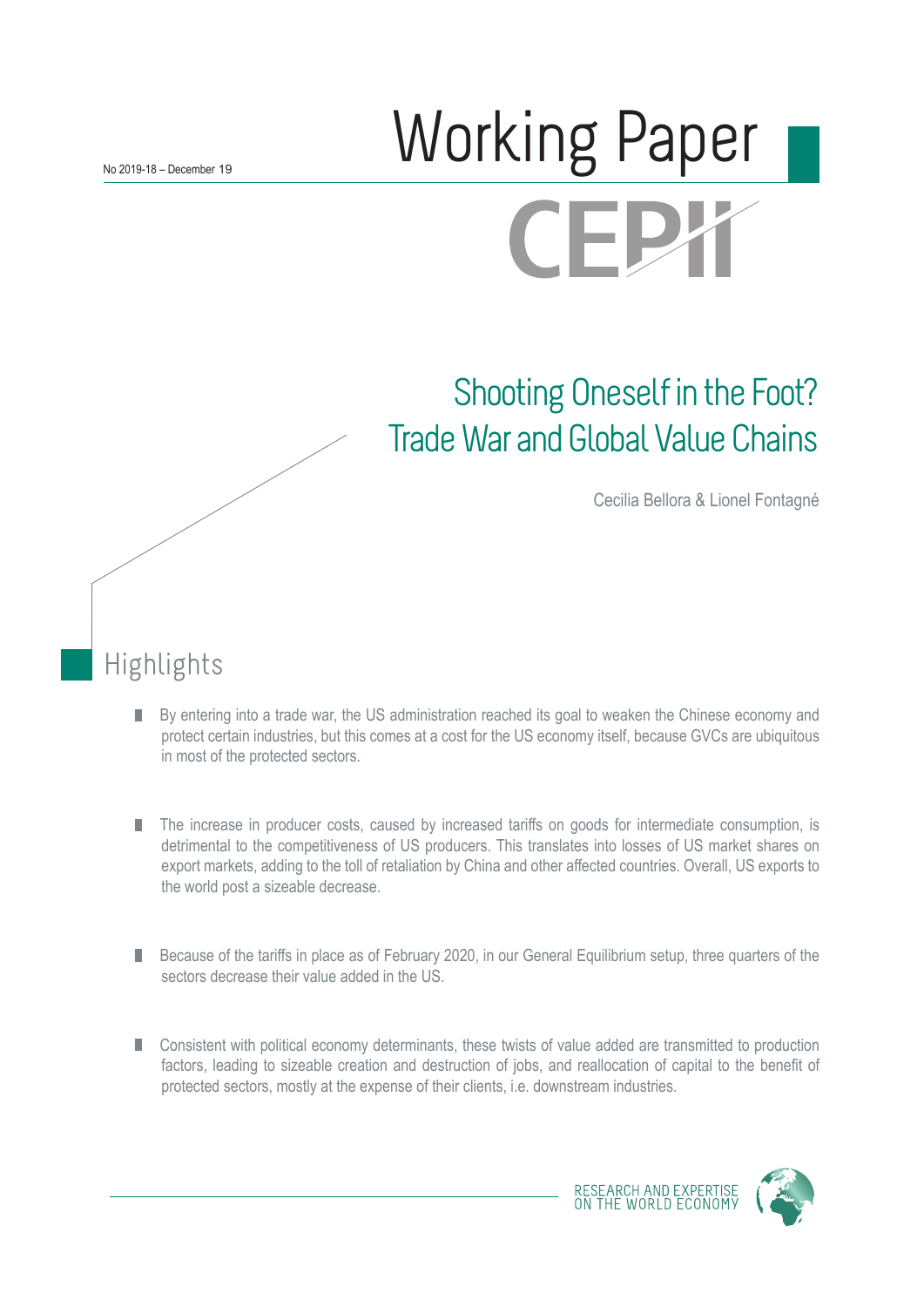## **Abstract**

Despite the "Phase One Deal" agreed on mid-December 2019, bilateral tariffs between US and China remain at unprecedented high levels, which will have long-lasting effects. US tariffs remain very high on parts, components and other intermediate products; similarly, only the last wave of Chinese retaliatory tariffs has been half cut. We investigate in this paper how such tensions between highly interdependent economies will impact trade, income and jobs. We rely on a set-up featuring General Equilibrium, imperfect competition and importantly differentiating demand of goods according to their use, for final or intermediate consumption. This authorizes tracing the impact of protection along the value chains, on prices, value added and factor income. Additional tariffs from official lists are taken into account at the tariff line level, before being aggregated within sectors. Beyond the direct toll of sanctions, US exports to the world post a sizeable decrease as a result of reduced competitiveness led by vertical linkages along the value chains. Because of the tariffs in place as of February 2020, three quarters of the sectors decrease their value added in the US. Consistent with political economy determinants, these twists of value added are transmitted to production factors, leading to sizeable creation and destruction of jobs, and reallocation of capital to the benefit of protected sectors, mostly at the expense of their clients. Ultimately, this paper sheds light on the economic consequences of policies disrupting global value chains.

## **Keywords**

Trade War, Global Value Chains.



F13, F17.

### Working Paper

CEPII (Centre d'Etudes Prospectives et d'Informations Internationales) is a French institute dedicated to producing independent, policyoriented economic research helpful to understand the international economic environment and challenges in the areas of trade policy, competitiveness, macroeconomics, international finance and growth.

CEPII Working Paper Contributing to research in international economics

© CEPII, PARIS, 2020

All rights reserved. Opinions expressed in this publication are those of the author(s) alone.

Editorial Director: Sébastien Jean Production: Laure Boivin

Published on 16.04.20

No ISSN: 1293-2574

CEPII 20, avenue de Ségur TSA 10726 75334 Paris Cedex 07 +33 1 53 68 55 00 www.cepii.fr Press contact: presse@cepii.fr

RESEARCH AND EXPERTISE<br>ON THE WORLD ECONOMY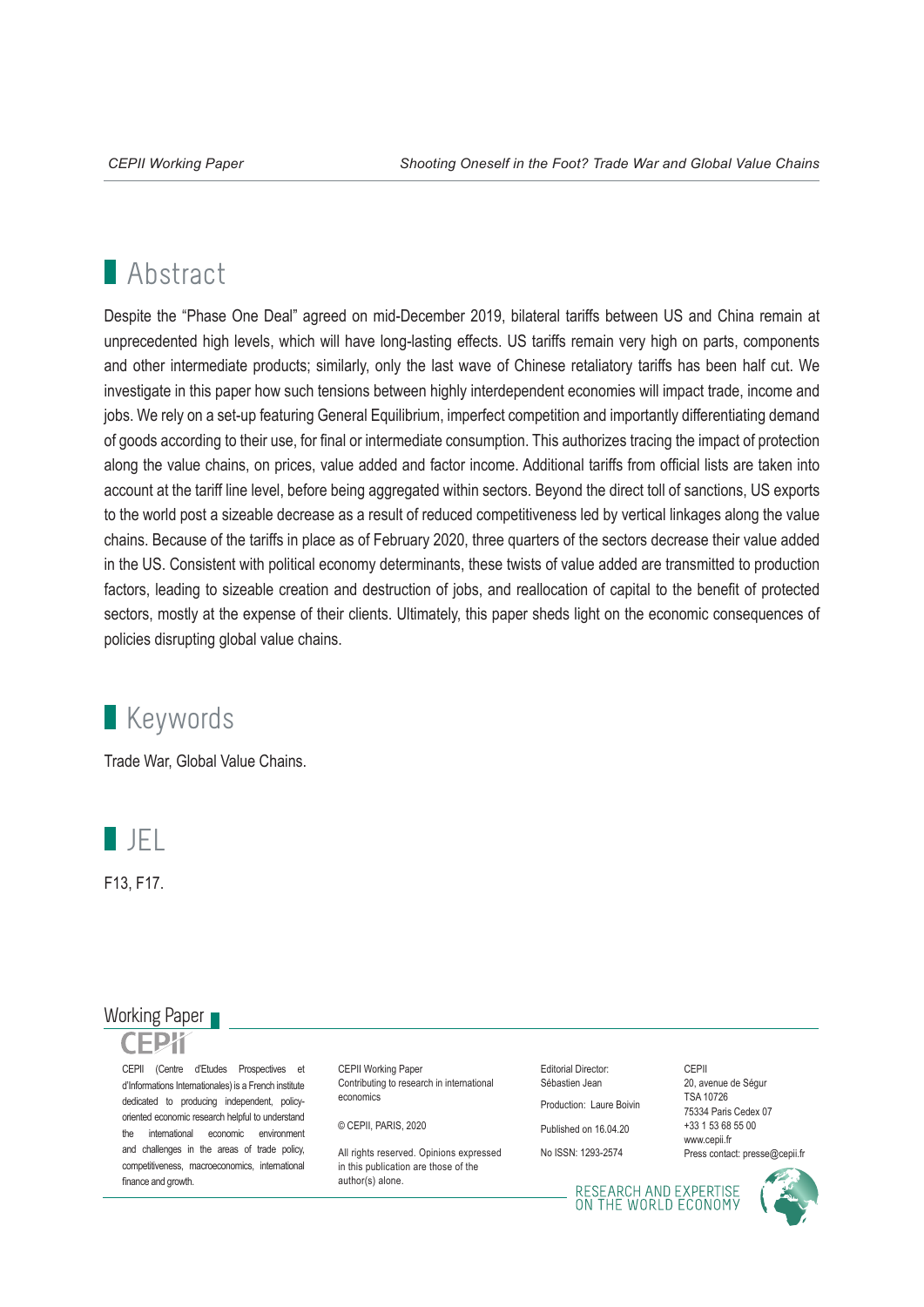#### Shooting Oneself in the Foot? Trade War and Global Value Chains<sup>1</sup>

Cecilia Bellora<sup>∗</sup> and Lionel Fontagné†

#### <span id="page-2-0"></span>Introduction

The "Phase One Deal" agreed on mid-December 2019 did not reduce the additional tariffs implemented since the beginning of 2018 but established a new normal consisting in sizeable trade frictions. These frictions between highly interdependent economies will have long lasting effects. China committed to kind of "managed trade" consisting in an extra USD 200 billion imports from the US by the end of 2021  $-$  a target that will hardly be reached as a consequence of the sanitary crisis – and to avoid resorting to competitive devaluations. What the phase one provides is accordingly a pause in the escalation, with US additional tariffs expected in December 2019 cancelled as well as the induced Chinese retaliatory tariffs.<sup>2</sup> The last US tariffs, set at 15% on USD 100 bn USD imports of Chinese goods have been halved, but the 25% tariffs on 250 bn USD Chinese exports have been maintained. Interestingly, the confirmed US tariffs are concentrated on parts, components and other intermediate products and the deal enshrines high bilateral tariffs as a new normal. For sure, managed trade would Chinese commitments be effective  $-$  is better than a further escalation, but it will leave everyone worse off (but the US and Mexico) due to trade diversion [\(Freund, Maliszewska, Matoo and Ruta,](#page-28-0) [2020\)](#page-28-0).

We focus on this episode of trade war and examine the consequences on trade, sectoral value added, jobs and welfare of this durable return to protectionism. This quasi-natural experiment has initiated in-depth economic analysis of the effects on trade and welfare for the US economy [\(Amiti, Redding and Weinstein,](#page-27-0) [2019a,](#page-27-0) [2020,](#page-27-1) [Fajgelbaum, Goldberg, Kennedy and Khandelwal,](#page-27-2) [2020\)](#page-27-2); on the pass-through of tariffs into prices [\(Cavallo,](#page-27-3) [Gopinath, Neiman and Tang,](#page-27-3) [2019\)](#page-27-3); and on consumption at the county level [\(Waugh,](#page-28-1) [2019\)](#page-28-1).

Interestingly, this return to protectionism is taking place in a world economy characterized by Global Value Chains (GVCs). Fragmented production should discourage tariffs on imports of final goods embarking previously exported domestic value added, and on imports of intermediate goods entering into the domestic production process [\(Koopman, Tsigas, Riker and Powers,](#page-28-2) [2013,](#page-28-2) [Blanchard, Bown and Johnson,](#page-27-4) [2016,](#page-27-4) [Bown, Erbahar and](#page-27-5) [Zanardi,](#page-27-5) [2020\)](#page-27-5).<sup>3</sup> Is it how US and China proceeded, or did the two countries engage in a tariff escalation

<sup>1</sup>Originally published in December 2019, updated on April 16, 2020.

<sup>∗</sup>CEPII, [\(cecilia.bellora@cepii.fr\)](mailto:cecilia.bellora@cepii.fr)

<sup>†</sup>Paris School of Economics Université Paris I and CEPII, [\(lionel.fontagne@univ-paris1.fr\)](mailto:lionel.fontagne@univ-paris1.fr)

 $2$ There is no commitment to reduce Chinese tariffs in the Phase One Deal, although China started reducing its retaliatory tariffs. By the end of December 2019, China exempted 660 million USD exports of chemical products from announced retaliatory tariffs, while retaliatory tariffs imposed on US exports in September 2019 were cut in half in February 2020.

 $3$ Using an augmented political economy model of trade policy, [Blanchard et al.](#page-27-4) [\(2016\)](#page-27-4) show that GVC linkages modify countries' incentives to impose import protection. Tariffs should be decreasing in the domestic content of foreign-produced final goods and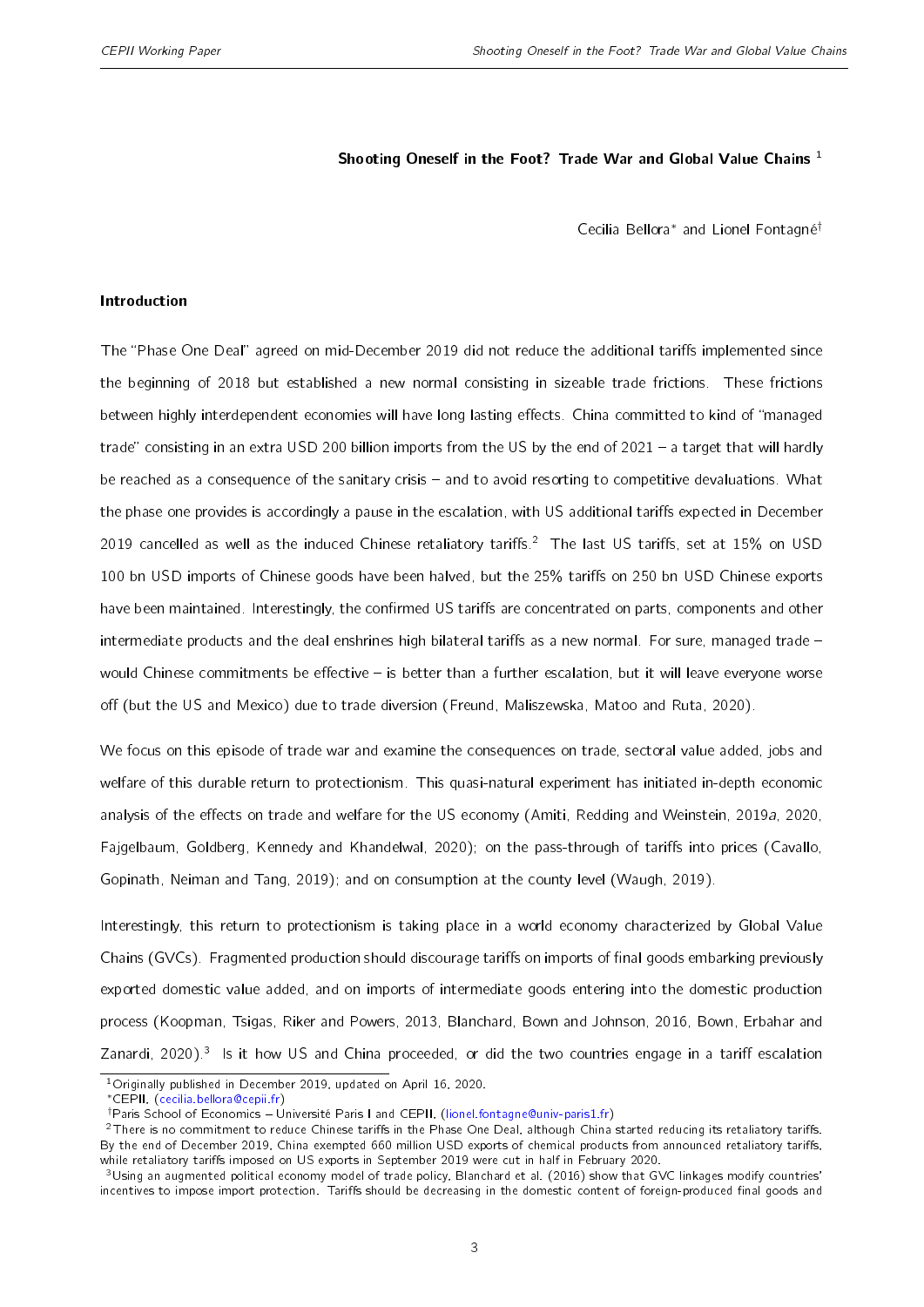detrimental to their own value added and hence factor income?[4](#page-2-0) To answer these questions requires combining the most detailed information on protection measures (in order to spot the final versus intermediate use of imports) with a consistent modeling of trade and value added, both at the sectoral and global levels.

The new tariffs have indeed a direct impact on the targeted products and countries, but GVCs, along with General Equilibrium effects, trigger additional consequences worth investigating. From the US perspective, exports of final and intermediate goods are directly affected by Chinese retaliation. But US exports also suffer a loss of competitiveness on all markets (including the domestic one), as production costs increase in industries using taxed imported goods as inputs. Using micro level data, [Handley, Kamal and Monarch](#page-28-3) [\(2019\)](#page-28-3) show that the induced drop in US exports is equivalent to a 2% tariff imposed on US exports. By the same token, restricting Chinese exports to the US market that contain previously exported US intermediate inputs also hurts the US value added. We should expect from these mechanisms an overall negative impact of US tariffs on US value added in numerous sectors, either directly or indirectly. And since value added is split among production factors, such as skilled and unskilled labor, capital or land owners, the final outcome of this trade war has indeed resonance in terms of political economy. These are the effects that will be tackled in this paper.

As said, we are not the first to look at the impacts of the measures introduced since 2018 or, more generally, of a broader trade war. [Amiti et al.](#page-27-0) [\(2019a\)](#page-27-0) address the impact of the US-China trade war on prices and welfare, taking stock of the disruption of GVCs. As opposed to most of the exercises in the literature, they use detailed (at the 10-digit level of the US Harmonized Tariff Schedule) information on unit values (tariff-inclusive "prices") at the US border. Most of the cost of the war is shown to fall on US consumers due to almost full pass-trough of the tariffs by foreign exporters and reduced competition on the US market. The magnitude of the price effect in the US is estimated to be one percentage point. [Fajgelbaum et al.](#page-27-2) [\(2020\)](#page-27-2) also rely on detailed trade data and compute trade elasticities used in supply-side model of the US economy.<sup>[5](#page-2-0)</sup>

Structural gravity and new quantitative trade models have also been mobilized to assess the consequences of a trade war. [Berthou, Jardet, Siena and Szczerbowicz](#page-27-6) [\(2018\)](#page-27-6) and [Vicard](#page-28-4) [\(2018\)](#page-28-4) focus more on a stylized trade war scenario inspired from [Ossa](#page-28-5) [\(2014\)](#page-28-5) or [Nicita, Olarreaga and Silva](#page-28-6) [\(2018\)](#page-28-6) and provide impacts by country but not by sector. [Felbermayr and Steininger](#page-27-7) [\(2019\)](#page-27-7) rely on an input-output gravity approach à la [Caliendo](#page-27-8) [and Parro](#page-27-8) [\(2015\)](#page-27-8) to assess the static economic impact of the trade war between the US and China on the two countries and on the EU as well. They show that China loses but the US as well, while the impact of this bilateral trade war is slightly favourable to Europe. However, their exercise neither takes into account US

in the imported content of domestic production of final goods. Using data on temporary protection for 14 major traders over the period 1995-2009 they confirm that the importance of GVCs is curbing the use of protection, especially against China. [Bown et al.](#page-27-5) [\(2020\)](#page-27-5) show a causal effect of GVC integration (bilateral industry-specific domestic value-added growth) on the removal of duties over 1995-2013.

<sup>4</sup>[Bown](#page-27-9) [\(2018\)](#page-27-9) provides evidence that, even before the recent escalation, temporary trade barriers have moved away from final goods towards intermediate goods, starting from 2010, following a pattern contrary to the ubiquitous tariff escalation.

<sup>&</sup>lt;sup>5</sup>International organizations also performed impact assessments in general equilibrium, e.g. [Caceres, Cerdeiro and Mano](#page-27-10) [\(2019\)](#page-27-10), [Bekkers and Teh](#page-27-11) [\(2019\)](#page-27-11).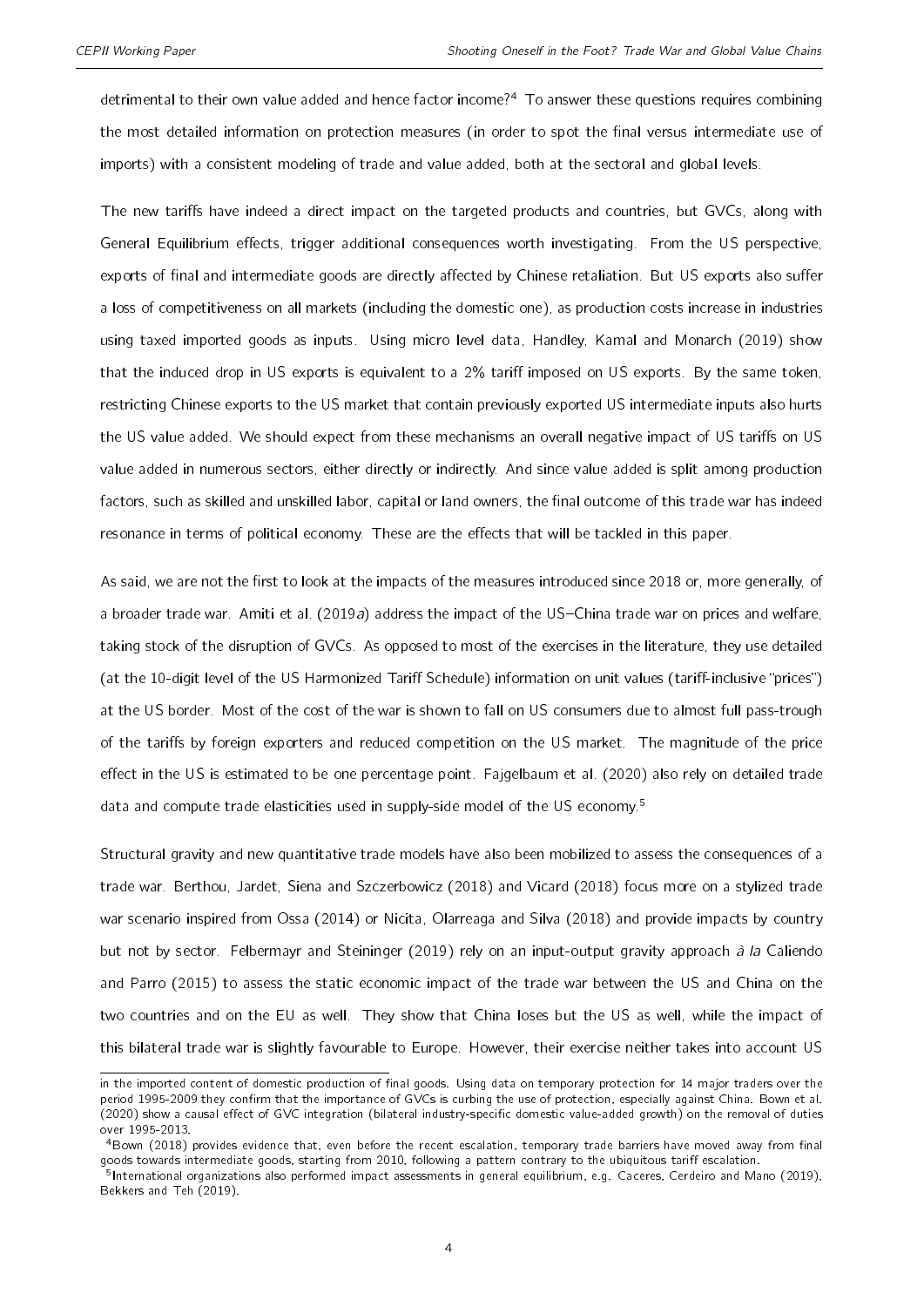tariffs on EU and subsequent European retaliations, nor the specific treatment of the countries that negotiated Voluntary Exports Restraints (VERs) in the US in the Steel and Aluminum case (e.g. Korea).

A last strand of literature is relying on Computable General Equilibrium modelling. [Freund, Ferrantino, Mal](#page-28-7)[iszewska and Ruta](#page-28-7) [\(2018\)](#page-28-7) propose an impact assessment of the first round of tariff increases between the US and China under the Section 301. [Balistreri, Böhringer and Rutherford](#page-27-12) [\(2018\)](#page-27-12) use the most detailed available information on the measures, i.e. the official tariff lists, compounded by [Li, Balistreri, Zhang et al.](#page-28-8) [\(2018\)](#page-28-8), in their simulations. They assess their impacts using three alternative model structures and focus their presenta-tion on US sectoral output. [Li et al.](#page-28-8) [\(2018\)](#page-28-8) produce simulations of the very detailed tariff scenario, but they do not take into account the VERs and adopt a simple canonical model. [Charbonneau and Landry](#page-27-13) [\(2018\)](#page-27-13) also use a complete and detailed tariff scenario to assess the impact on trade and value added but they consider separately the different waves of tariffs, disregarding their non-linear effects.<sup>[6](#page-2-0)</sup>

We add to the literature by relying on information at the most detailed level on sanctions and retaliations, and by encapsulating this information in a General Equilibrium framework featuring imperfect competition and GVCs. As for tariff increases, we rely on the official lists, but our scenarios differ from the recent literature (i) in the way we aggregate these information and (ii) in how we take into account VERs. Importantly, beyond trade effects (here distinguishing between intermediate and final goods), we track impacts of the trade war on prices, value added, and factor incomes, stressing their heterogeneity across sectors and countries. Our results suggest that, in the long run, because of the tariffs in place as of February 2020, China and the United States could experience GDP losses by 0.59% and 0.41% respectively.<sup>[7](#page-2-0)</sup> Beyond such aggregated effects, as a result of vertical linkages along the value chains, we show that 20 out of 26 US sectors<sup>[8](#page-2-0)</sup> decrease their value added.

In terms of tariff escalation, the final outcome of the trade war is a moving target. In March 2018, the US imposed additional tariffs of 10% and 25% on their imports of aluminium and steel, respectively. Exceptions to these tariffs were only a few and took the form of exemption or negotiated VERs. As a result, several countries retaliated increasing their own tariffs on targeted US products. From May 2018 onwards, new US trade restrictions mainly targeted China, with an unprecedented intensity. The reason invoked this time is the retaliation against unfair Chinese trade practices on technology transfers and intellectual property. Additional tariffs entered into force in different waves: US imports from China worth USD 50 bn were affected between June and July 2018, further USD 200 bn in September 2018. In the first months of 2019, tensions seemed to be contained; the two opponents tried to negotiate a truce, but without success, at least in the first instance. As a result, additional taxes already imposed on 200 bn Chinese exports moved from 10 to 25 p.p. in May

<sup>&</sup>lt;sup>6</sup>[Koopman et al.](#page-28-2) [\(2013\)](#page-28-2) also investigate the implications of GVCs for trade policy, embarking (or not) information on the usage of products.

 $7$ [Amiti, Redding and Weinstein](#page-27-14) [\(2019b\)](#page-27-14) show that the impact of tariffs on US imports is increasing over time, confirming that reorganizing global value chains takes time. We focus here on long term impacts accounting for such firms' adjustments to trade tensions.

 $8$ We actually rely on a 27-sector aggregation but there is no US value added in the Oil sector (corresponding to the extraction of crude petroleum) in our database, its base year being 2011.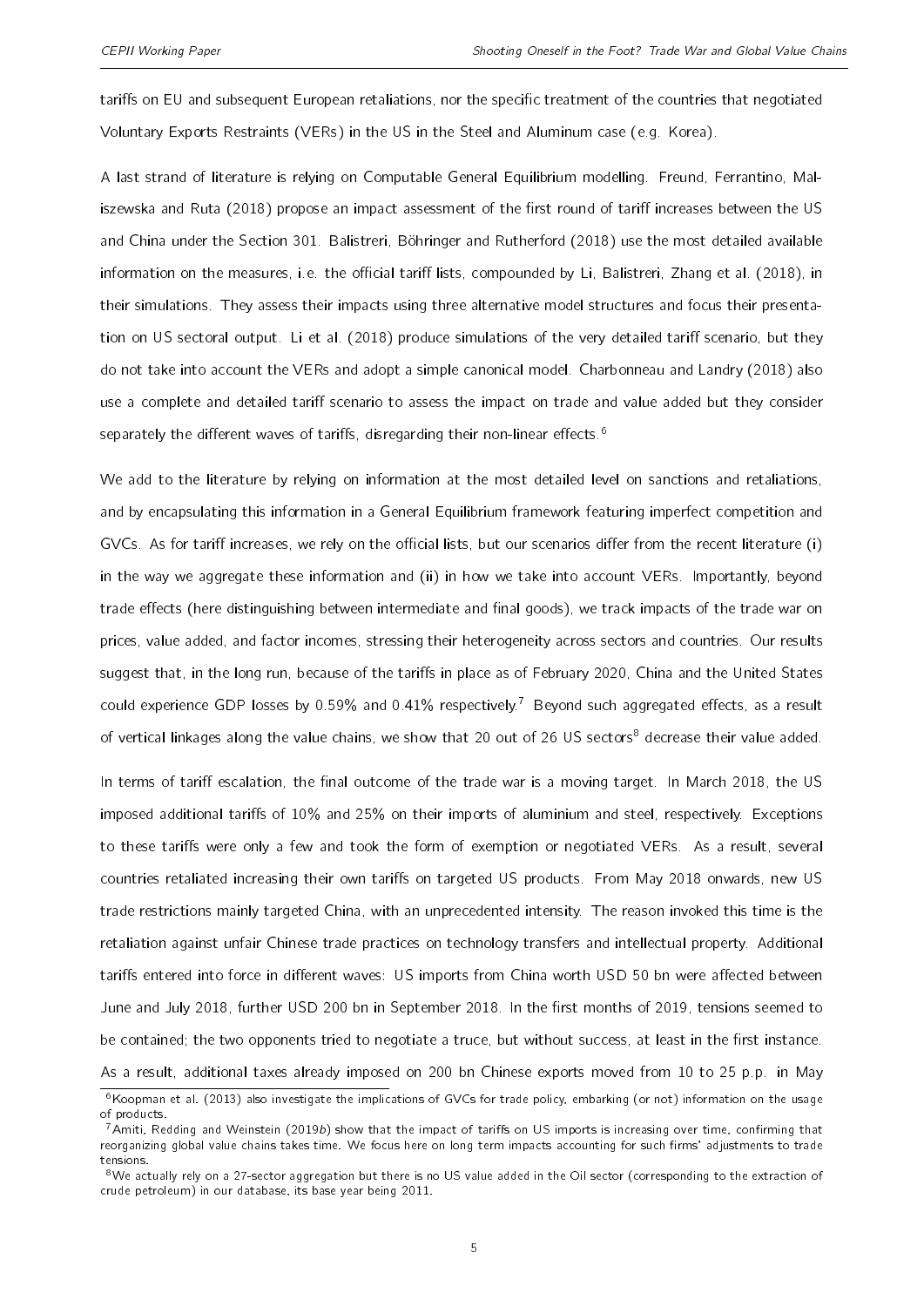2019. China retaliated against each of these waves, responding with 5% to 25% additional tariffs. By early June 2019, additional tariffs affected more than 51% of the goods imported by the US from China, in value, while Chinese retorsions applied on more than 72% of imports from the US. China and the US finally reached a "Phase One Deal", announced in December 2019, but only after a last wave of additional tariffs took effect in September 2019. Even if it avoids the last wave of tariff initially expected by mid-December and halves the tariffs applied in September 2019, the deal freezes the rest of protection on US imports from China at unprecedented levels. Accordingly, we provide an up to date assessment of the economic consequences of the tariffs in force by mid February 2020, on the mechanisms at stake in presence of highly interdependent economies, and on two stylized potential exits (sanctions on cars versus phasing out of remaining industrial tariffs in transatlantic commercial relationships).<sup>[9](#page-2-0)</sup>

The remaining of the paper is organized as follows. In section [1,](#page-5-0) we present the model and data. We then develop two sets of scenarios in Section [2:](#page-9-0) our central scenario presents the measures in force as of February 2020 and analyze their long term impacts, while two additional scenarios rather explore alternative routes, namely a further trade liberalization between the US and the European Union and on the opposite, a further escalation, in particular on the automobile sector. Beyond trade impacts, our focus is on the impact of this shift to protectionism on value added, prices, factor income and factor reallocation across sectors. We then discuss the political economy of the trade war from the US point of view in section [3.](#page-23-0) The last section concludes.

#### <span id="page-5-0"></span>1. Empirical strategy

Modeling in General Equilibrium is a good candidate to address the effects of a trade war, in particular when the dynamic impacts of the conflict have to be characterized and when changes in prices have to be tracked along the value chains. Sectors adjust their intermediate consumption basket to tariff-induced price changes, labor force and capital accumulate, and the overall setting can be linked to a macroeconomic baseline. We rely here on the model MIRAGE-e that differentiates demand of goods according to their use, for final or intermediate consumption, thus explicitly representing GVCs. Therefore, our approach combines three tools: (i) a global and sectoral model featuring imperfect competition and recursive dynamics; (ii) a database of applied tariffs that can be shocked at the HS6-digit level by aggregating measures enforced at the tariff line level; and (iii) a dynamic baseline of the world economy up to 2030. We present sequentially these three elements.

<sup>&</sup>lt;sup>9</sup>Other changes in US protection or Chinese retaliatory policies are disregarded in our exercise: a series of tariffs targeting USD 11 bn EU exports had been announced on April 8th 2019, and finally implemented based on the results of the WTO arbitration on aircrafts, while a series of tariffs is expected during the Spring 2020 after the arbitration of another file of the Airbus-Boeing dispute. The commitments taken in the "Phase one" deal on import volumes are not taken into account either.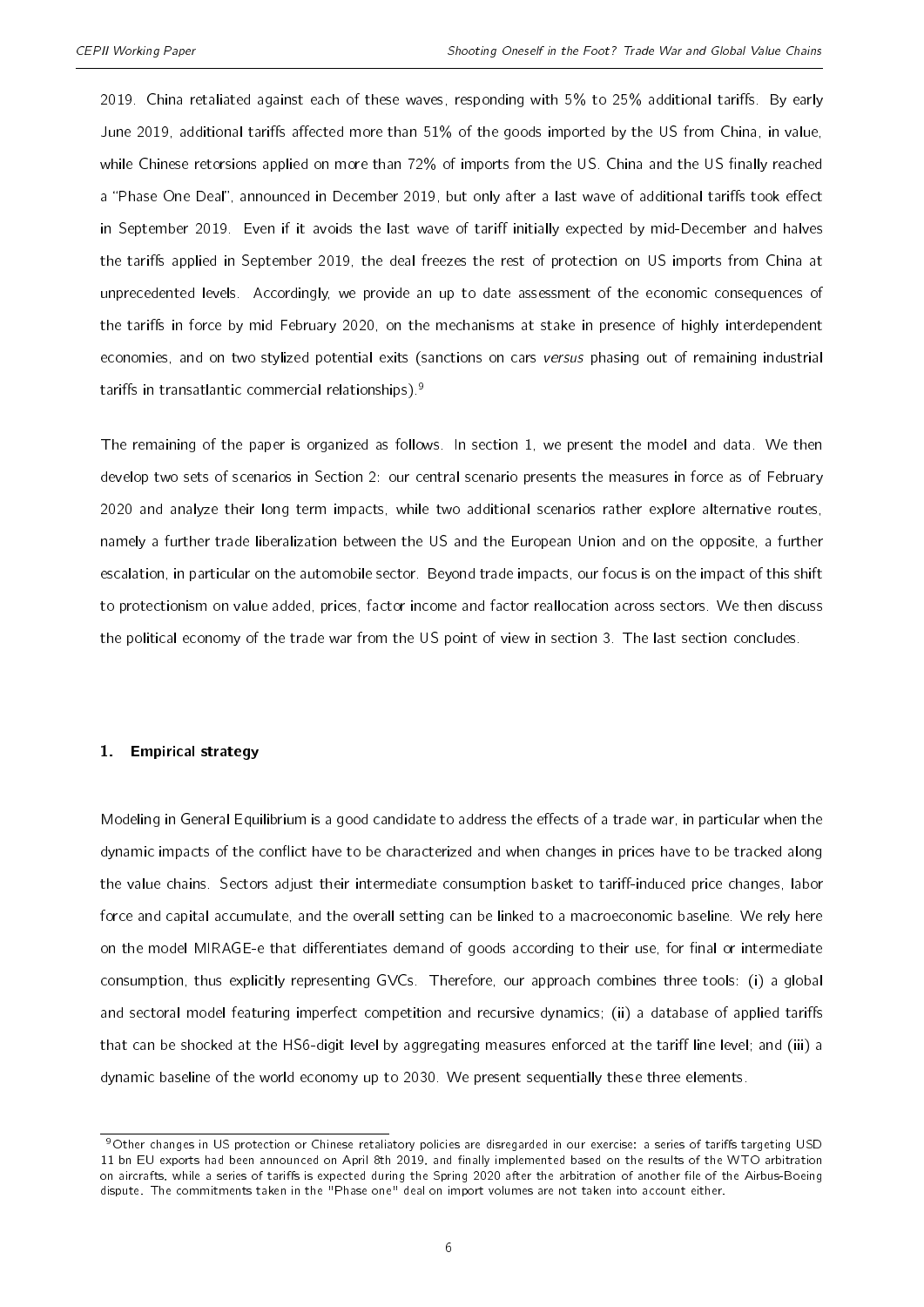#### 1.1. The General Equilibrium model

MIRAGE-e is the multi-sector and multi-region computable general equilibrium model developed at the CEPII to assess the impact of trade policies and the interactions between trade and climate change. We rely on version 2 of MIRAGE-e which innovates by featuring GVCs.[10](#page-2-0)

In MIRAGE-e, firms interact either in a monopolistic competition (a number of identical firms in each sector and region compete one with another and charge a markup over marginal costs) or in a perfect competition framework (a representative firm by sector and region charges the marginal cost). Production combines valueadded plus energy and intermediate consumption, while demanding five primary factors (labor with two different skill levels, capital, land, natural resources), fully employed.

In each region, a representative consumer gathers households and the government. It maximizes its utility under its budget constraint. This representative agent saves a part of her income and spends the rest on commodities, according to a LES-CES functional form.

Trade is represented with two different Armington structures, one for final consumption and one for trade in intermediates. This double structure explicitly accounts for GVCs.<sup>[11](#page-2-0)</sup> What the double Armington structure indeed captures is the difference in the preferences in the base year for a given sector (e.g. Vehicles) since, for instance, the share of imports coming from a given country is not the same whether they are of final (e.g. cars) or intermediate goods (e.g. components). Furthermore, it allows to apply policy shocks differentiated by the use of goods. Trade can be impacted by a wide range of measures, systematically differentiated according to the use of the affected goods. We explicitly consider tariffs and export taxes. Trade restrictiveness of non-tariff measures (NTMs), both on goods and on services, is also taken into account, under three possible different forms: tariff equivalents, export tax equivalents and iceberg costs. Section [1.2](#page-7-0) provides details on data sources for each of this measures. International transportation is explicitly modelled: transportation demand is ad volumen, it can be satisfied through different transport modes, supplied by different countries.

Finally, MIRAGE-e is a recursive dynamic model: agents optimize their choices intra-temporally and the model is solved each year until the last year considered in the simulation. A putty-clay formulation captures the rigidity in capital reallocation across periods: the stock of capital is immobile, while investments are allocated each year across sectors according to relative return rates. In other words, structural adjustments result from the inertial reallocation of the stock of capital via depreciation and investment. The baseline required for dynamic simulations is calibrated in close relationship with the MaGE model and the resulting EconMap database [\(Fouré,](#page-27-15)

 $10$ Version 1 of the model is documented in [Fontagné, Fouré and Ramos](#page-27-16) [\(2013\). More information on the version used here is](#page-27-15) available on the MIRAGE wiki: [https://wiki.mirage-model.eu. MIRAGE stands for Modelling International Relationships in](#page-27-15) [Applied General Equilibrium. The code of the model is accessible in a dedicated Git repository.](#page-27-15)

 $11$ Elasticities of substitution across origins do not differ according to the use of goods, meaning that we actually assume that the behavior of an importer is the same whatever the kind of good (for final or intermediate use). These elasticities were estimated by [Hertel, Hummels, Ivanic and Keeney](#page-27-15) [\(2007\)](#page-28-9).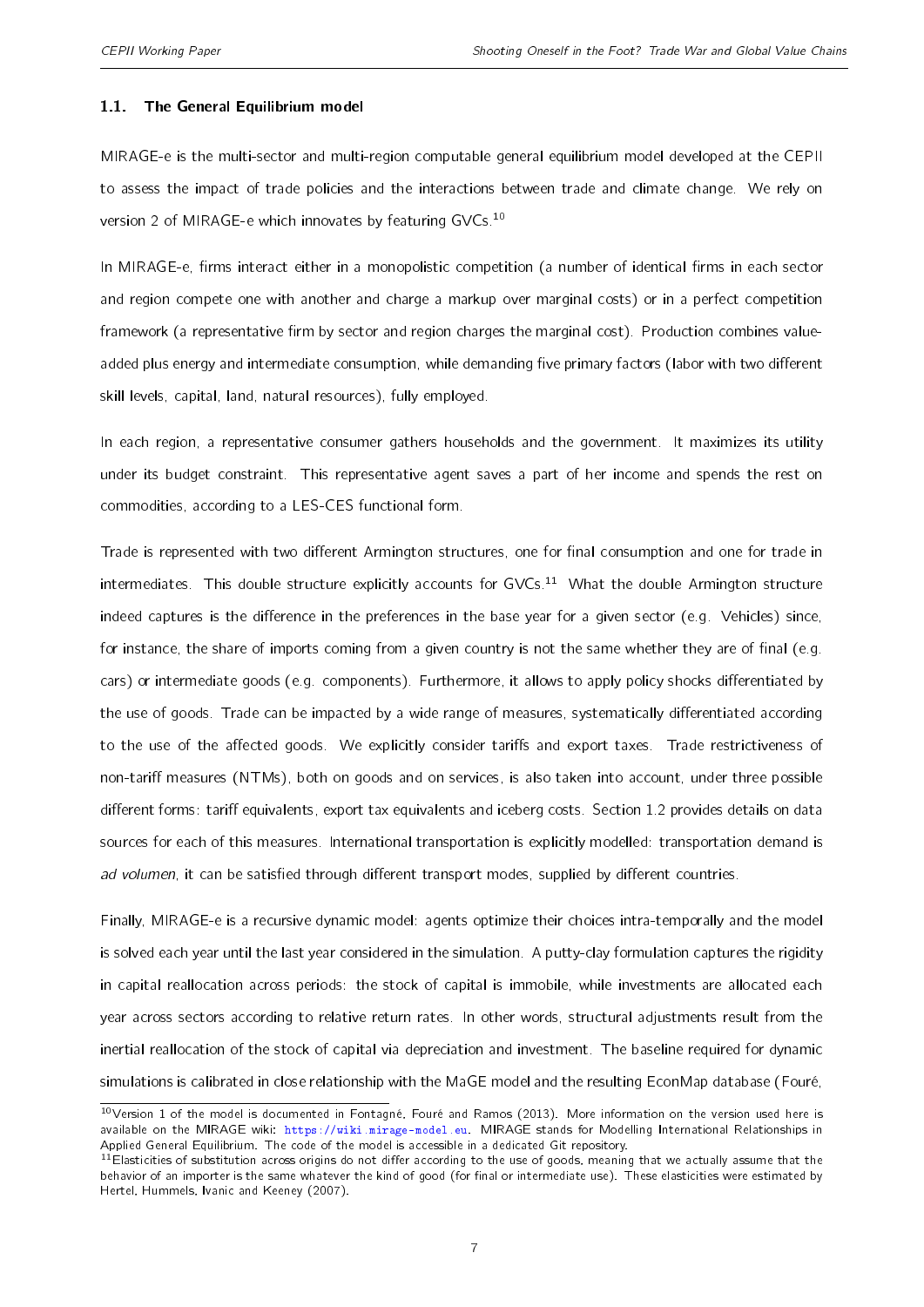[Bénassy-Quéré and Fontagné,](#page-27-15) [2013\)](#page-27-15) to deal with world structural change at medium-run horizon (2030).

The model is calibrated using the ImpactECON database [\(Walmsley and Minor,](#page-28-10) [2016\)](#page-28-10) featuring a decomposition of trade in goods and services by final or intermediate use that is consistent with GTAP 9.<sup>[12](#page-2-0)</sup> This release of the GTAP database features 2011 as the last reference year. The geographic decomposition is 140 regions of the world economy for 57 sectors. We aggregate this data into 27 sectors and 21 regions or countries (see Appendix [D](#page-34-0) for the detailed aggregation).

We shock the model in 2018 and examine the deviation from the baseline at each date till 2030, for the variables of interest (trade, sectoral value added, prices, factor income, etc.). The two series of events we take on board are the so-called "Section 232" (of the Trade Expansion Act of 1962) on US imports of aluminium and steel (including exemptions, quotas and retaliation) and the "Section 301" (of the Trade Act of 1974) applied to US imports from China in several waves.<sup>[13](#page-2-0)</sup> We do take into account tariffs present by February 14, 2020, This means that, we do model the lists 1 to 4A of Section 301, as defined by the US Trade Representative,<sup>[14](#page-2-0)</sup> including the halving of additional tariffs imposed on the list 4A (and the related Chinese retaliation) that occurred in February 2020, the day in which the US-China deal entered into force.<sup>[15](#page-2-0)</sup>

#### <span id="page-7-0"></span>1.2. Protection data

Market Access Map (MAcMap) provides a disaggregated, exhaustive and bilateral measurement of applied tariff duties at the product or tariff line level. It takes regional agreements and trade preferences exhaustively into account. The raw source data is from ITC (UNCTAD-WTO). The HS6 data set used here was constructed by the CEPII [\(Guimbard, Jean, Mimouni and Pichot,](#page-28-11) [2012\)](#page-28-11) for analytical purposes and provides an ad valorem equivalent (percentage) of applied protection for each triplet importer-exporter-product. To minimize endogeneity problems (when computing unit values or when aggregating data), it relies on "reference groups" of countries: bilateral unit values and bilateral trade are replaced by those of the reference group of countries in the weighting scheme [\(Bouet, Decreux, Fontagné, Jean and Laborde,](#page-27-17) [2008\)](#page-27-17). MAcMap-HS6 treats specific duties

 $12$ The "ImpactECON Global Supply Chain package" allows converting the GTAP 9.0 data into a global supply chain database. Since the goods traded in GTAP are aggregated within sectors over numerous HS-6 products categories, a given resulting sector can provide the same category of good to final consumer and to other sectors that use it as an intermediate product. Tariffs differ by HS6 category and thus by main use of the output of the sectors, as well as by the source and destination of the good. Combining COMTRADE and the Broad Economic Categories of the UN, ImpactECON fixes this problem: each bilateral flow in a GTAP sector is split into final and intermediate use. The GTAP 9.0 database is thus converted into a "Global Supply Chain Database", a database of value of imports of commodities purchased by sectors (intermediate), households (final), government and investment (final), by source and destination country/region, at market, agent and world prices. Notice that although the database also provides the tariffs aggregated along the same dimensions, we do not rely on the latter as we proceed with our own aggregation of the MAcMap HS6 database.

 $13$ We do not consider more minor sanctions imposed by the US on solar panels and washing machines in January 2018, which resulted from a petition filled by US industries under Section 301. The Chinese government temporarily retaliated on sorghum in April of the same year.

<sup>14</sup>[https://ustr.gov/issue-areas/enforcement/section-301-investigations/tariff-actions](https://ustr.gov/issue-areas/enforcement /section-301-investigations/tariff-actions)

 $15$ In 2018, China imposed retaliatory tariffs on autos and parts imported from the US. It then suspended them on January 2019, but announced on August 2019 that the suspension would end on December 15, 2019. On December 13, 2019, in the latest twist, China decided to suspend the return into force of tariffs on autos, as a sign of good will in the context of the upcoming signature of "Phase One Deal". As a consequence, notwithstanding this uncertainty, our scenarios do not include additional tariffs imposed by China on its imports of autos and parts from the US.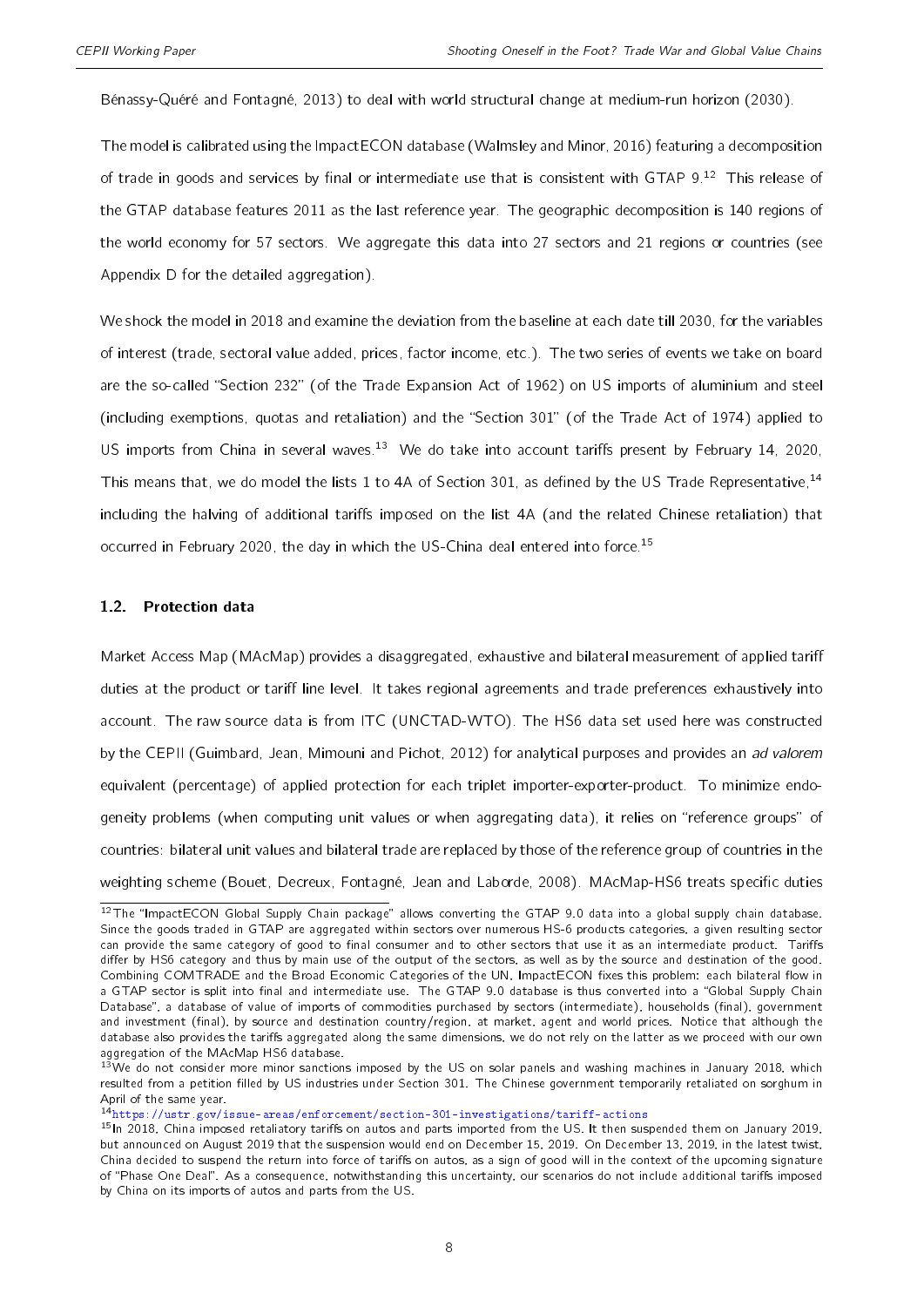(per unit) as well as TRQs and offers MFN for all WTO members. The last two years reported in MAcMap are 2011 and 2013, both considered in the following exercise. Ad valorem equivalents of NTMs affecting goods are taken from [Kee, Nicita and Olarreaga](#page-28-12) [\(2008\)](#page-28-12), they are split across import taxes, export taxes and iceberg costs in an equally proportional way. Ad valorem equivalents of NTMs applying to services are from [Fontagné,](#page-27-18) [Mitaritonna and Signoret](#page-27-18) [\(2016\)](#page-27-18) and are taken into account in the form of iceberg trade costs.

An important part of the work is to recollect the exact information on trade sanctions and retaliation, using original sources. We are not the first to do this, but our recollection differs slightly from tariff lists used in other papers, possibly because we used the updated versions of these lists (we rely on official lists of products as in February 2020, as defined in the Federal register and on the web sites of the imposing administrations, taking into account the changes in the list of products, see Appendix [B\)](#page-29-0).[16](#page-2-0)

How are the tariff shocks implemented? When additional tariffs are determined at the 8- or 10-digit level of the nomenclature, we take the simple mean over all the products within the entire HS6 line to compute an additional tariff for the HS6 line. This additional tariff is then applied to the tariff reported in the MAcMap database. The aggregation at the level of the sectors considered in the simulations is done using a reference group weighted average [\(Bouet et al.,](#page-27-17) [2008\)](#page-27-17), as detailed previously. We make here the assumption of a full pass through of tariffs into prices, as suggested by the recent literature [\(Amiti et al.,](#page-27-0) [2019a\)](#page-27-0). The shocks identified at the tariff line level are added to the baseline protection, at the sectoral level of MIRAGE-e. Some trading partners of the US have negotiated TRQs instead of tariffs. We model them as VERs, assuming that quotas are filled. Therefore, we constrain quantities exported in the simulations, the targeted quantity being reached using an endogenous export tax. This way the rent of the TRQ is actually captured by the exporter, as it is the case for VERs.

#### 1.3. The dynamic baseline

The effects of the trade war are measured in terms of deviation from a dynamic baseline, using a ten years horizon in order to fully capture the dynamic adjustments of the economies. The baseline is build in two steps. First, it relies on a macroeconomic model of the world economy, used in projection up to 2030 [\(Fouré et al.,](#page-27-15) [2013,](#page-27-15) Appendix [A](#page-29-1) provides details on the macroeconomic model). For each country, the GDP, the savings rate, the current account, and the energy efficiency are consistently projected. They are then used as an exogenous trajectory of MIRAGE-e, the consistency of the assumptions between the two models being ensured by endogenizing the Total Factor Productivity. This is the first step of the construction of our baseline.

In a second step, we update the tariff protection to its level of 2013 (the most recent available in the MAcMap-

 $16$ In particular, the lists used here are different from those proposed by the China Ag Center of the CARD, Iowa State University [\(Li,](#page-28-13) [2018\)](#page-28-13). See [https://www.card.iastate.edu/china/trade-war-data/.](https://www.card.iastate.edu/china/trade-war-data/)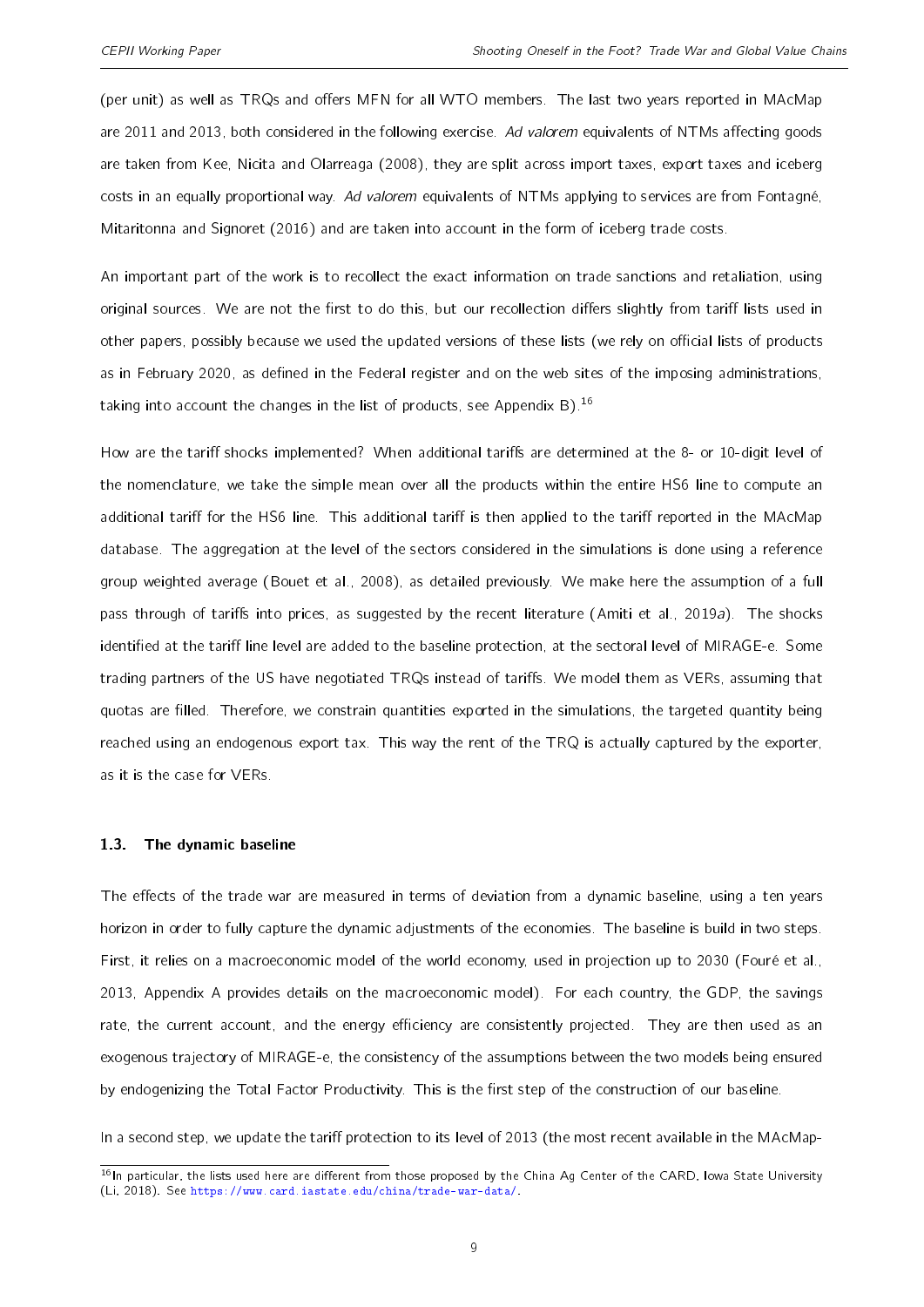HS6 database)<sup>[17](#page-2-0)</sup> and represent – in a stylized way – the most recently signed or negotiated trade agreements: the Comprehensive and Progressive Agreement for Trans-Pacific Partnership (CPTPP), the EU-Japan Economic Partnership Agreement, the Comprehensive Economic and Trade Agreement between the EU and Canada and a soft Brexit.<sup>[18](#page-2-0)</sup> For all the new trade agreements, we remove all the tariffs but leave the NTMs unchanged.

To sum up, the general equilibrium model is first run to calibrate the TFPs; a second run, updating trade protection, then constitutes what we consider our baseline. We then build policy scenarios, in which we implement the trade policies we are interested in. The only element that differs between the baseline and a policy scenario is the policy of interest. Then, comparing the economic outcomes of the policy scenario to those of the baseline allows to assess the impact of the trade policy implemented in the scenario.

#### <span id="page-9-0"></span>2. Impact of the trade war on trade, value added and prices

The purpose of our exercise is to quantify how exports, imports, value added, factor income and prices deviate from their baseline value as a result of the trade war, with a focus on belligerents. We consider a central scenario comprising the Section 232 and retaliation, as well as the Section 301 and retaliation. In this central scenario we model the actual shock of the sanctions and retaliation, with the finest level of detail. Two alternative scenarios are modelled in less detail, given the uncertainty surrounding the sanctions that could be enforced: a further US escalation, through Section 232 on automobile, versus the removal of bilateral tariffs on industrial goods between the US and the EU (agriculture and vehicles excluded). Beyond the possible outcomes of alternative policies, these two additional, and somehow extreme, scenarios allow us to further detail the mechanisms impacting GVCs. The three scenarios are detailed in this section, before discussing the aggregate impact of the trade war and, importantly for our purpose, the impact of the trade war on GVCs, producer prices, trade and value added.

#### 2.1. The scenarios

The first component of our central scenario is the Section 232 and the related retaliation. In April 2017, the US President instructed Commerce Secretary Wilbur Ross to investigate whether steel and aluminium imports were threatening the US national security. These investigations, covered by Section 232, concluded to a threat, opening the door to a Presidential decision on protection. While, in the past, the US had generally mobilized Section 232 against oil exporters considered as threatening the US security,<sup>[19](#page-2-0)</sup> tariffs were announced in March 2018 against almost all exporters of aluminium and steel to the US (the main ones being the European Union, Canada and Mexico). As a result, tariffs on aluminium imposed by the US increased by 10 p.p. A partial

<sup>&</sup>lt;sup>17</sup>We do not consider changes in the MFN rates following 2013. In particular, the decreases in MFN tariffs implemented by China in 2018 and 2019 are neither taken into account in the baseline nor in the policy scenarios.

 $18$ We represent a soft Brexit by leaving the tariffs applied by the UK and the EU unchanged, while increasing their bilateral NTMs to halve the preferential access of the UK to the EU market, and reciprocally.

 $19$ See [BIS](#page-27-19) [\(2007\)](#page-27-19) for an analysis of the outcome of all investigations under Section 232 in the US.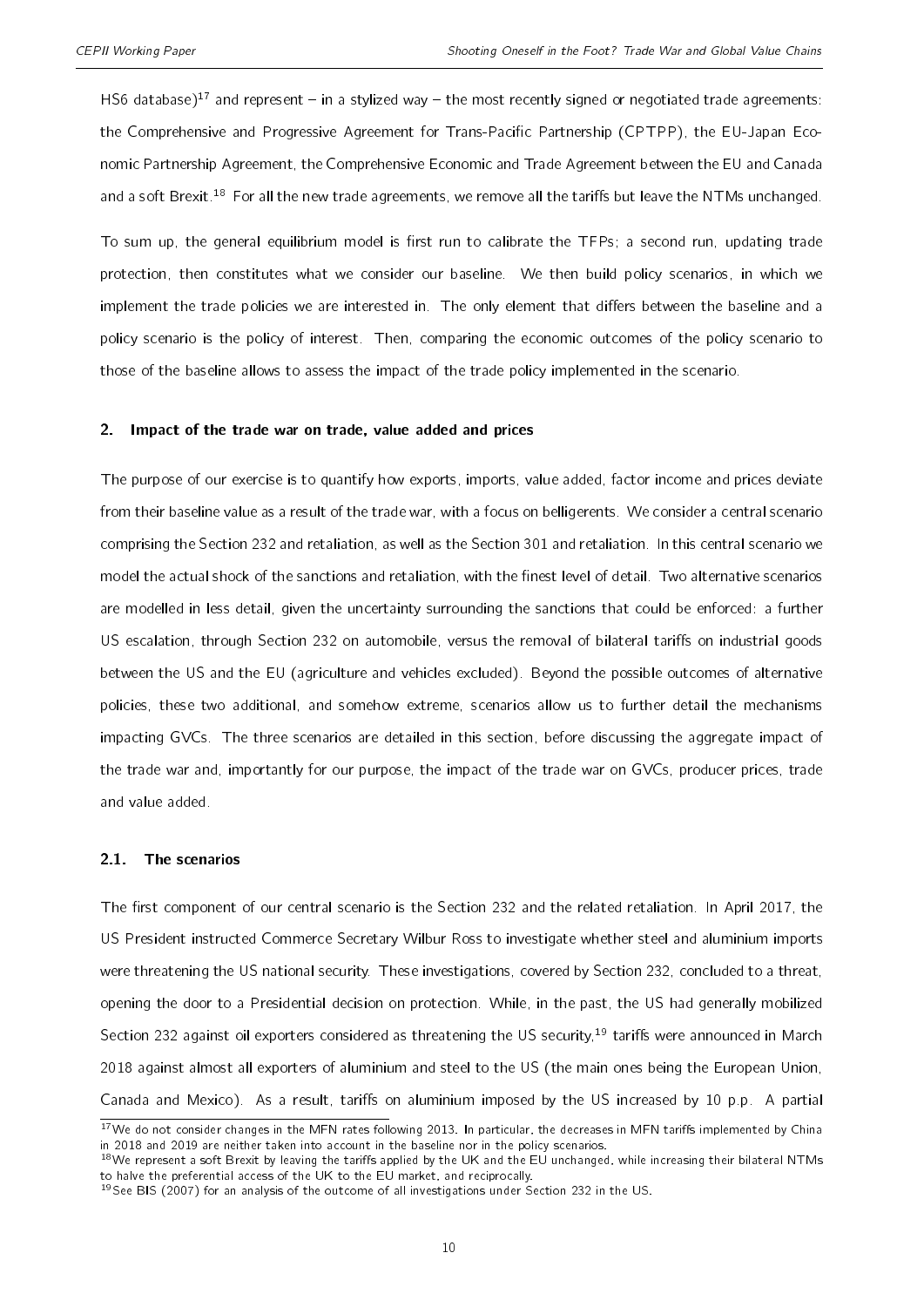exemption was negotiated by Argentina, against a TRQ with a volume equal to the mean volume imported over the period 2015-2017. Australia was exempted from the increase in tariffs. For their part, tariffs on steel increased by 25 p.p. An exemption was again granted to Australia, while Argentina, South Korea and Brazil negotiated TRQs.<sup>[20](#page-2-0)</sup> Turkey also constitutes a special case, in the sense that tariffs on imports from this country increased by 50 p.p. from August 2018 to May 2019.<sup>[21](#page-2-0)</sup>

Retaliatory tariffs were imposed by Canada, China, the European Union, Mexico, Russia and Turkey: we implement them as indicated from official sources (national legislation or notification to WTO).<sup>[22](#page-2-0)</sup> India notified to WTO retorsions in early 2018, but their entry into force was delayed several times and finally applied in June 2019. Aware of the uncertainty surrounding these retaliations, we nevertheless consider them in our scenario.

To the best of our knowledge the present contribution is the only paper offering an impact assessment accounting for retaliation from Russia. We also account for the safeguard on imports of steel imposed by the EU in January 2019.<sup>[23](#page-2-0)</sup>

The second series of measures to be taken into account under scenario 1 is related to the use of US Section 301 against China, which took place in several rounds after the release of the US administration investigation in March 2018. The argument used for limiting US imports from China is now about violation of intellectual property rights and unfair trade practices. The first round led to an increase in US tariffs on 50 USD bn of US imports from China in two phases starting July 2018 (16 and then 34 bn). China retaliated with additional 5% to 25 % tariffs (depending on the goods) on 50 USD bn of US exports. As a follow up, in September 2018, the US administration retaliated to the Chinese retaliation with a second round of 10% additional tariffs on USD 200 bn of US imports from China. A further move from +10% to +25%, originally planned for January 2019 was then postponed to March 2019, and further postponed given the "progress" made in bilateral trade talks. However, after these first talks broke down, the increase finally took place in June 2019. China retaliated to this second round by imposing 10 additional percent (and then 25) of tariffs on USD 60 bn imports from the US. In September 2019, the last wave of additional tariffs entered into force, additional 15% on USD 112 bn of goods imported from China. Chinese retaliation concerned US exports worth USD 29 bn and imposed addtional tariffs between 5 to 10%. These additional tariffs were halved to 7.5% in February 2020, as a sign of good will to celebrate the entry into force of the Phase One Deal. The conclusion of the deal also prevented a last tariff increase (the list 4B, additional 15% on USD 160 bn imports from China), and the related Chinese

 $20$ The negotiated TRQs for steel are as follows. (i) Argentina: 135% of the average volume exported over 2015 - 2017; (ii) Brazil: the average volume exported over 2015 -2017 for semi-finished product and 70% of the average volume exported over 2015 -2017 for finished products; (iii) South Korea:  $70\%$  of the average volume exported over  $2015 - 2017$ .

 $21$ For the sake of simplicity, and because the tariffs are applied annually in our setup, we do not consider the temporary increase in the duties applied to Turkish steel exports. In the same vein, we do not take into account the removal of US GSP preferences to Turkey and India entered into force in May and June 2019, respectively.

 $^{22}$ After the conclusion of the re-negotiation of the North American Free Trade Agreement, the additional duties between the US and Canada and Mexico (those imposed under Section 232 by the US and the following retaliations) were canceled in May 2019. We do not consider them in our scenarios. Retaliation from Turkey is considered after its revision in August 2018.

 $^{23}$ The official list of products affected and details on the TRQs in place are given by two EU Commission regulations, available at [https://eur-lex.europa.eu/eli/reg\\_impl/2018/1013/oj](https://eur-lex.europa.eu/eli/reg_impl/2018/1013/oj) and [http://data.europa.eu/eli/reg\\_impl/2019/159/oj.](http://data.europa.eu/eli/reg_impl/2019/159/oj)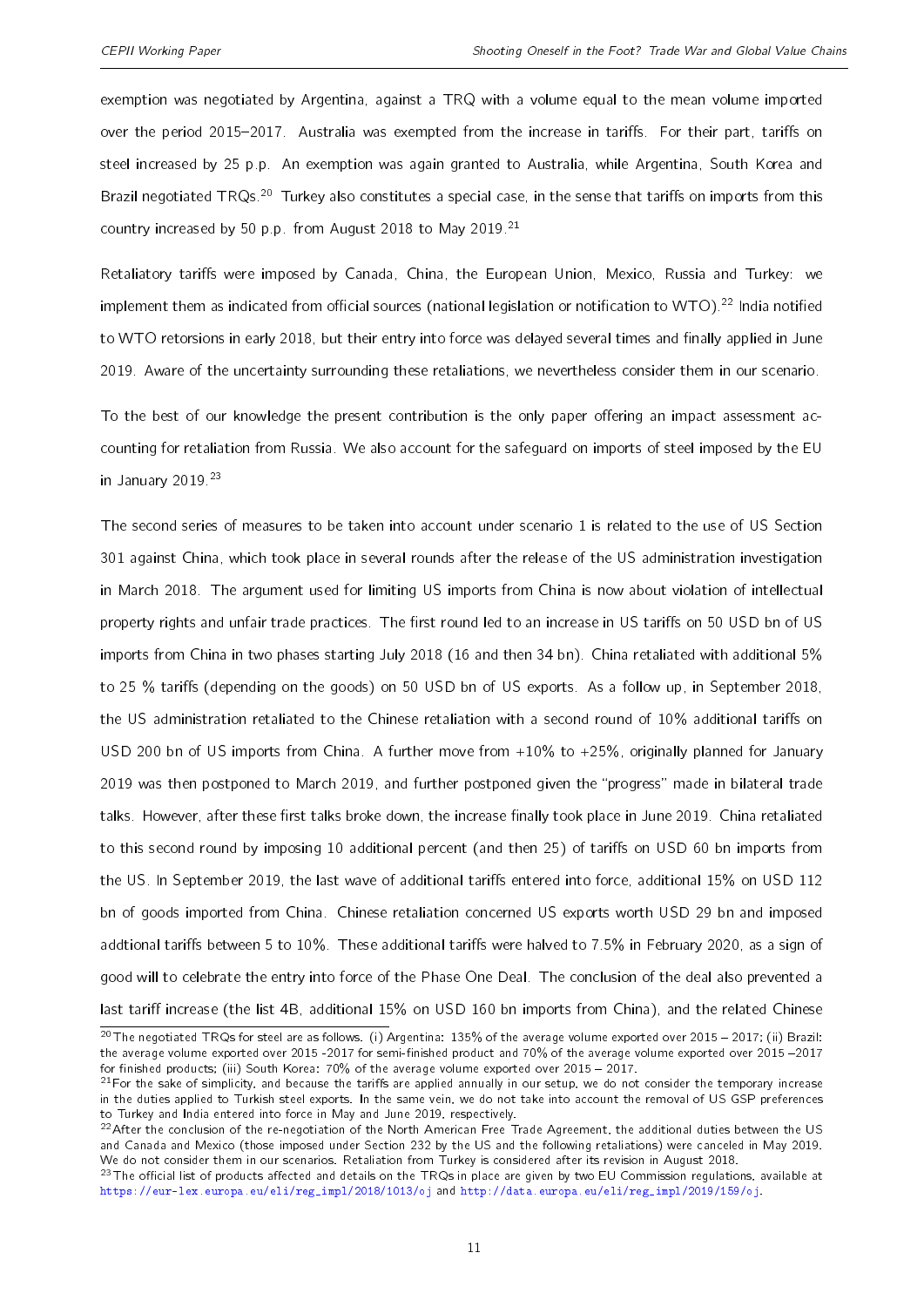retaliation (increased tariffs on USD 45.5 bn of goods imported from the US, including the end of the exclusion of US autos and parts), scheduled for December 2019 but actually postponed until further notice.

Table [1](#page-12-0) shows what could potentially be the main impacted sectors in the US-China bilateral trade in this scenario. Sectors are ranked using the simple criterion of the impacted tariff revenue (initial imports times tariff increase), which is indeed not the expected change (imports will decrease, conditional on the trade elasticity).

Starting with Chinese exports, Electronics is potentially the main impacted sector: USD 167 bn of exports will face an average tariff increasing from 0.3% to 13.4%. Machinery is the second impacted sector, with a 17.8 percentage points increase in tariffs applied by the US on USD 103 bn of Chinese exports. Among all other sectors, tariff changes can be even larger, but trade is more limited. The best illustration of this is the automotive sector (here mainly parts and components, see Appendix [E,](#page-35-0) table [E.3\)](#page-35-1), where a 21.2 percentage points increase in protection will only affect USD 14 bn of Chinese exports.

The potentially most impacted US sector is the Machinery industry, facing a 9.6 percentage point increase in Chinese tariffs on 29 bn of US exports. The Chemistry, Non Ferrous Metals and Oilseeds are also potentially seriously hit with a change in protection revenue of around 1.8 bn, closely followed by Electronics. The US car industry does not appear here since China cancelled in January 2019 the additional tariffs initially set to retaliate against US lists 1 to 3.

As described above, the trade war initiated by the US administration is also impacting other exporters, in particular under Section 232: USD 6 bn of Iron and steel exported by EU 27 to the US are facing a 19.6 percentage points increase.

Retaliation from countries other than China has much smaller impacts since it affects smaller flows. Indeed, [Fetzer and Schwarz](#page-27-20) [\(2019\)](#page-27-21) and [Blanchard, Bown and Chor](#page-27-21) (2019) recall that products affected by retaliation are mainly chosen in order to affect areas that supported D. Trump in the 2016 presidential election, i.e. based on political considerations.

This targeting pattern, combined with smaller amount of trade affected for countries other than China, results in retaliatory lists containing several small trade flows rather than being concentrated.

It is difficult to figure out how commercial tensions will evolve between Europe and the US. We will however consider two alternative scenarios; the purpose, here again, is to illustrate how the involvement of belligerents in GVCs is shaping the adjustment of sectors and potentially leading to value added  $-$  and thus income  $-$  losses. As we do not have the details of the possible sanctions and retaliations, we adopt a series of simple, although sensible, assumptions on targeted products.

Two additional, and somehow contradictory, elements could constitute the next episode of the current trade

12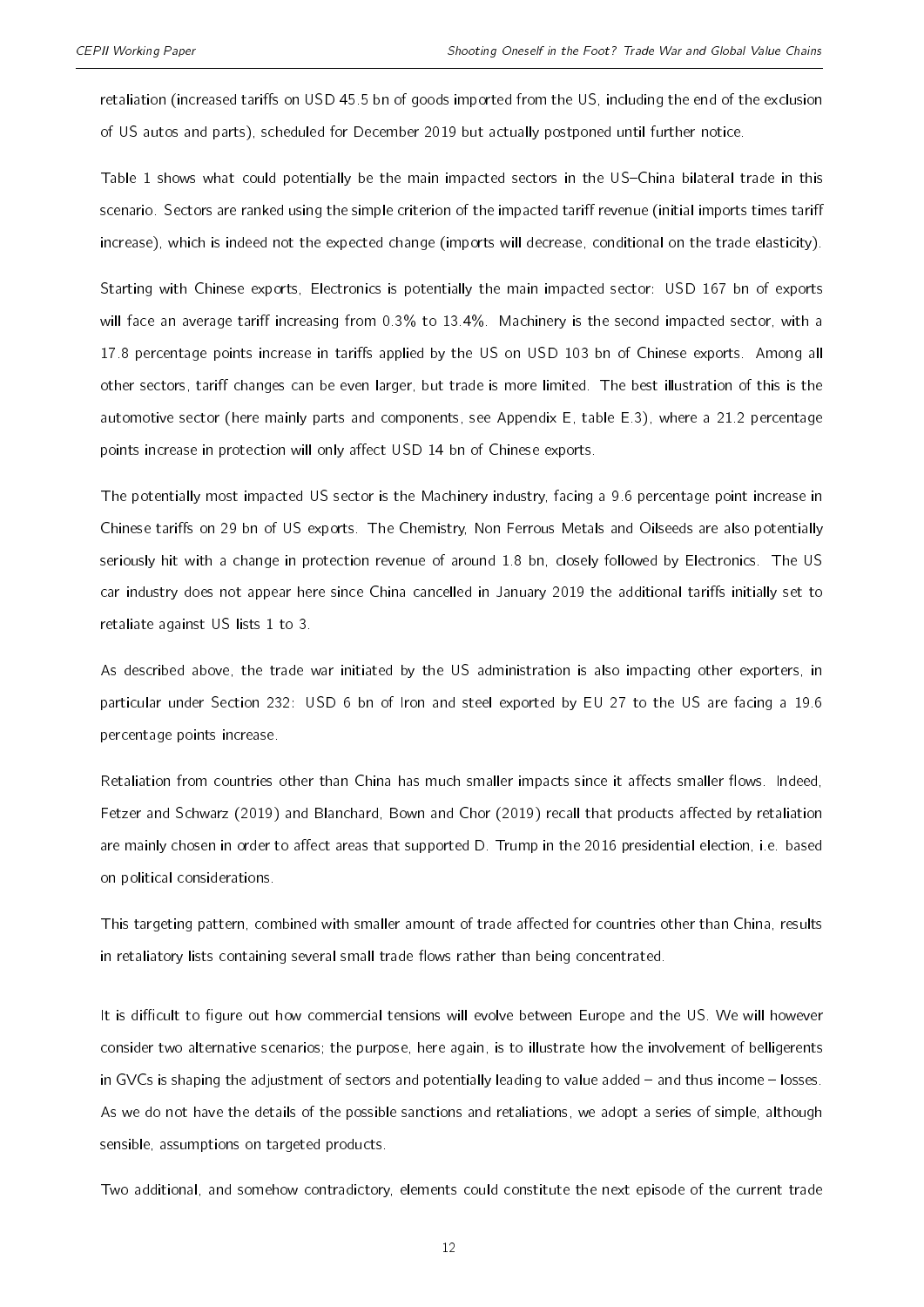<span id="page-12-0"></span>

| Sector           | Exporter   | Importer   | Tariffs (in %) |          | Trade     | Change in prot rev. |
|------------------|------------|------------|----------------|----------|-----------|---------------------|
|                  |            |            | Reference      | Scenario | (USD bn.) | (USD bn.)           |
| Electronics      | China      | <b>USA</b> | 0.3            | 13.4     | 167       | 21.9                |
| Machinery        | China      | <b>USA</b> | 1.5            | 19.3     | 103       | 18.3                |
| Oth manuf        | China      | <b>USA</b> | 1.5            | 12.3     | 69        | 7.5                 |
| Textile          | China      | <b>USA</b> | 11.4           | 20.8     | 65        | 6.1                 |
| Chemistry        | China      | <b>USA</b> | 2.7            | 19.0     | 36        | 5.9                 |
| Metal prod.      | China      | <b>USA</b> | 2.1            | 21.4     | 19        | 3.7                 |
| Vehicles         | China      | <b>USA</b> | 1.0            | 22.2     | 14        | 3.1                 |
| Machinery        | <b>USA</b> | China      | 4.1            | 13.7     | 29        | 2.7                 |
| Chemistry        | <b>USA</b> | China      | 4.9            | 14.2     | 23        | 2.1                 |
| Non ferrous met. | <b>USA</b> | China      | 0.7            | 19.6     | 10        | 1.9                 |
| Oilseeds         | <b>USA</b> | China      | 1.5            | 16.9     | 13        | 1.9                 |
| Electronics      | <b>USA</b> | China      | 1.3            | 9.5      | 21        | 1.7                 |
| Iron and steel   | EU 27      | <b>USA</b> | 0.2            | 19.8     | 6         | 1.3                 |
| Oth manuf        | <b>USA</b> | China      | 2.8            | 12.8     | 13        | 1.3                 |
| Food             | China      | <b>USA</b> | 5.0            | 24.7     | 6         | 1.2                 |
| Minerals         | China      | <b>USA</b> | 4.2            | 19.9     |           | 1.1                 |
| Food             | <b>USA</b> | China      | 9.1            | 26.7     | 6         | 1.1                 |

Notes: Percentage deviation from the baseline in 2030, in volume. Volumes are based on a Fisher index. Sectors are ranked by decreasing impact on tariff revenue.

Source: BACI (2017), MAcMap-HS6, authors' calculation.

tensions. On the one hand, further escalation, through Section 232 on automobile: the argument invoked is that massive imports of autos and their parts, in particular from the EU, are threatening US security. The decision on whether to apply additional tariffs to US imports (from all over the world, with the probable exception of Canada and Mexico) was initially due in March 2019. It has been postponed to November 2019. By the end of March 2020, no decision had been taken. In the US, whether it was still legally possible to implement additional tariffs without opening a new investigation was debated, while the EU trade representative, in the days following the absence of the announcement of new tariffs, still considered that the threat was not entirely gone. With this respect, the EU announced that if the US apply additional tariffs, she would retaliate with sanctions on USD 50 bn of exports from the US to the EU.

In parallel, the EU and the US announced they would launch negotiations to eliminate tariffs on their bilateral trade of industrial goods, excluding automobile (as well as agriculture) according to the Joint EU-US Statement following J.C. Juncker's visit to the White House, in July 2018. Here again, the situation was close to a status quo as of March 2020.

Scenario 2 tentatively adds the possible measures on imports of automobiles and their parts, to be taken under Section 232 (i.e. invoking national security to motivate them), to scenario 1. We assume that the US increase their tariffs by 25% for all the exporters, with the exception of Canada and Mexico, and that the main exporters of autos to the US retaliate, increasing by 25 p.p. the tariffs on the main products they imports from the US (excluding energy and pharmaceutical products). The value of imports affected by retaliation is equivalent to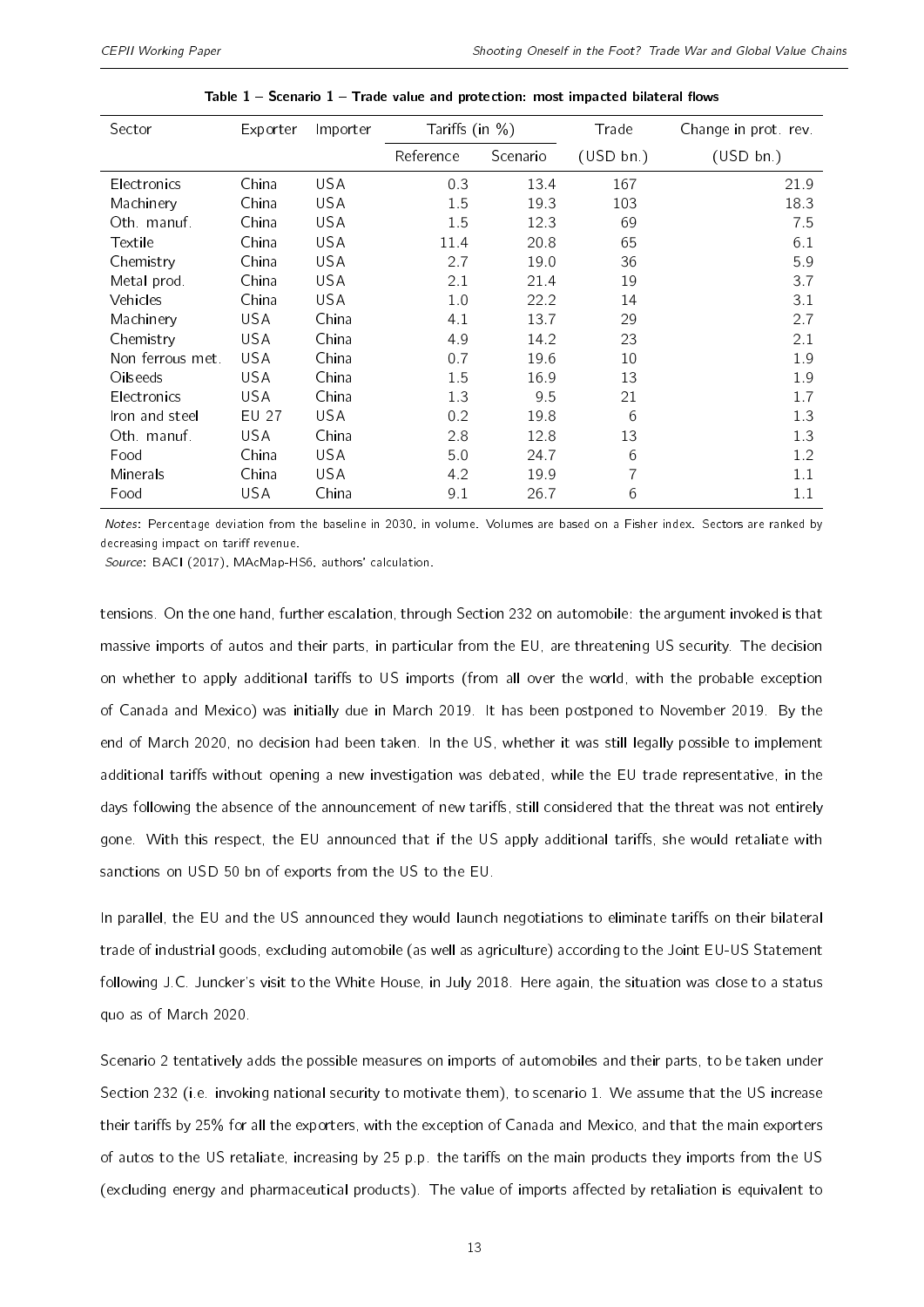the value of exports targeted by the section 232.

Finally, scenario 3 simulates the removal of bilateral tariffs on industrial goods between the US and the EU (agriculture and vehicles are excluded), while measures related to Section 232 on steel and aluminium against partners other than the EU and to Section 301 against China remain in place.

As said, the Phase One Deal between the US and China hardly reduces tariffs: US tariffs on imports of parts and components from China put in place by the first three 301 waves are maintained (25 p.p. on imports worth USD 250 bn), while China cut in half only retaliatory tariffs imposed on US exports in September 2019 formally independently from the signed deal. The deal basically avoids, at least temporarily, a further escalation and imposes managed trade on the top of maintained tariffs, China committing to import more goods from the US. This said, due to the Covid-19 crisis, China announced it would be difficult to reach the import targets and fulfill its commitments. Accordingly, we disregard a managed trade scenario given this multi-faceted uncertainty and focus on an up-to-date collection of tariffs and VERs as of February 2020.

We show in table [2](#page-14-0) what are the sectors targeted by these pending policies: either a trade war extended to the automobile sector, or a negotiation aiming to phase out the industrial tariffs between the EU and the US. In the upper panel, American sanctions on automobile show up as a very important issue for the USD 49 bn EU 27 exports. Using the simple metric of tariff revenue, the order of magnitude is approximatively half of what we observed in Electronics for China in table [1](#page-12-0) (here: USD 11.7 bn for Automobile). Japan would be even more impacted (resp. 13.1 bn). The EU should retaliate in the same sector or in a similar one, such as Other transport equipment, but the damage to the US would be much lower.<sup>[24](#page-2-0)</sup>

In the bottom panel of table [2,](#page-14-0) we show what would be the impact on tariff revenues of a phasing out of industrial tariffs between EU and the US. Not surprisingly, given the initial low level of tariffs, there is not much action there. The largest impact is on Chemistry and the magnitude of it is below USD 2 bn of tariff revenue on both sides of the Atlantic. Other sectors potentially impacted would be Machinery and Textile, for even lower amounts. Accordingly, this negotiation is worth having just for sake of cooling the protectionist tensions, but it would not deliver much in case of success.

#### 2.2. Aggregate impacts of the trade war

What is the overall impact of detailed scenario 1 in our model featuring GVCs and imperfect competition? The trade war will reduce drastically bilateral trade between the two main actors of the conflict, and will lead to a reorientation of exports (although in the case of steel and aluminium, EU safeguards limit this adjustment), ultimately reducing world trade by −0.96% and world GDP by −0.11%. These expected mechanisms are indeed

 $24$  Given the current dispute regarding the aircraft subsidies, one might guess that the EU would not introduce this sector in the retaliation to the automobile battle. But we disregard this question mark here and the sector Other transport equipment is hit by retaliation in our exercise.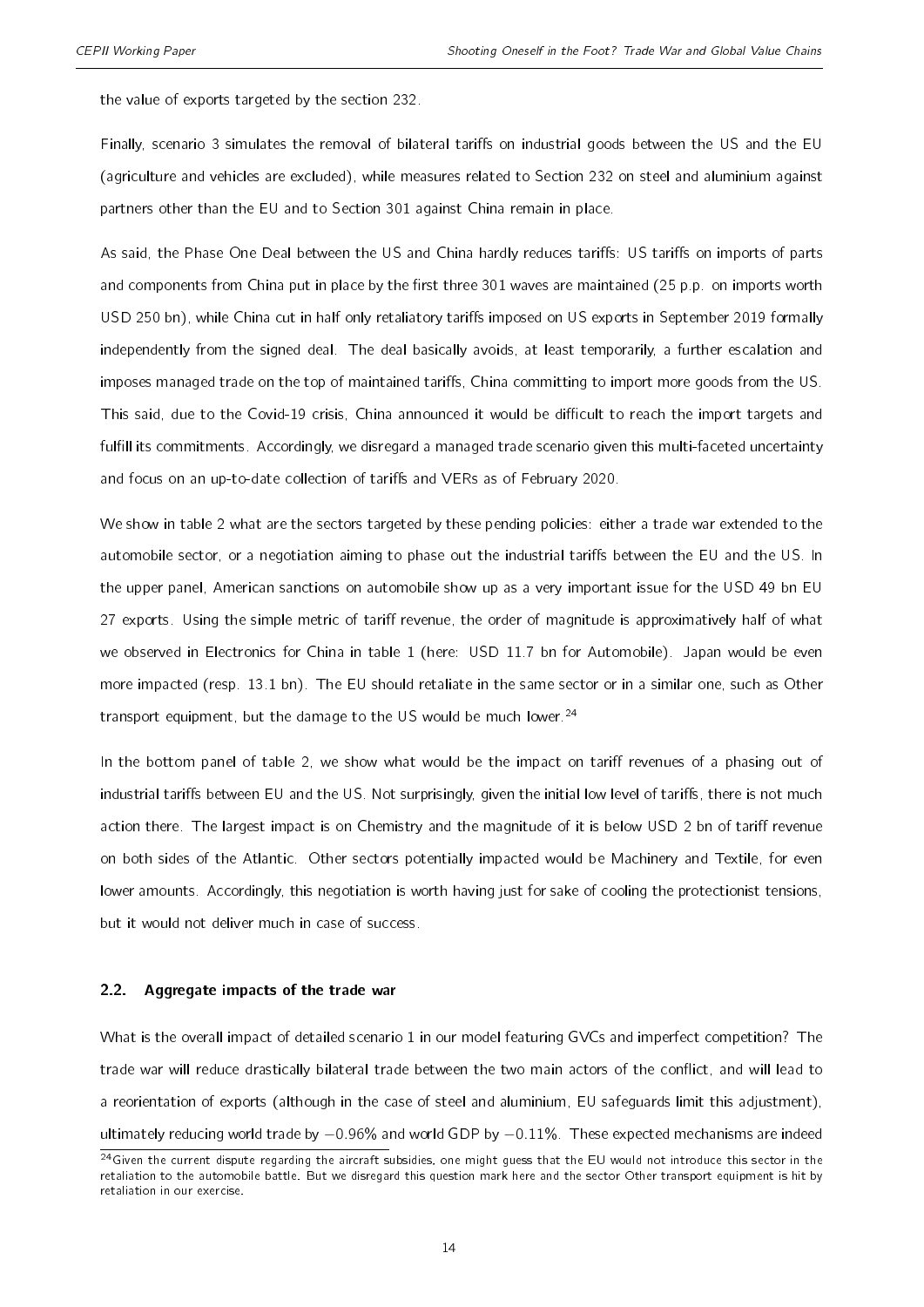<span id="page-14-0"></span>

| Sector                                                                  | Exporter   | Importer   | Tariffs (in $\%$ ) |                  | Trade          | Change in prot rev |  |  |  |  |
|-------------------------------------------------------------------------|------------|------------|--------------------|------------------|----------------|--------------------|--|--|--|--|
|                                                                         |            |            | Reference          | Scenario         | (USD bn.)      | (USD bn.)          |  |  |  |  |
| Scenario 2: Sanctions on automobile and retaliations                    |            |            |                    |                  |                |                    |  |  |  |  |
| Vehicles                                                                | Japan      | <b>USA</b> | 1.5                | 26.4             | 52             | 13.1               |  |  |  |  |
| Vehicles                                                                | EU 27      | <b>USA</b> | 1.8                | 25.7             | 49             | 11.7               |  |  |  |  |
| Oth transp eq                                                           | USA.       | EU 27      | 1.5                | 20.0             | 36             | 6.7                |  |  |  |  |
| Vehicles                                                                | Korea      | <b>USA</b> | 0.9                | 25.9             | 21             | 5.2                |  |  |  |  |
| Vehicles                                                                | UK         | <b>USA</b> | 1.6                | 26.2             | 10             | 2.4                |  |  |  |  |
| Machinery                                                               | USA        | Japan      | 0.2                | 16.1             | 15             | 2.4                |  |  |  |  |
| Oth transp eq                                                           | USA        | Japan      | 0.0                | 22.9             | $\overline{7}$ | 1.6                |  |  |  |  |
| Chemistry                                                               | <b>USA</b> | Japan      | 1.5                | 11.8             | 14             | 1.4                |  |  |  |  |
| Food                                                                    | USA        | Japan      | 22.9               | 40.2             | 7              | 1.3                |  |  |  |  |
| Scenario 3: Phasing out of industrial tariffs between the EU and the US |            |            |                    |                  |                |                    |  |  |  |  |
| Chemistry                                                               | EU 27      | USA        | 2.0                | $\left( \right)$ | 95             | $-1.9$             |  |  |  |  |
| Chemistry                                                               | USA.       | EU 27      | 3.0                | 0                | 56             | $-1.6$             |  |  |  |  |
| Machinery                                                               | EU 27      | USA.       | 1.0                | 0                | 90             | $-0.9$             |  |  |  |  |
| Textile                                                                 | EU 27      | <b>USA</b> | 9.0                | $\Omega$         | 9              | $-0.8$             |  |  |  |  |
| Machinery                                                               | USA        | EU 27      | 1.5                | $\Omega$         | 52             | $-0.8$             |  |  |  |  |

Notes: Percentage deviation from the baseline in 2030, in volume. Volumes are based on a Fisher index. Sectors are ranked by decreasing impact on tariff revenue.

Source: BACI (2017), MAcMap-HS6, authors' calculation.

present in our results, and the more so that we rely on a global model taking stock of all relative price changes and third country effects. Table [3](#page-15-0) gives an overview of these results (we present the results for Germany instead of EU 27 in order to avoid obvious problems of aggregation, e.g. on wages).

The first aggregate impact of the trade war is to dramatically increase US tariff revenues: they actually double  $(+106.59\%)$ <sup>[25](#page-2-0)</sup> The improvement in US terms of trade is limited  $(+0.27\%)$  as opposed to the usual optimal tariff agreement. US exports to the world post a 7.88% decrease as a result of sanctions and reduced competitiveness: the cost of imported intermediate inputs increase which translates into increases in producer prices. We detail this mechanism below. American farmers are adversely affected by Chinese sanctions (return to land records a −5.3% drop) and workers are also negatively affected in real terms, although white collars suffer more than blue collars. Ultimately, limited benefits accrue to the capital owners despite the reduced competition on the US market (return to capital increases by 0.12%). All in all, the US GDP is facing a USD 95 bn decrease (-0.41%).

Overall Chinese exports are hit by a modest −4.23% decrease,[26](#page-2-0) meaning that China manages to compensate reduced access to the US market by redirecting exports, although be it at the expense of reduced producer prices. Chinese terms of trade decrease as a consequence  $(-1.2\%)$ , while workers and capital owners lose to the benefits of farmers. Overall the Chinese GDP is facing a USD 142 bn (-0.59%) reduction.

 $^{25}$ All figures are percentage deviations from the baseline in 2030, in volume, i.e. not taking into account price effects.

<sup>26</sup>In the simulation exercises, the regional aggregation gathers China and Hong Kong. For the ease of the exposition, we write about impacts for China when referring to the results for the region China and Hong Kong. See Appendix [D](#page-34-0) for details on the aggregation.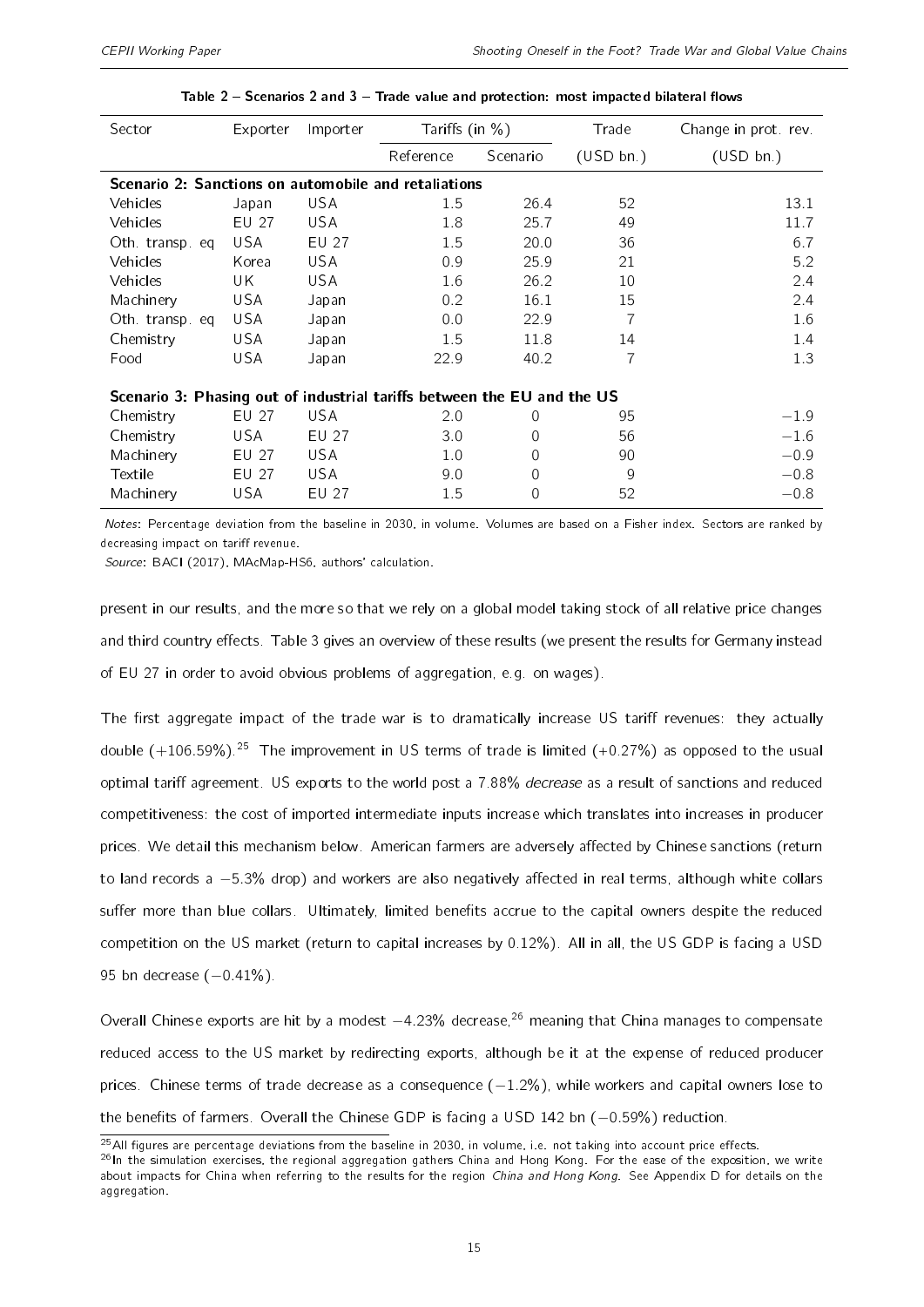<span id="page-15-0"></span>

|                        | USA     | China   | Canada  | Germany | Japan   | Korea   | Mexico  |
|------------------------|---------|---------|---------|---------|---------|---------|---------|
| Total tariff revenue   | 106.59  | 9.46    | 3.92    | 2.00    | 0.77    | 0.08    | 8.49    |
| Exports                | $-7.88$ | $-4.23$ | 1.36    | 0.31    | 1.07    | 0.08    | 3.38    |
| GDP                    | $-0.41$ | $-0.59$ | 0.30    | 0.04    | 0.12    | $-0.01$ | 0.37    |
| Terms of trade         | 0.27    | $-1.20$ | $-0.01$ | 0.06    | 0.05    | 0.29    | 0.95    |
| Real return to capital | 0.12    | $-0.14$ | $-0.22$ | $-0.03$ | $-0.01$ | 0.01    | 0.17    |
| Real return to land    | $-5.30$ | 1.02    | $-0.85$ | 0.18    | 0.06    | $-0.03$ | $-1.34$ |
| Skilled real wages     | $-0.43$ | $-1.14$ | 0.52    | 0.07    | 0.12    | 0.04    | 0.49    |
| Unskilled real wages   | $-0.24$ | $-0.78$ | 0.31    | 0.07    | 0.12    | 0.02    | 0.42    |

Table  $3 -$  Scenario  $1 -$  Main aggregate results for selected countries

Notes: Percentage deviation from the baseline in 2030, in volume. Volumes are based on a Fisher index. Source: MIRAGE-VA, authors' calculation.

Korea and Japan are hardly affected. The presence of GVCs introduces a potential additional benefit for Canada and Mexico, beyond the standard trade diversion argument linked to their participation in the NAFTA. Canada and Mexico are not targeted by Section 232, except initially; as a result, production is reallocated in assembly lines located in these two countries.

Certain bilateral relationships or certain sectors in China, in the US or in Europe will be severely affected (see details for China and the US in Appendix [E,](#page-35-0) tables [E.5](#page-36-0) and [E.6,](#page-37-0) resp.). Chinese exports to the US record a  $-50.4\%$  drop. China however reorients its exports firstly towards Canada (+13.1%) and Mexico (+12.2%), less substantially towards Europe (e.g. +6.4% towards the UK or +4.9% towards Germany). US exporters record a −38.2% decrease in their exports to China but, contrary to their Chinese competitors, do not compensate these losses on other markets. US exporters lose ground on all markets in the world due to competitiveness losses and retaliation by certain destination countries. Losses amount to e.g. −4.2% in Korea and Japan, and to −5.5% in Germany.

Consistently with the elements on the increase in protection given in table [1,](#page-12-0) Chinese exports of Electronics to the US market suffer a −57.1% drop. This is even worse for intermediate products targeted by US sanctions (−71.9%). And with the exception of the resilient Mexican market (+7.4% in total, driven by a +11.7% increase in exports of intermediate products) and ASEAN market  $(+0.3%$  overall and  $+2.8%$  in intermediate products), this is not compensated elsewhere: Chinese exporters loose ground everywhere in this sector, as a result of the disruption of global value chains. Losses range from −2.2% in the region Other Oceania, to −1.4% in Germany and to a tiny −0.04% in Brazil. This situation contrasts with Machinery where the drop in Chinese exports to the US market (−61.7%) is cushioned by an increase in Chinese exports on other markets (and +13% to Canada and Mexico). In the car industry, the toll on Chinese exports to the US is important also (−53.5%), but here again cushioned by a redirection of exports to other markets (especially Canada +13.4% and Mexico +7.4%). The same reasoning applies to Chemistry, in which Chinese losses on the US market amount to −52.7%).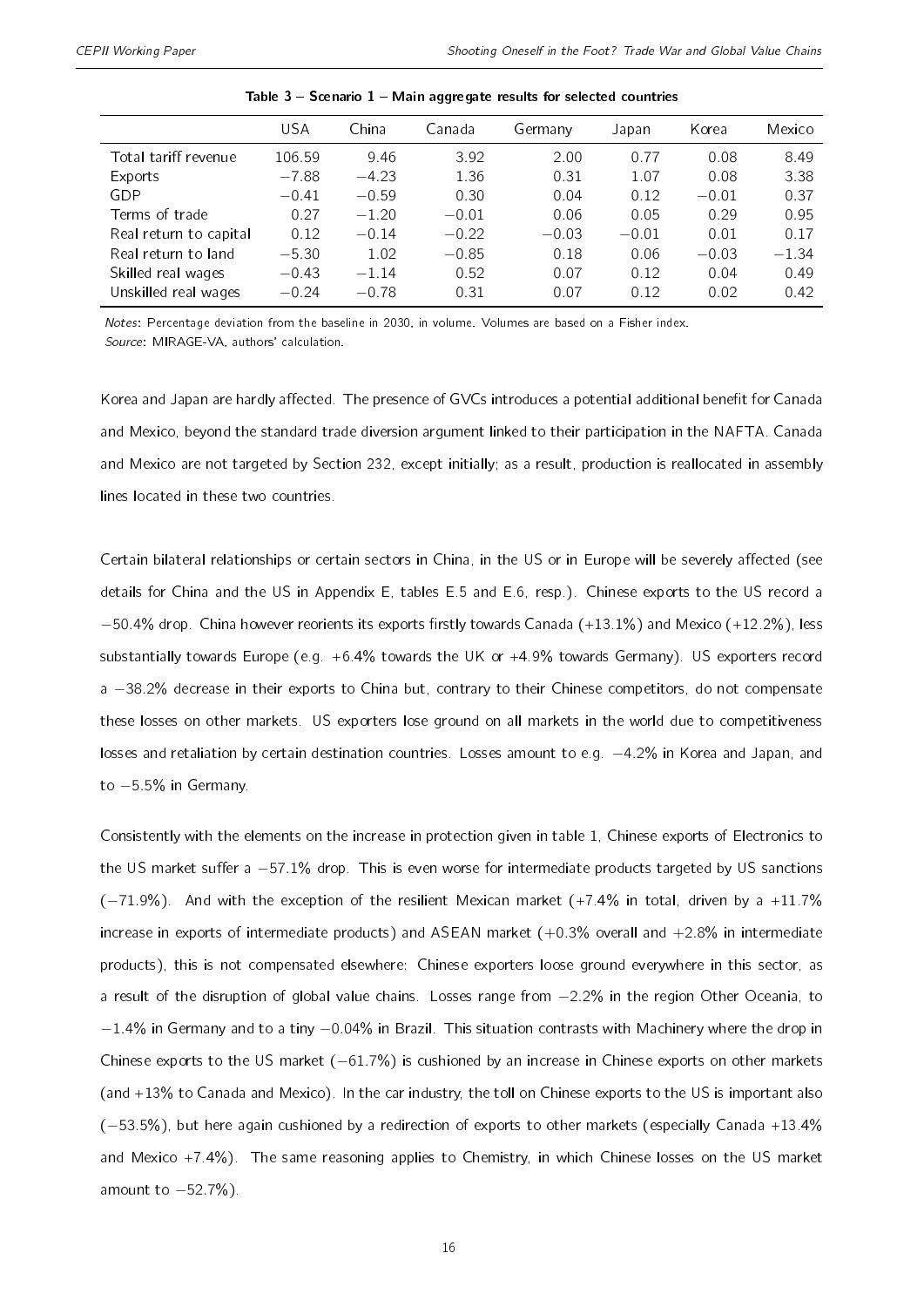US exports of vehicles are severely hit, even if China cancelled its retaliation in January 2019.

Producers located in the US suffer an increase in their production costs due to sanctions affecting intermediate consumptions produced by other sectors and bear market losses on every destination. Cuts in exports are sizeable towards China (−21.3%, driven by a fall by −25.7% in assembled cars, greater than the reduction in parts and components −14.6%). Japan (−9.4%), Korea (−9%) or Germany (−8.1%). In Machinery, Chinese retaliations are effective, imposing a -56.7% drop in US exports. Again, whatever the foreign market, US exports in the Machinery sector loose competitiveness because of increased production costs. The same mechanism is observed for Non ferrous metals, but here magnified as a result of retaliations: US exports to China record a −80% drop, and two-digit losses are observed everywhere but on the Canadian and Mexican markets.

#### 2.3. Impact of the trade war on GVCs and producer prices

We now turn to the core argument of this paper. By imposing tariffs on imported inputs and by taxing domestic value added contained in imports of final goods, the trade war not only hurts the targeted countries but also the country imposing the tariffs.

The first insight in this complex chain of effects is provided by the outcome of protection in terms of trade in final versus intermediate goods. Figure [1](#page-17-0) reports the impacts on US bilateral trade flows with major trading partners, distinguishing between trade in final and intermediate products.<sup>[27](#page-2-0)</sup> We firstly observe a massive cut in US imports of intermediate inputs, parts and components from China (i.e. a −61% drop, USD −234 bn). An almost equivalent value of imports of final goods disappear (USD  $-221$  bn), but this represents "only" −43% of US imports of final goods from China. The difference here observed reflects the attempt of the US administration to disrupt GVCs while limiting the direct cost of the trade war beard by US consumers. The Chinese cut in imports from the US is much more limited, but most of it is intermediate products (around three quarters of the impact in dollar terms, 79%) despite relative changes of similar magnitude (−40% for intermediate and −33% for final goods). We finally observe that US imports of final goods somehow diversify their origin, to the benefit of Korea, Japan, Mexico, Germany and France, Brazil or Canada to a lesser extent. This pattern is not observed for intermediate goods, or to a much lesser extent, because reorganizing value chains is difficult.

The second piece of the puzzle on the US side is how producer prices react to (i) the increase in the price of intermediate inputs, (ii) the drop in demand on export markets due to retaliations and (iii) the reduced competition in the US market due to border protection. This is shown in the right panel of table [4,](#page-18-0) at the sectoral level. The evidence is clear-cut. Farm products seriously hit by retaliations respond to reduced market

 $27$ In Appendix [E,](#page-35-0) table [E.7](#page-38-0) shows the detailed results for all US trade partners.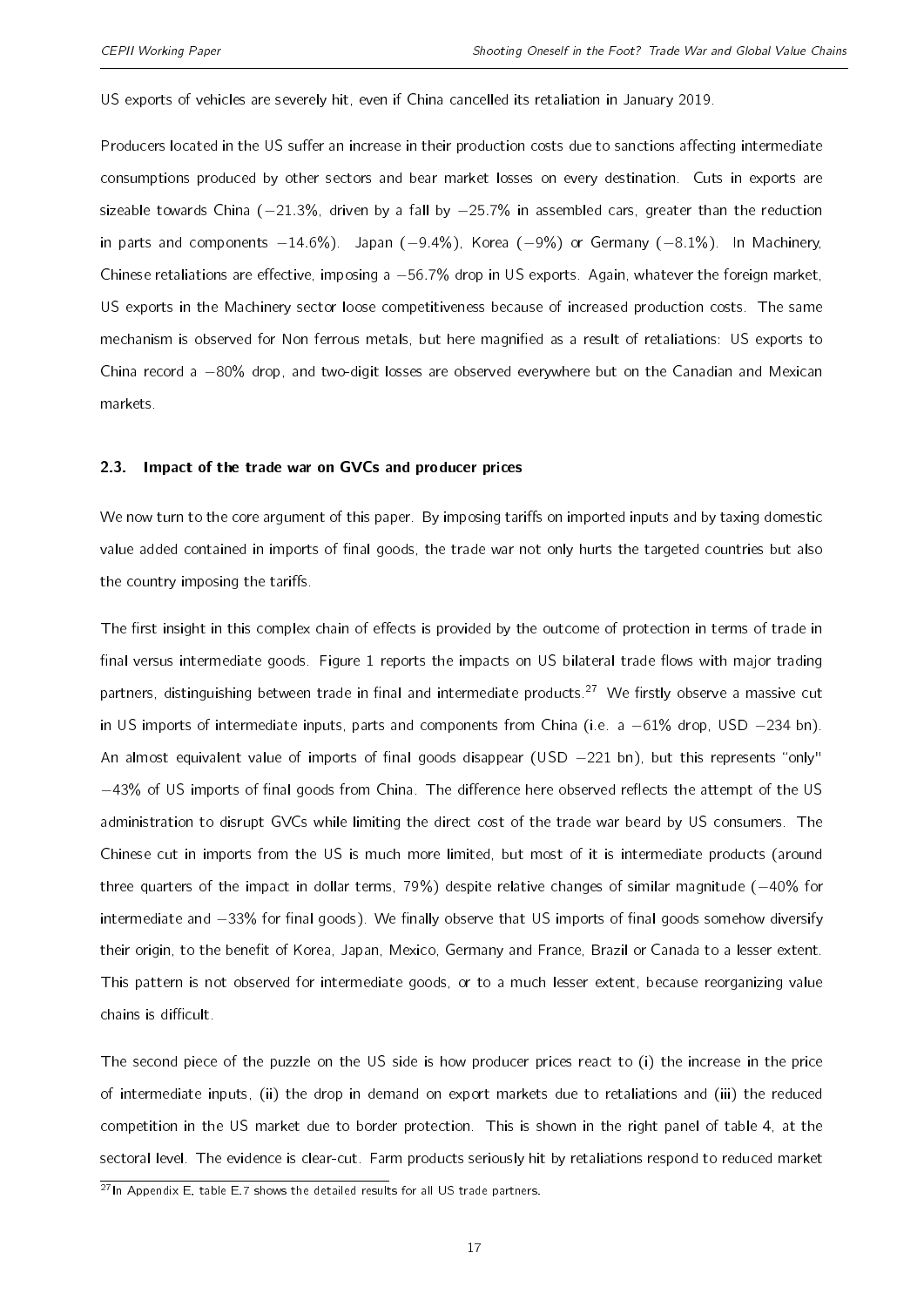<span id="page-17-0"></span>

#### Figure  $1$  – Scenario  $1$  – Impacts on US trade flows (variations with respect to the baseline, in 2030)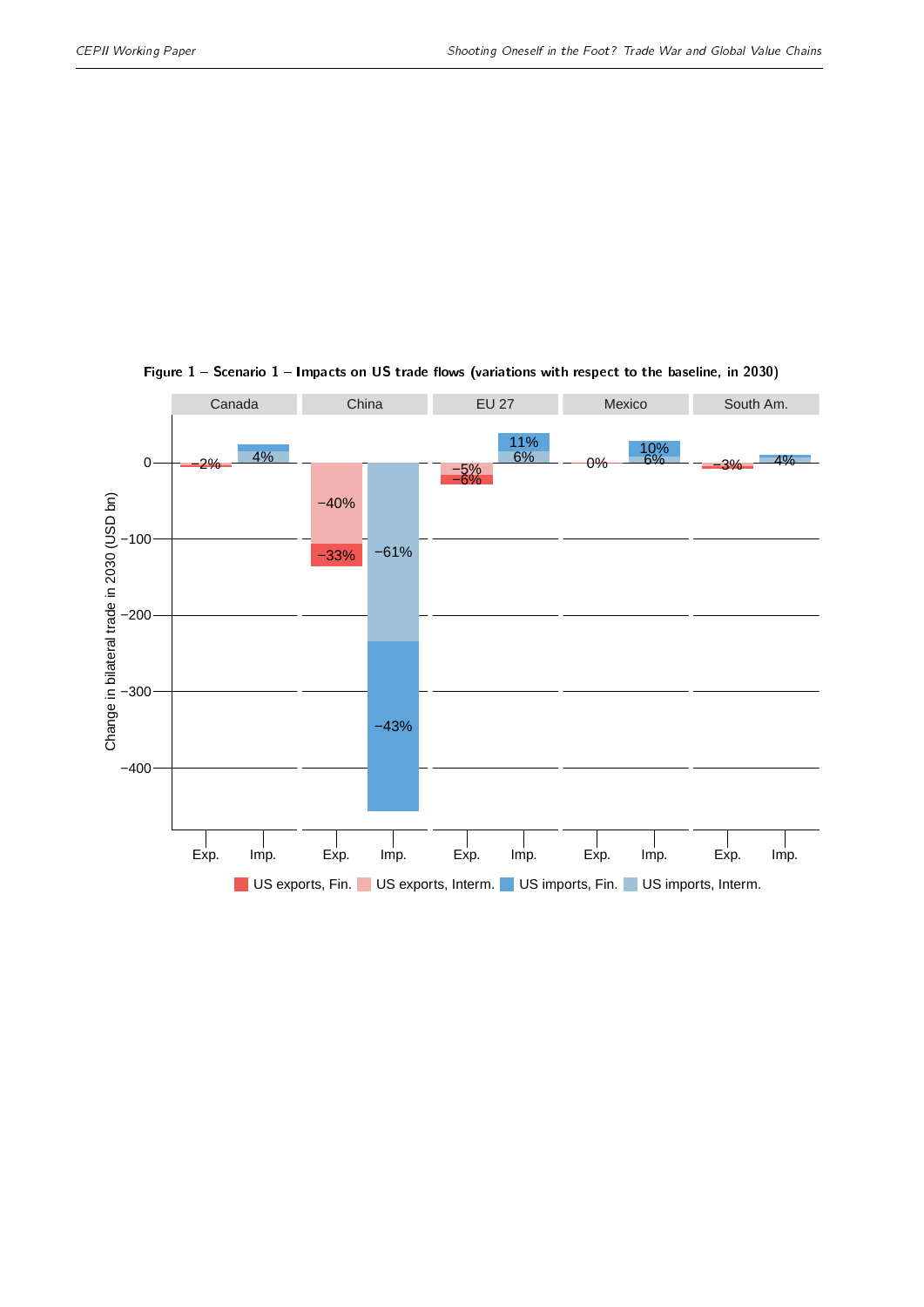<span id="page-18-0"></span>

|                   |            | China       |         |            | <b>USA</b>  |          |  |  |  |
|-------------------|------------|-------------|---------|------------|-------------|----------|--|--|--|
|                   | Prod price | Value Added |         | Prod price | Value Added |          |  |  |  |
| Sector            | ( %)       | (USD bn)    | $(\% )$ | $(\% )$    | (USD bn)    | $(\% )$  |  |  |  |
| Anim. agriculture | $-1.3$     | 1.8         | 0.3     | 0.5        | $-0.9$      | $-2.4$   |  |  |  |
| Cereals           | $-1.1$     | 6.5         | 2.1     | 0.3        | $-3.4$      | $-3.7$   |  |  |  |
| Chemistry         | $-1.2$     | 6.2         | 0.9     | 0.8        | $-13.2$     | $-2.4$   |  |  |  |
| Coal              | $-1.2$     | 1.5         | 0.9     | 0.4        | $-0.6$      | $-2.8$   |  |  |  |
| Electricity       | $-1.2$     | 0.2         | 0.1     | 0.9        | $-0.7$      | $-0.3$   |  |  |  |
| Electronics       | $-0.9$     | $-42.9$     | $-9.9$  | 1.4        | 4.2         | 7.3      |  |  |  |
| Fiber crops       | 0.0        | 1.5         | 7.9     | $-1.2$     | $-1.1$      | $-7.7$   |  |  |  |
| Food              | $-0.7$     | $-1.2$      | $-0.3$  | 0.5        | $-4.8$      | $-1.5\,$ |  |  |  |
| Gas               | $-0.5$     | 0.7         | 0.0     | 2.6        | 3.3         | 1.4      |  |  |  |
| Iron and steel    | $-1.2$     | $-1.5$      | $-0.4$  | 1.1        | 7.5         | 9.4      |  |  |  |
| Machinery         | $-1.2$     | $-16.3$     | $-1.3$  | 1.0        | 13.0        | 1.9      |  |  |  |
| Metal prod.       | $-1.3$     | $-4.4$      | $-1.7$  | 1.0        | 7.0         | 3.6      |  |  |  |
| Minerals          | $-1.3$     | 3.1         | 0.5     | 0.7        | $-0.5$      | $-0.4$   |  |  |  |
| Non ferrous met.  | $-1.2$     | 2.6         | 1.2     | 1.1        | $-2.9$      | $-5.9$   |  |  |  |
| Oilseeds          | 1.2        | 4.2         | 11.7    | $-3.5$     | $-8.2$      | $-13.2$  |  |  |  |
| Oth. crops        | $-0.2$     | 0.4         | 9.5     | 0.2        | $-1.2$      | $-3.6$   |  |  |  |
| Other agri.       | $-0.9$     | 1.0         | 0.3     | $-3.2$     | $-0.7$      | $-2.5$   |  |  |  |
| Other manuf.      | $-1.2$     | $-6.2$      | $-1.1$  | 0.6        | 8.3         | 1.6      |  |  |  |
| Petroleum         | $-0.6$     | $-0.3$      | $-0.1$  | 0.4        | $-0.9$      | $-0.3$   |  |  |  |
| Services          | $-1.7$     | $-19.7$     | $-0.2$  | 0.5        | $-15.2$     | $-0.1$   |  |  |  |
| Sugar             | $-1.8$     | 0.1         | 0.4     | 0.8        | $-0.0$      | $-1.6$   |  |  |  |
| Textile           | $-1.1$     | 4.5         | 1.3     | 0.8        | $-1.0$      | $-0.6$   |  |  |  |
| Transp. eq.       | $-1.3$     | 2.9         | 1.7     | 0.9        | $-7.7$      | $-5.0$   |  |  |  |
| Transport         | $-1.4$     | 2.6         | 0.2     | 0.6        | $-2.6$      | $-0.4$   |  |  |  |
| Veg and fruits    | $-1.5$     | 7.2         | 1.2     | $-0.1$     | $-2.8$      | $-5.0$   |  |  |  |
| Vehicles          | $-1.2$     | $-2.7$      | $-0.7$  | 1.2        | $-4.2$      | $-2.4$   |  |  |  |

| Table $4$ – Changes in production price and value added, by sector |  |  |
|--------------------------------------------------------------------|--|--|
|--------------------------------------------------------------------|--|--|

Note: Variations in the policy scenario, in volume, with respect to the reference scenario, based on a Fisher index. Source: MIRAGE-VA, authors' calculations.

access by producer prices cuts. This affects negatively US terms of trade and partially explains why the usual tariff optimal argument did not show up in our aggregate results. The drop in producer prices is of −3.5% for Oilseeds, the agricultural sector most affected by the Chinese retaliations. For the sectors most protected by the tariffs, the net effect of the three mechanism listed here is an increase in the producer price:  $+1.4\%$  in the Electronics sector, 1.1% in Aluminum and for Iron and steel, 0.8% in Chemistry. This has indeed cascading effects on automotive  $(+1.2%)$  or Metal products  $(+1.0%)$  and Other manufacturing  $(+0.6%)$ .

China offers in the left panel the mirror image of the US: producer prices increase in sectors benefiting from Chinese retaliation (e.g. Oilseeds +1.2%). In other sectors, Chinese producers have to reduce their production prices (Machinery −1.2%, Chemistry −1.2%, Electronics −0.9%). This indeed contributes to the observed deterioration of the Chinese terms of trade. In contrast, as expected, we observe in Appendix table [E.8](#page-39-0) that no signicant change in prices could be observed in Germany.

The last piece of evidence is the outcome of these adjustments in terms of value added (in volume, i.e. at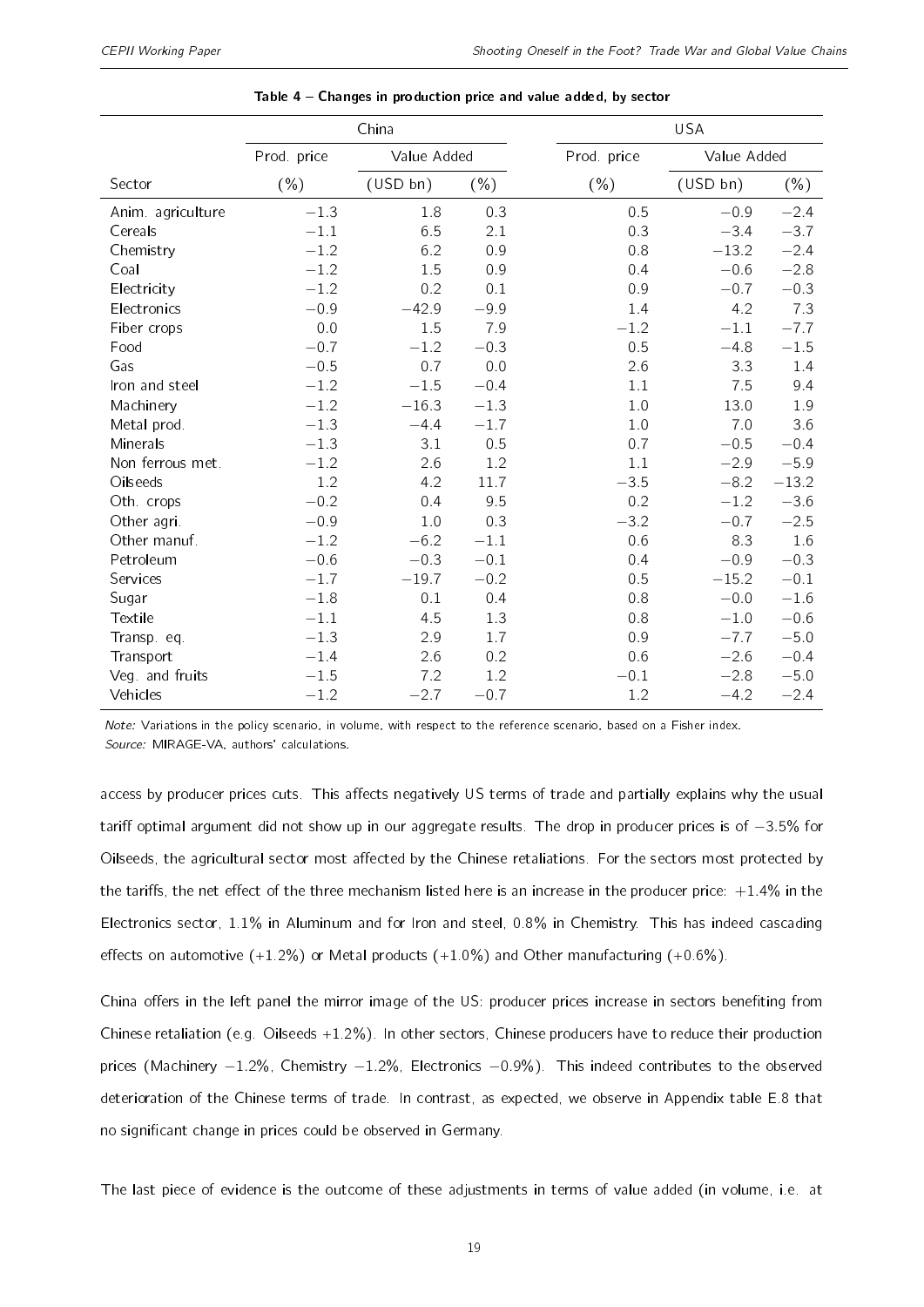constant prices). The aggregate negative effect on US GDP (hence on US aggregate value added) is the result of very diverse impacts of the trade war at the sectoral level. Sectors hit by retaliation suffer, as expected. We record a −13.2% drop in the value added in the Oilseeds sector, and similarly a −7.7% drop in the value added of the Fiber crops sector. At the other extreme, Iron and steel protected by article 232 exhibit a +9.4% increase in their value added. The Electronics sector also records a  $+7.3\%$  in its value added. For Metal products and Machinery, the increase is more modest (resp. +3.6% and +1.9%). Provided that these sectors reduce their exports, it means that the domestic market is protected enough to pass the increase in production costs to the final consumer. The car industry is in a more adverse situation, combining increased costs for steel and aluminium, increased costs on components imported from China and lastly Chinese retaliations on final products.

In China, the Electronics sector is the most affected in terms of value added (−9.9%). Metal products and Machinery are affected to a lesser extent  $(-1.7\%$  and  $-1.3\%$  respectively). Sectors benefiting from the retaliation enjoy an increase in their value added (Oilseed  $+11.7\%$ , Fiber crops  $+7.9\%$ ).

These results are summed up in Figure [2,](#page-20-0) where we plot the percentage changes in the value added of sectors in the US and China. The upper-right quadrant corresponds to sectors winning in both countries. Not surprisingly, this quadrant is empty, meaning that the trade war fails to create value.

Turning clockwise, the bottom right quadrant shows industries winning in the US at the expense of their competitors in China. Clearly, most of the action is in the Electronics sector, where the Chinese value added records a 9.9% decrease, while the US gain 7.3%. Chinese losses are even more impressive, with a USD 42.9 bn drop, while US gains reach only USD 4.2 bn. Accordingly, this industry will record a massive destruction of value. In the Iron and steel sector US gains are also sizeable (9.4% of value added, or a USD 7.5 bn increase) but the impact on China is negligible, even taking on board, as we did, European safeguards. China was already barred from the US market with anti-dumping before the trade war, and the new measures have little impact. Finally, in relative terms, Machinery and Metal products post modest gains for the US and modest losses for China<sup>[28](#page-2-0)</sup>

In the quadrant where the two countries loose, the Food sector shows up, but for small changes, in particular in China, together with the Vehicle sector. The latter looses more in the US (−2.4%, corresponding to USD −4.2 bn) than in China (−0.7%, i.e. USD −2.7 bn), notwithstanding the cancellation of Chinese retaliations on this sector. Indeed, the US automotive industry suffers from a loss of competitiveness on all markets because of the increase in its production costs, caused by higher prices for steel and Chinese car components.

Lastly, the quadrant where the US loose and China gains is very populated: it gathers 16 out the 26 sectors

 $^{28}$ Changes in absolute terms in the Machinery sectors are large due to the initial size of this sector, USD +13 bn in the US and USD −16.3 bn in China.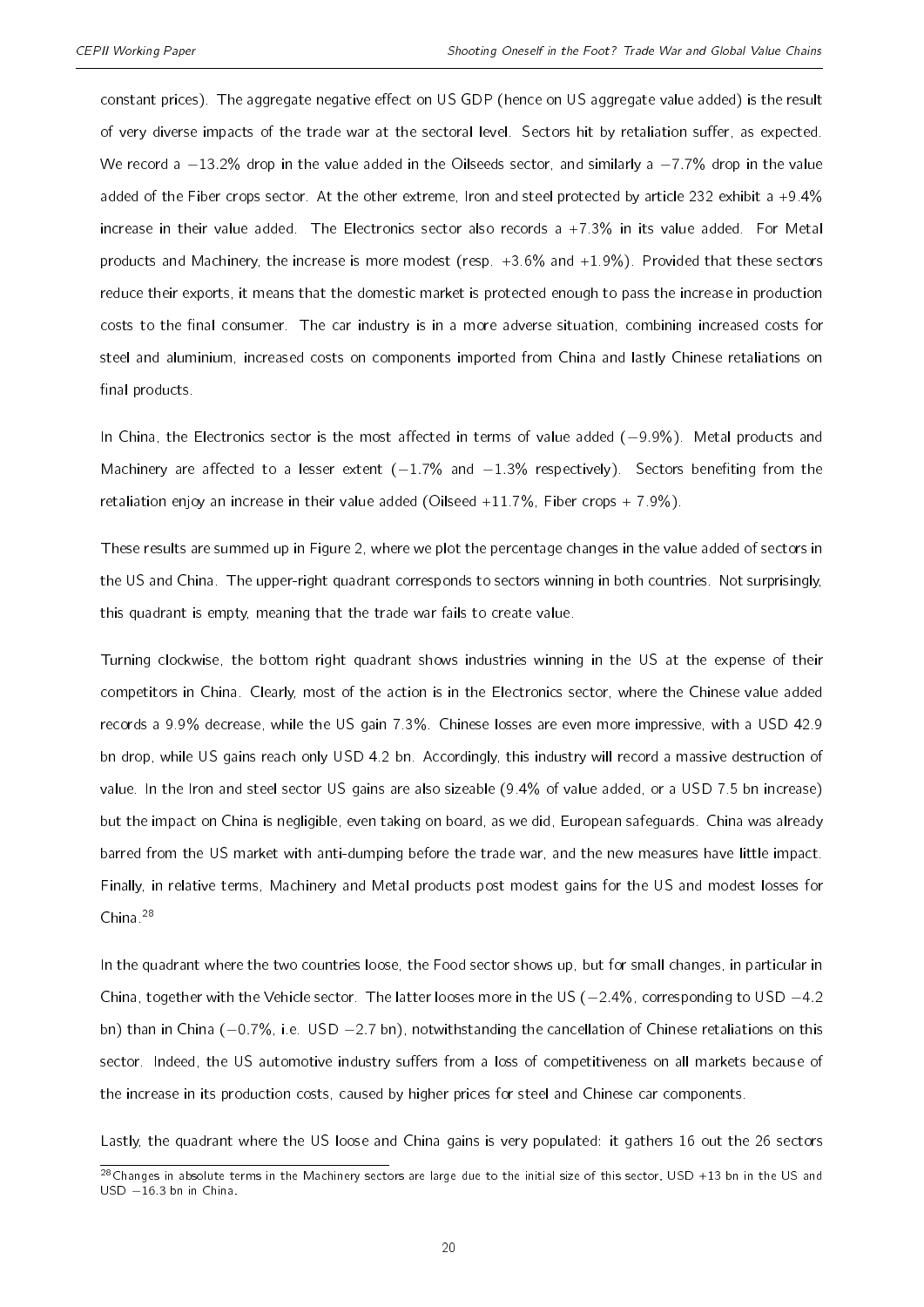we consider in the US economy. These are the sectors mainly hit by Chinese retaliation. First, the US are hit heavily in Oilseeds by Chinese retaliations: US value added records a -13.2% drop (or USD -8.2 bn).<sup>[29](#page-2-0)</sup> which is in the order of magnitude of US gains in the Iron and steel sector. US producers of Fiber crops, Vegetables and fruits, Cereals and Other crops also pay their tribute. Among industrial sectors Chemistry is hit by a −2.4% drop in value added, representing USD -13.2 bn given the size of this sector. The same remark pertains to the US industry of Transport equipment other than automobiles, posting a −5.0% and USD −7.7 bn drop in value added. The latter sector suffers, like the one of Vehicles, from reduced competitiveness in the US as well as in third markets, because of the increased prices of intermediate consumptions.

<span id="page-20-0"></span>



Sector a Primary a Secondary a Tertiary

#### 2.4. Impacts of pending sanctions and retaliations on trade and value added

We now examine briefly how the pending sanctions and retaliations would modify the results of our central scenario.<sup>[30](#page-2-0)</sup>

The prospects of another battle in the automobile industry combined with the previous series of sanctions and retaliation (as in scenario 2) are indeed firstly a massive decrease in Japanese car (−72.0%) and car components

 $29$ We do not take into account any exceptional compensating subsidy granted to the agricultural sector.

 $30$ In the following, we focus on the impacts on trade and value added, mainly at the sector level. In the Appendix, tables [E.9](#page-39-1) and [E.10](#page-40-0) provide the main aggregate results for selected countries obtained in scenarios 2 and 3, respectively.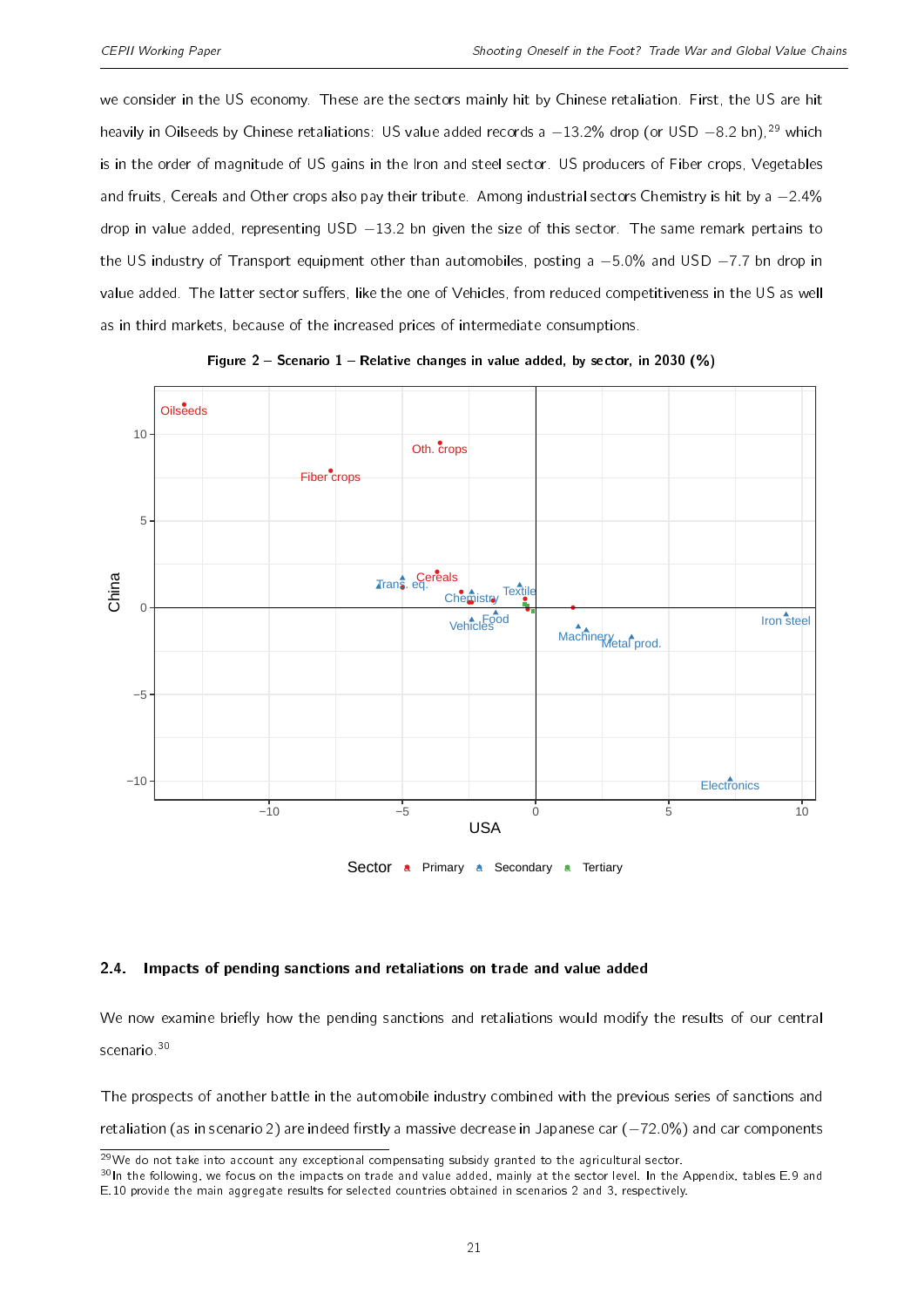(-69.8%) exports to the US. European exports of cars and components to the US are also affected; especially Germany would be hit by a massive drop in exports (resp. -49.0% and -58.9%). Even if these sectoral impacts are similar, overall Japan suffers more than the EU in scenario 2 since Vehicles represent a much larger share (64%) in its total exports to the US than in the EU (8%). Beyond these results, we are interested in the additional impact of these measures on trade in final versus intermediate goods, and ultimately on value added. To proceed, results are no longer presented with respect to the baseline, but with respect to scenario 1.

Under scenario 2, and compared to scenario 1, the first striking result illustrated in Figure [3](#page-21-0) is the reorientation of US imports of final goods (mainly assembled cars) to the benefit of NAFTA, especially Canada (+23%), at the expense of the EU (−6%) and, mainly, Japan (−45%, i.e. USD −61 bn). Due to the presence of integrated value chains within the NAFTA, this induces an expansion of US exports of parts and components of vehicles to the two assembly platforms – Canada and Mexico. In other words, one side effect of protecting the US market from European and Japanese competition for assembled cars is to increase US exports of parts and components to the Canadian and Mexican assembly plants of the regional car industry.

<span id="page-21-0"></span>

Figure 3 - Scenario 2 - Impacts on US trade flows (variations with respect to scenario 1, in 2030)

Let's now consider how scenario 3 (a phasing out of bilateral EU-US tariffs for manufactured products, excluding cars) would modify the impact of the trade war represented under scenario 1. The potential impact on bilateral trade flows with the US is shown in Figure [4.](#page-22-0) Cooling the trade tensions would have no visible impact on countries other than the EU and the US. US exports of intermediate goods to the EU would record a signicant 10% increase compared to a steady trade war (as in scenario 1), meaning an increase by 5% with respect to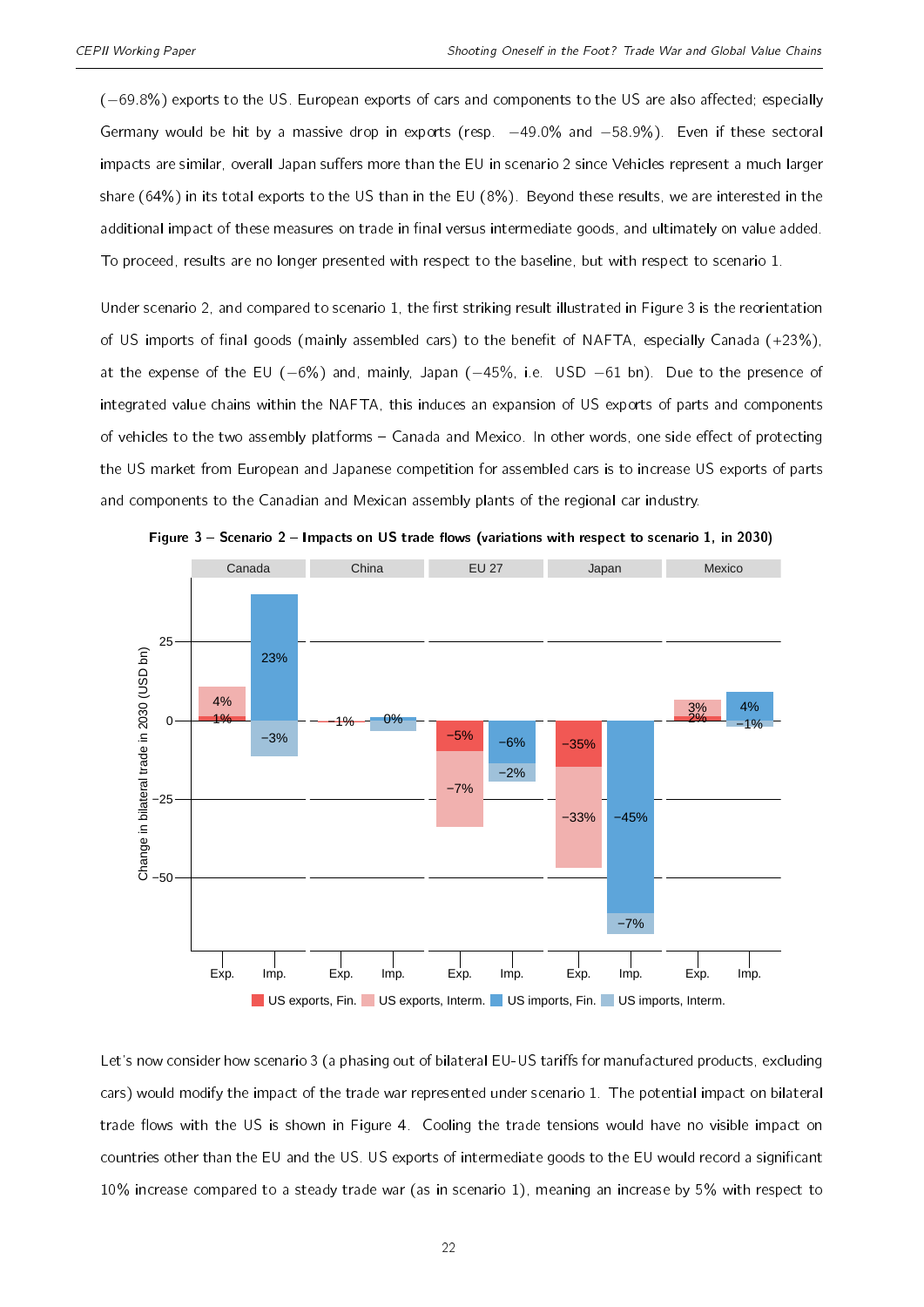the baseline, instead of a decrease by 6% in scenario 1, as shown in figure [1.](#page-17-0) At the same time, EU exports of intermediate products to the US would increase by the same order of magnitude. Interestingly, trade in intermediate goods, in both directions, would increase by more than trade in final goods, mirroring the fact that the two sides of the Atlantic are deeply connected through GVCs.

<span id="page-22-0"></span>

Figure 4 - Scenario 3 - Impacts on US trade flows (variations with respect to scenario 1, in 2030)

Finally, the impact of scenario 3 on value added is, as expected, limited. For instance, none of the industrial sectors in Germany or France records a change in value added above USD 0.5 bn, with the exception of Machinery in Germany (+2 bn).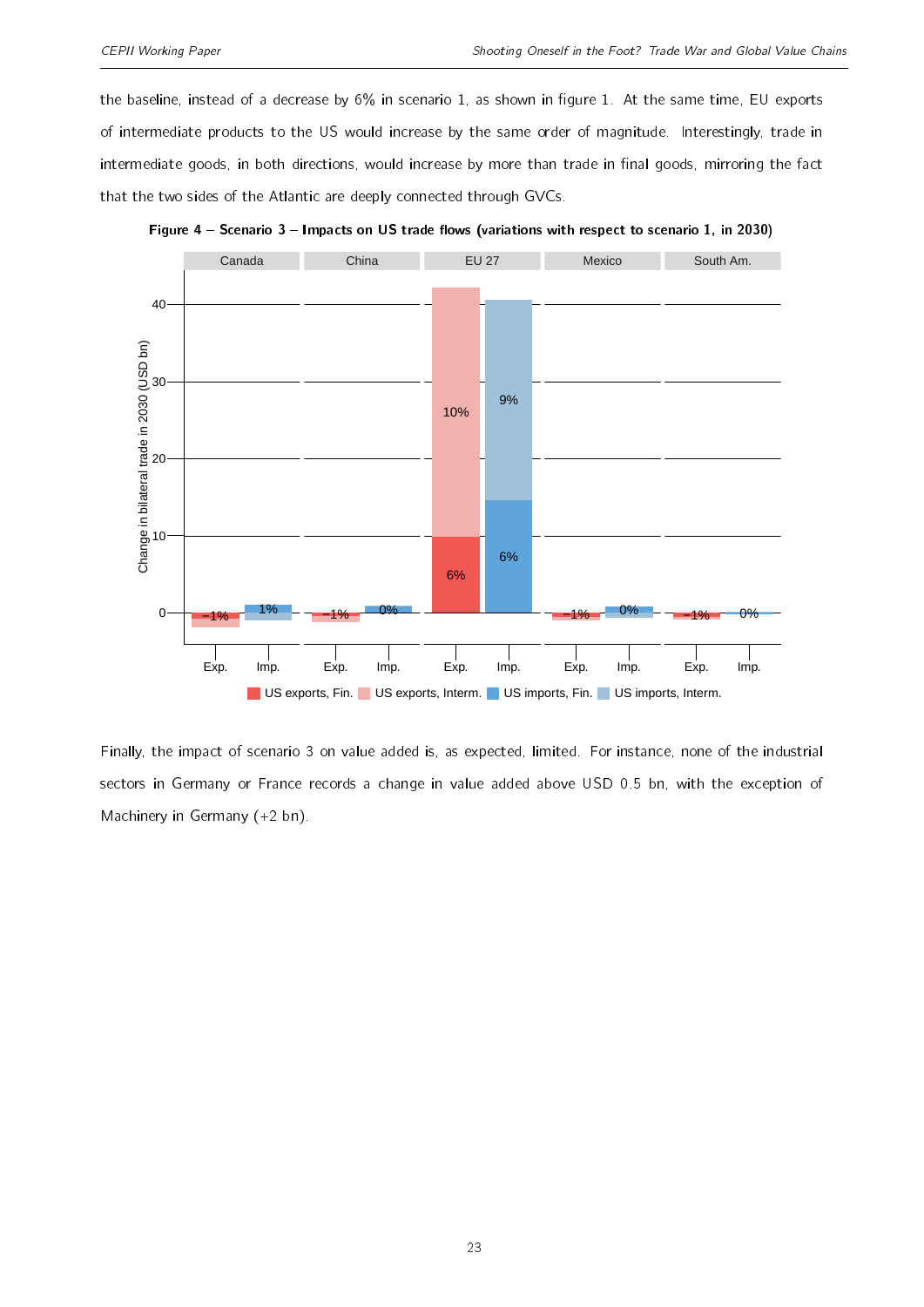#### <span id="page-23-0"></span>3. The political economy of a trade war in presence of GVCs

We have shown how the integration of economies throughout GVCs was shaping the impacts of a trade war. When trade in intermediate goods is affected  $-$  directly or indirectly  $-$  by sanctions or retaliations, the economic impact is transmitted throughout the value chain. In turn, the imposing country can be hurt by its own policy, because domestic components are present in imported final products, or because foreign components enter as an input in the production of exported products. The main message of our exercise is that GVCs are nowadays so prevalent that a trade war is costly for all belligerents. This said, the next question is why did the US engage in costly policies putting their own competitiveness at risk? Motivations going beyond the contribution of this paper could indeed be at stake, e.g. imposing losses to China as a retaliation for presumed intellectual property theft. However, it might be a more subtle move, consistent with political economy motives. Section 232 can indeed support the brick-and-mortar factories; but what about Section 301? The related sanctions and retaliations are profoundly reshaping the sectoral value added of belligerents, as illustrated above. Such large shifts of value added will necessarily be transmitted to the compensation of production factors within sectors. Recall for instance that we expect a USD 13 bn increase in the value added of Machinery in the US, or a 4.2 bn increase in the value added of Electronics. This contrasts with a −7.7 bn decrease in value added in Other transport equipment, or  $-13.2$  bn decrease in Chemistry.<sup>[31](#page-2-0)</sup>

The next step is to analyse the impacts on production factors employed in the different sectors of sanctions, retaliations and their propagation throughout GVCs. Let's start with labor, recalling that we have two categories of workers, skilled and unskilled. We show in figure [5](#page-24-0) the variations in the wage bill of each category of workers and in each sector in 2030. These are deviations in constant dollars from the baseline. For sake of clarity we omit sectors in which the variation is small, and sectors are ranked by increasing impact on their wage bill. In our central scenario here presented, the largest increase in the wage bill is for Machinery (+ USD 8 bn). This leads to a similar 2.1% increase in the wage bill of skilled and unskilled workers.

Since wages (for a given skill level and in a given country) are common across sectors in our model, we can interpret the percentage changes in wage bills as job creation versus job losses (at constant wages and skill composition).<sup>[32](#page-2-0)</sup> In Iron and steel, the absolute change in the wage bill is smaller (4.4 bn), but corresponds again to a similar percentage increase for the two categories of workers (resp. 9.6 and 9.8% for skilled and unskilled). This increase of around 9% in the number of jobs in this industry is the largest impact in relative terms (just followed by Electronics with an additional 8% jobs). Metal products and Other manufactured products also create jobs, while most of the other sectors  $-$  and firstly Chemistry and Transport equipment  $-$  destroy jobs.

 $31$ As for farmers, the discussion is more complex due to subsidies received as compensation from the Federal level; we can thus hardly assume that the e.g. USD 8.2 bn loss of value added in Oilseeds will translate into an equivalent loss for the production factors engaged in this sector.

<sup>&</sup>lt;sup>32</sup>Actually, the variation in US skilled real wages is −0.43% in scenario 1 and −0.58% if we add US sanctions on cars and induced EU retaliation. Figures are respectively −0.24% and −0.37% for unskilled wages. Hence, for instance, a 5% drop in the wage bill in Chemistry represents a less than 5% decrease in the number of jobs.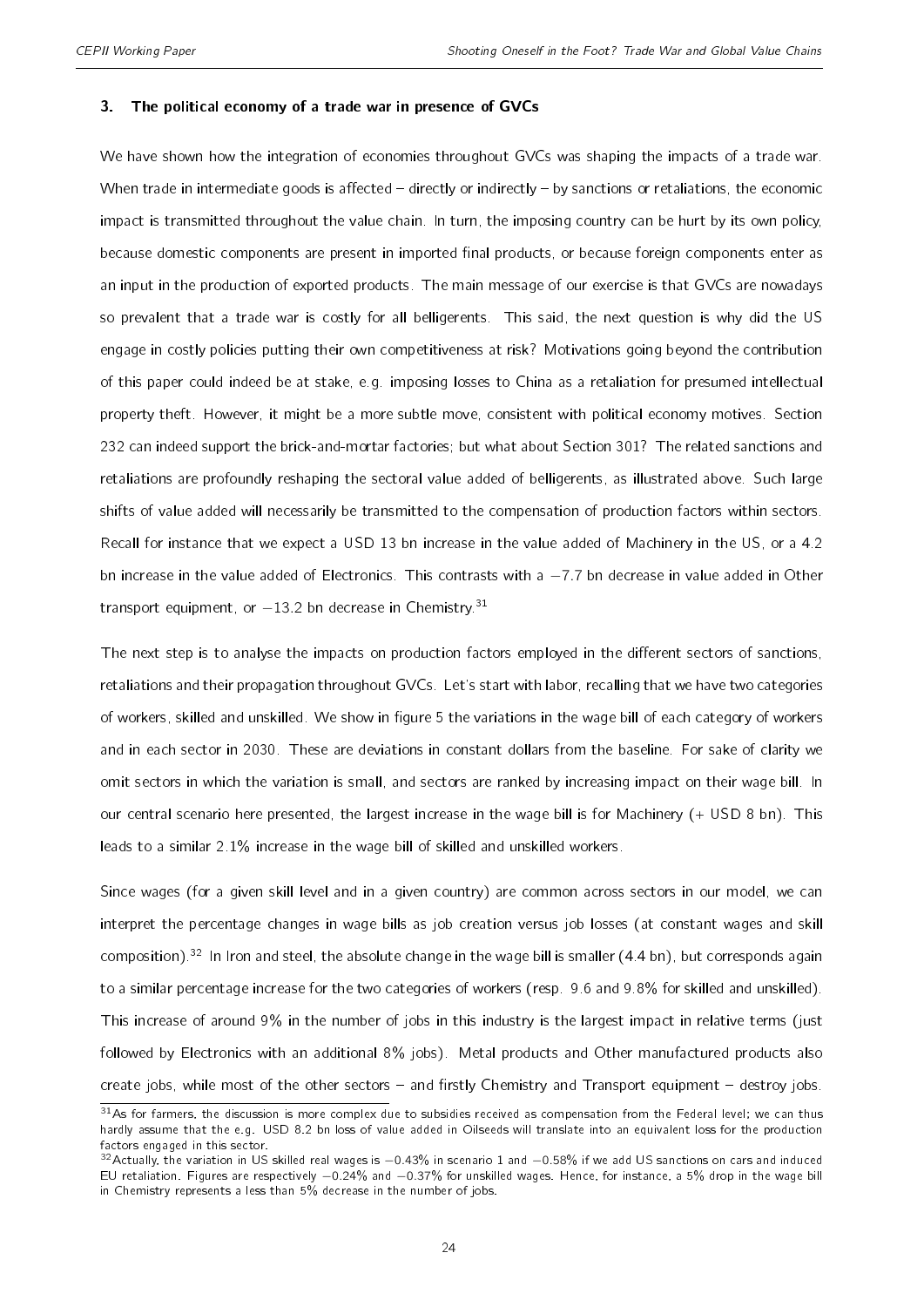The broad picture is accordingly that the ultimate impact of the trade war in the US is to displace workers from downstream (e.g. Vehicles) to upstream industries (e.g. Iron and steel).<sup>[33](#page-2-0)</sup> Lastly, considering agricultural products, Oilseeds and Fiber crops are the two more vulnerable sectors in terms of job losses. Vegetable and fruits, and Cereals follow.

<span id="page-24-0"></span>

Figure 5 - Scenario 1 - Changes in US wage bills, by sector, in 2030 (USD bn)

Besides labor, production relies on other factors, and importantly on capital.<sup>[34](#page-2-0)</sup> We show in figure [6](#page-25-0) the total change in US wage bills (i.e. grouping the two categories of workers) and in capital. Differently from the adjustment mechanism pertaining to labor, and provided that the adjustment of the sectoral capital stock is driving the recursive dynamics of the model,  $35$  the observed change in capital revenue is the result of net investment in protected sectors and progressive adjustment of the return to capital to its baseline equilibrium value. In the top right quadrant of figure [6](#page-25-0) we observe sectors where both components of the value added win: workers and capital owners. These are the protected sectors which did show up in the right quadrants of figure [3\)](#page-21-0). In the bottom left sectors, both factors lose; this is due either to the transmission of prices along the GVCs (Other transport equipment, Vehicles) or to Chinese retaliations (e.g. Oilseeds).

 $33$ For Services, we observe a negative impact on unskilled workers contrasting with the positive impact on skilled workers. However our sectoral detail does not authorize us to decompose this effect.

 $34$ We do not comment the variation in the return to land for sake of simplicity. It indeed decreases in the relevant sectors.

 $35$ Sectoral gross investment is driven by the differences in return to capital across sectors, while there is a common depletion rate of installed capital.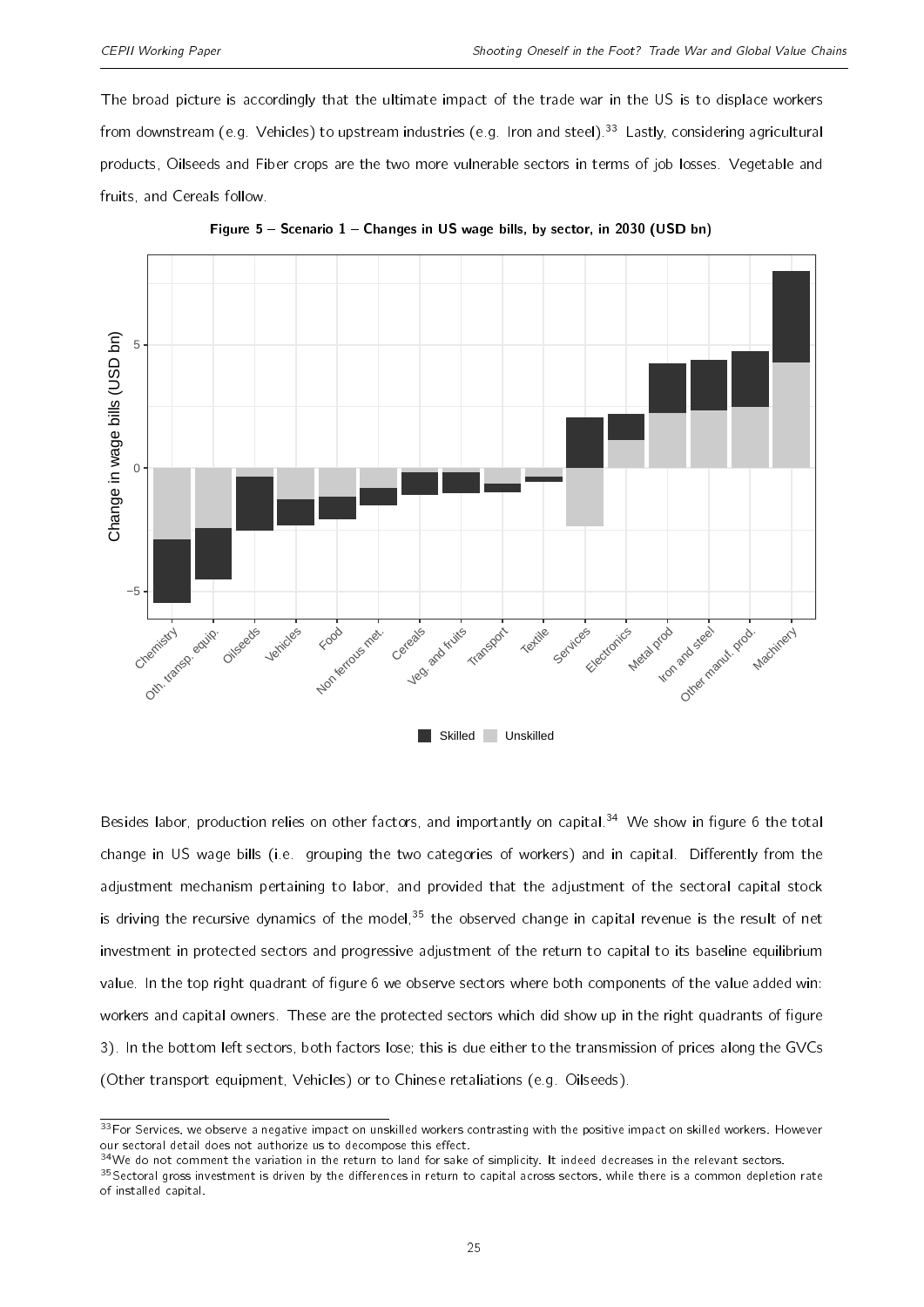<span id="page-25-0"></span>

#### Figure  $6$  – Scenario  $1$  – Changes in US wage bills and capital revenue, by sector, in 2030 (%)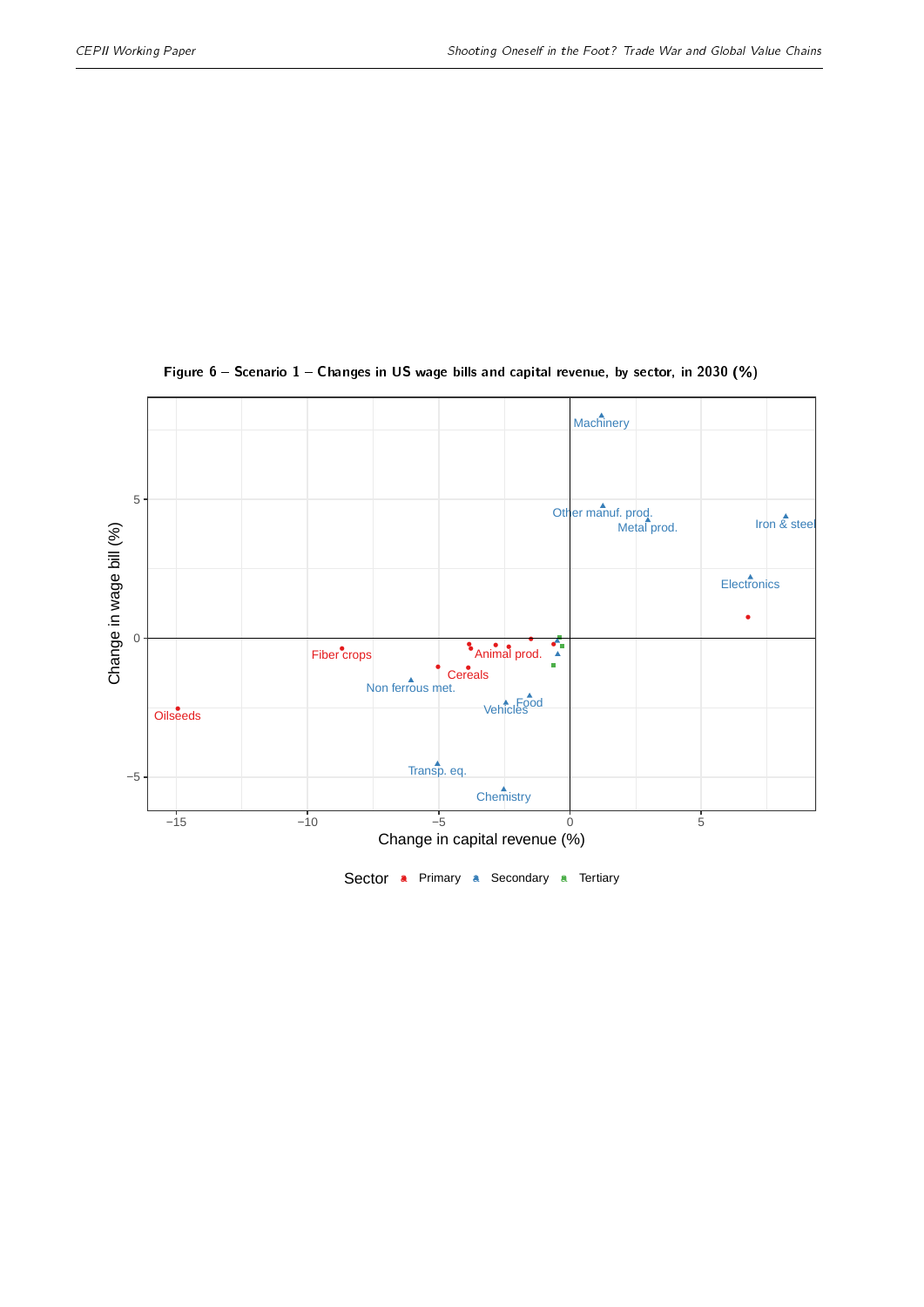#### 4. Conclusion

We embedded the most detailed information related to the trade war initiated by the US administration in 2018 and followed by China in a recursive dynamic general equilibrium model of the world economy featuring GVCs and imperfect competition. The channels of transmission of price changes along the value chains were accordingly fully described. Beyond the direct effect of retaliation, tariffs increase the cost of imported intermediate consumption, hence reducing the competitiveness of the imposing country's exports. Tariffs on parts and components also increase the final consumer price of final goods in which they are embodied. Similarly, tariffs on final goods deter export of value added of the domestically produced components contained in these imports.

Our results confirm that the trade war is hitting seriously China; but the US economy is not exempt from adverse consequences. The increase in producer costs detrimental to the competitiveness of US producers translates into losses of market shares on export markets, adding to the toll of retaliation by China and other affected countries.

Ultimately the effects of the trade war on sectoral value added in the US are highly uneven: among industrial sectors, Iron and steel, Electronics, Machinery or Metal products record sizeable gains, while Chemistry, Other transport equipment, Vehicles, Textile or Food record losses. Consistent with political economy determinants, these twists of value added are transmitted to production factors, leading to sizeable creation and destruction of jobs, and reallocation of capital to the benefit of protected sectors, mostly at the expense of their clients.

Entering into a trade war protects certain industries, or retaliates effectively, but this comes at a cost for the entire economy because GVCs are ubiquitous in most of its sectors. The order of magnitude that we obtain, taking stock of general equilibrium effects, is not negligible:  $-0.41\%$  of GDP for the US and  $-0.59\%$  for China. These results confirm the theoretical intuition that trade wars in the presence of GVCs are costly for all belligerents. More generally, this analysis sheds light on the economic consequences of policies disrupting global value chains.

27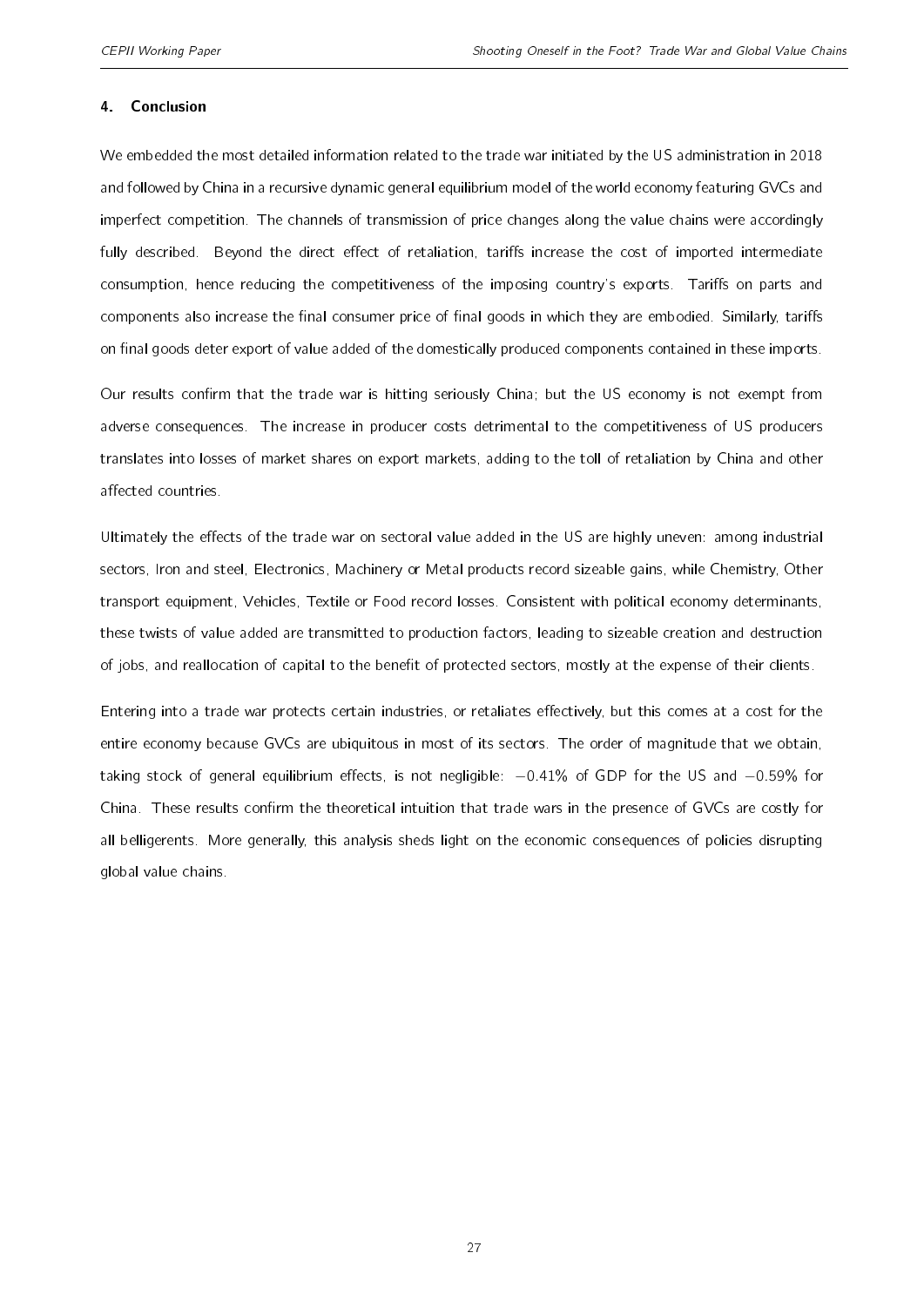#### Bibliography

- <span id="page-27-0"></span>Amiti, M., Redding, S. J. and Weinstein, D. E. (2019a), 'The impact of the 2018 tariffs on prices and welfare', Journal of Economic Perspectives  $33(4)$ , 187-210.
- <span id="page-27-14"></span>Amiti, M., Redding, S. and Weinstein, D. (2019b), Who's paying for the U.S. tariffs? A longer-term perspective, Discussion Paper 14229, Centre for Economic Policy Research (CEPR).
- <span id="page-27-1"></span>Amiti, M., Redding, S. and Weinstein, D. (2020), Who's paying for the US tariffs? A longer-term perspective, Technical report, National Bureau of Economic Research (NBER).
- <span id="page-27-12"></span>Balistreri, E. J., Böhringer, C. and Rutherford, T. F. (2018), Quantifying disruptive trade policies, Working paper, CESifo.
- <span id="page-27-11"></span>Bekkers, E. and Teh, R. (2019), Potential economic effects of a global trade conflict: Projecting the mediumrun effects with the wto global trade model, Technical report, WTO Staff Working Paper 2019-04.
- <span id="page-27-6"></span>Berthou, A., Jardet, C., Siena, D. and Szczerbowicz, U. (2018), `Quantifying the losses from a global trade war', Banque de France ECO Notepad 19.
- <span id="page-27-19"></span>BIS (2007), The effect of imports on the national security, Technical report, US Department of Commerce, Bureau of Industry and Security Office of Technology Evaluation.
- <span id="page-27-21"></span>Blanchard, E., Bown, C. and Chor, D. (2019), Did Trump's trade war impact the 2018 election?, Working Paper 26434, National Bureau of Economic Research.
- <span id="page-27-4"></span>Blanchard, E. J., Bown, C. P. and Johnson, R. C. (2016), Global supply chains and trade policy, Working Paper 21883, National Bureau of Economic Research.
- <span id="page-27-17"></span>Bouet, A., Decreux, Y., Fontagné, L., Jean, S. and Laborde, D. (2008), `Assessing applied protection across the World', Review of International Economics  $16(5)$ , 850-863.
- <span id="page-27-9"></span>Bown, C. P. (2018), 'Trade policy toward supply chains after the great recession', IMF Economic Review  $66(3)$ , 602-616.
- <span id="page-27-5"></span>Bown, C. P., Erbahar, A. and Zanardi, M. (2020), Global value chains and the removal of trade protection, Working paper, Peterson Institute for International Economics.
- <span id="page-27-10"></span>Caceres, C., Cerdeiro, D. A. and Mano, R. C. (2019), Trade wars and trade deals: estimated effects using a multi-sector model, IMF Working Paper 143, International Monetary Fund.
- <span id="page-27-8"></span>Caliendo, L. and Parro, F. (2015), 'Estimates of the trade and welfare effects of NAFTA', The Review of Economic Studies  $82(1)$ , 1-44.
- <span id="page-27-3"></span>Cavallo, A., Gopinath, G., Neiman, B. and Tang, J. (2019), Tariff passthrough at the border and at the store: Evidence from us trade policy, Working Paper 26396, National Bureau of Economic Research.
- <span id="page-27-13"></span>Charbonneau, K. B. and Landry, A. (2018), The trade war in numbers, Technical report, Bank of Canada.
- <span id="page-27-2"></span>Fajgelbaum, P. D., Goldberg, P. K., Kennedy, P. J. and Khandelwal, A. K. (2020), `The return to protectionism', The Quarterly Journal of Economics  $135(1)$ , 1-55.
- <span id="page-27-7"></span>Felbermayr, G. and Steininger, M. (2019), 'Trump's trade attack on China - Who laughs last?', CESIFO Policy Brief  $3(13)$ .
- <span id="page-27-20"></span>Fetzer, T. and Schwarz, C. (2019), Tariffs and politics: evidence from Trump's trade wars, Discussion Paper 13579, CEPR.
- <span id="page-27-16"></span>Fontagné, L., Fouré, J. and Ramos, M. P. (2013), MIRAGE-e: A general equilibrium long-term path of the world economy, Working Paper 2013-39, CEPII.
- <span id="page-27-18"></span>Fontagné, L., Mitaritonna, C. and Signoret, J. E. (2016), Estimated tariff equivalents of services NTMs, Working Papers 2016-20, CEPII.
- <span id="page-27-15"></span>Fouré, J., Bénassy-Quéré, A. and Fontagné, L. (2013), `Modelling the world economy at the 2050 horizon',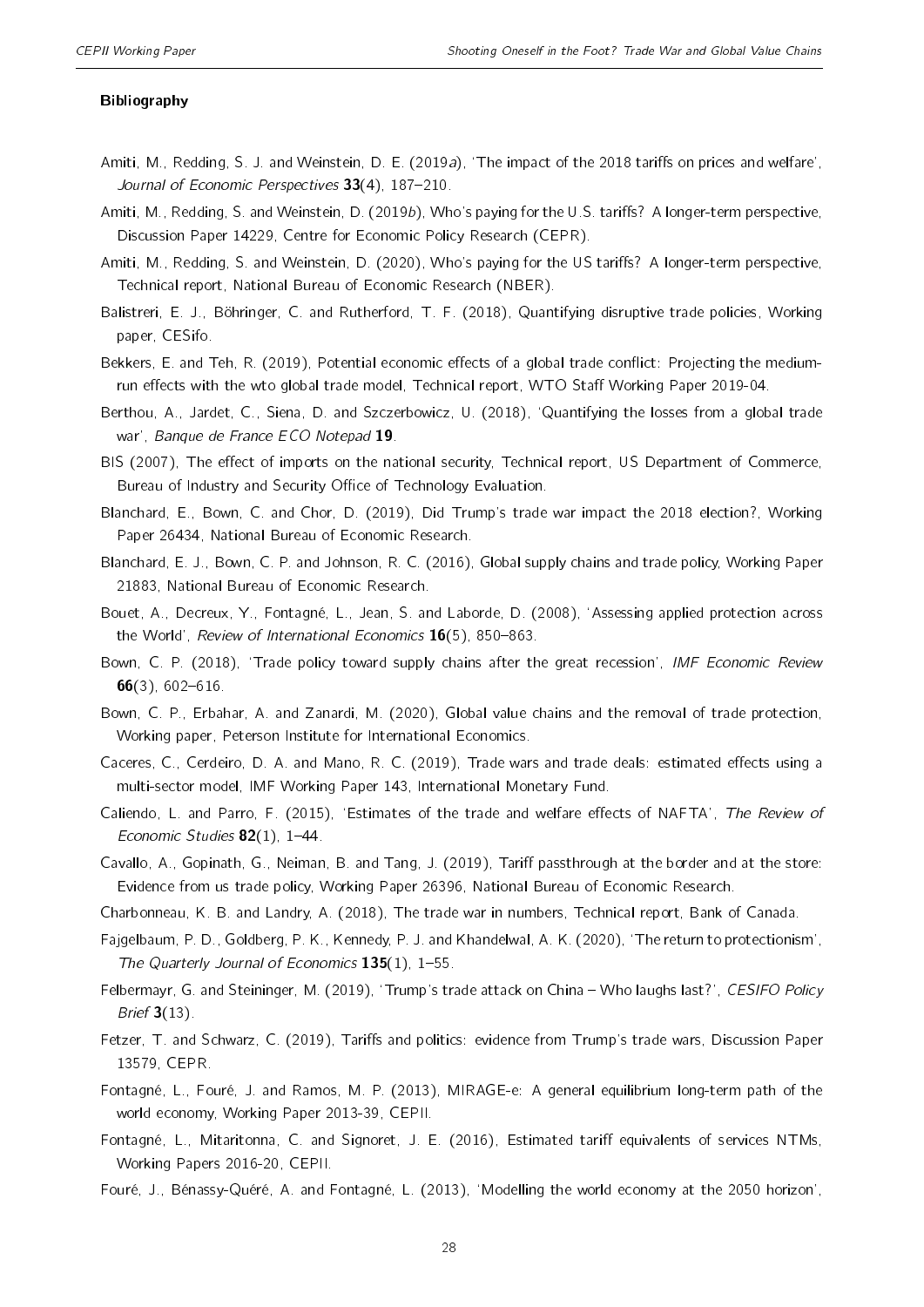Economics of Transition  $21(4)$ , 617–654.

- <span id="page-28-7"></span>Freund, C., Ferrantino, M., Maliszewska, M. and Ruta, M. (2018), Impacts on global trade and income of current trade disputes, MTI Practice Notes 2, World Bank Group.
- <span id="page-28-0"></span>Freund, C., Maliszewska, M., Matoo, A. and Ruta, M. (2020), When elephants make peace: The impact of the China-U.S. trade agreement on developing countries, Policy Research Working Paper 9173, The World Bank.
- <span id="page-28-11"></span>Guimbard, H., Jean, S., Mimouni, M. and Pichot, X. (2012), `MAcMap-HS6 2007, An exhaustive and consistent measure of applied protection in 2007', International Economics 130, 99-121.
- <span id="page-28-3"></span>Handley, K., Kamal, F. and Monarch, R. (2019), Rising import tariffs, falling export growth: When modern supply chains meet old-style protectionism, mimeo, Federal Reserve Board.
- <span id="page-28-9"></span>Hertel, T., Hummels, D., Ivanic, M. and Keeney, R. (2007), 'How confident can we be of CGE-based assessments of free trade agreements?', Economic Modelling  $24(4)$ , 611-635.
- <span id="page-28-12"></span>Kee, H. L., Nicita, A. and Olarreaga, M. (2008), 'Estimating trade restrictiveness indices', The Economic Journal 119(534), 172-199.
- <span id="page-28-2"></span>Koopman, R. B., Tsigas, M., Riker, D. and Powers, W. (2013), The implications of using value-added trade data for applied trade policy analysis, in D. K. Elms and P. Low, eds, 'Global Value Chains in a Changing World', WTO, chapter 4, pp. 109-134.
- <span id="page-28-13"></span>Li, M. (2018), CARD trade war tariffs database, Technical report, Iowa State University.
- <span id="page-28-8"></span>Li, M., Balistreri, E., Zhang, W. et al. (2018), The 2018 trade war: Data and nascent general equilibrium analysis, Technical report, Food and Agricultural Policy Research Institute (FAPRI) at Iowa State University.
- <span id="page-28-6"></span>Nicita, A., Olarreaga, M. and Silva, P. (2018), 'Cooperation in WTO's tariff waters?', Journal of Political Economy  $126(3)$ , 1302-1338.
- <span id="page-28-5"></span>Ossa, R. (2014), 'Trade wars and trade talks with data', American Economic Review 104(12), 4104-46.
- <span id="page-28-4"></span>Vicard, V. (2018), `Une estimation de l'impact des politiques commerciales sur le pib par les nouveaux modèles quantitatifs de commerce', Focus du CAE 22.
- <span id="page-28-10"></span>Walmsley, T. and Minor, P. (2016), ImpactECON 002 rev. 2 Supply chain database, data and model documentation, Technical report, ImpactECON.
- <span id="page-28-1"></span>Waugh, M. E. (2019), The consumption response to trade shocks: Evidence from the US-China trade war, Working Paper 26353, National Bureau of Economic Research.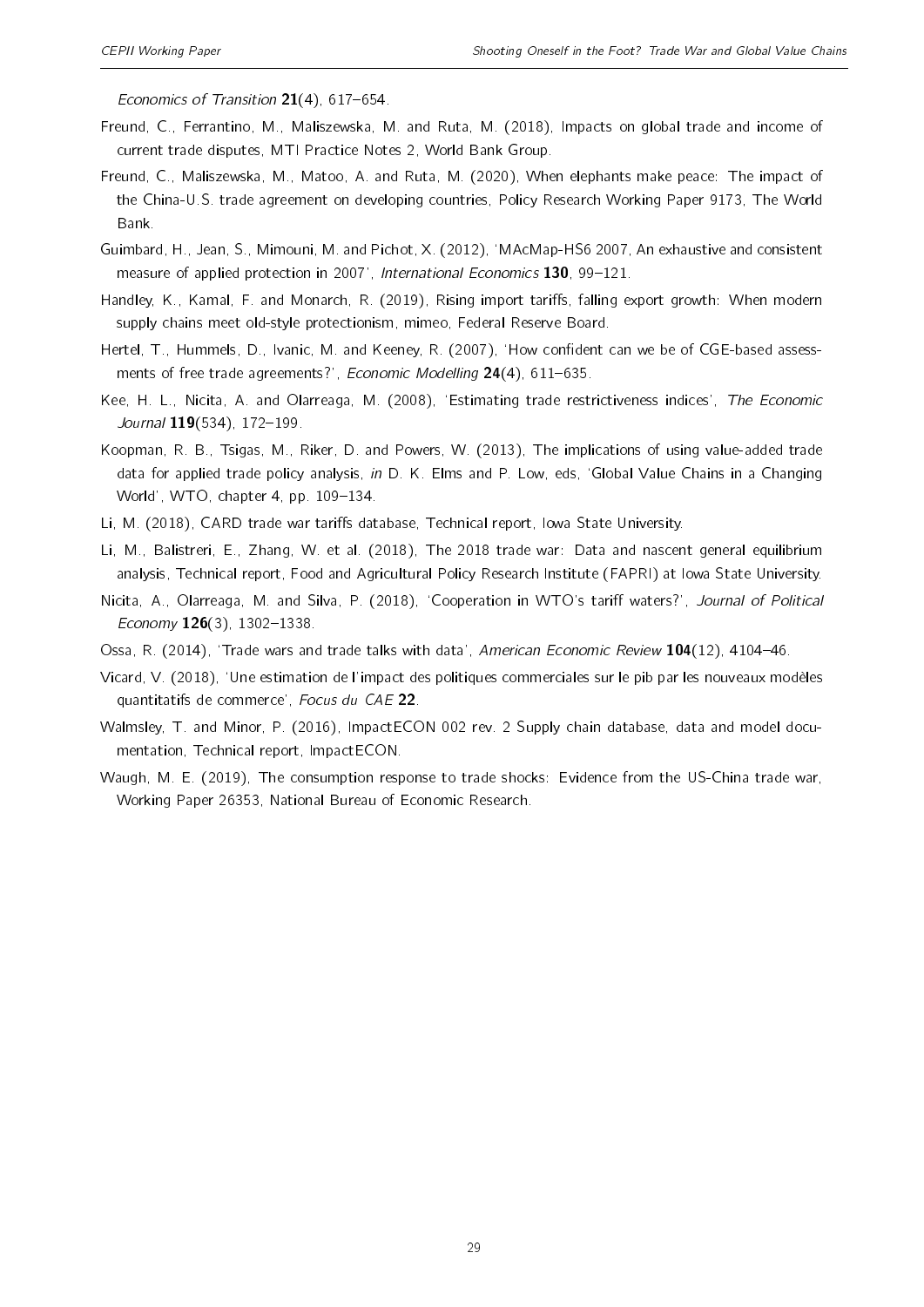#### Appendix

#### <span id="page-29-1"></span>A. The long term dynamic baseline

The macroeconomic baseline of the world economy is constructed with the MaGE model proposed in [Fouré](#page-27-15) [et al.](#page-27-15) [\(2013\)](#page-27-15). Based on a three-factor (capital, labour, energy) and two-productivity (capital-labour and energyspecific) production function, MaGE is a supply-side oriented macroeconomic growth model, defined at country level for 167 countries. It consists of three steps. First, production factor and productivity data are collected for 1980 to 2010 using World Bank, United Nations and International Labour Organization data. Second, behavioural relations are estimated for factor accumulation and productivity growth, based on these data. Third, these relations are used to project the world economy.

As far as econometric estimations are concerned, one of the original features of MaGE is to estimate TFP (productivity of capital and labor) and energy productivity separately. This is especially important in a model intended for long term projections. Indeed, energy scarcity and subsequent price increases are likely to constitute a major constraint on GDP growth in the future, which can be partially circumvented by progress in energy efficiency. Another interesting feature is to account for the anticipated rise in female participation rates, especially in developing countries, in labor projections. This is based on the estimation of the relation between female participation rates and education.<sup>[36](#page-2-0)</sup> As far as capital is concerned, its accumulation is modelled assuming imperfect mobility. First savings then their relationship with investment are modelled.

Once these relationships are estimated, the MaGE model takes UN projection of population by age group, ILO male activity rate projections and the projections of oil prices by the Energy International Agency as exogenous variables and projects endogenously the other variables, TFP, energy productivity, female participation rates, savings to investment balances and bilateral real exchange rates. Combining these elements on productivity, labor and capital allows to projet GDP in the long term.

#### <span id="page-29-0"></span>B. Sources for the tariff scenario: US and China tariffs

#### B.1. Section 232

We detail below the sources for the US.<sup>[37](#page-2-0)</sup> The first lists of aluminum and steel products affected by additional tariffs under section 232 of the US Trade Expansion Act, as well as the magnitude of these tariffs, have been made public on 8 March 2018 by two Presidential proclamations (one for aluminum and one for steel), published in the Federal Register of March 15, 2018. Canada and Mexico were initially exempted. In the following days, negotiations went on; waiting for their final outcome, exemptions were extended to Argentina,

 $36$  Higher education implies lower participation of the youngest females, while making females of other age groups participate more to the labour force.

 $37$ Official documents of countries other than the US are provided in the Supplementary materials.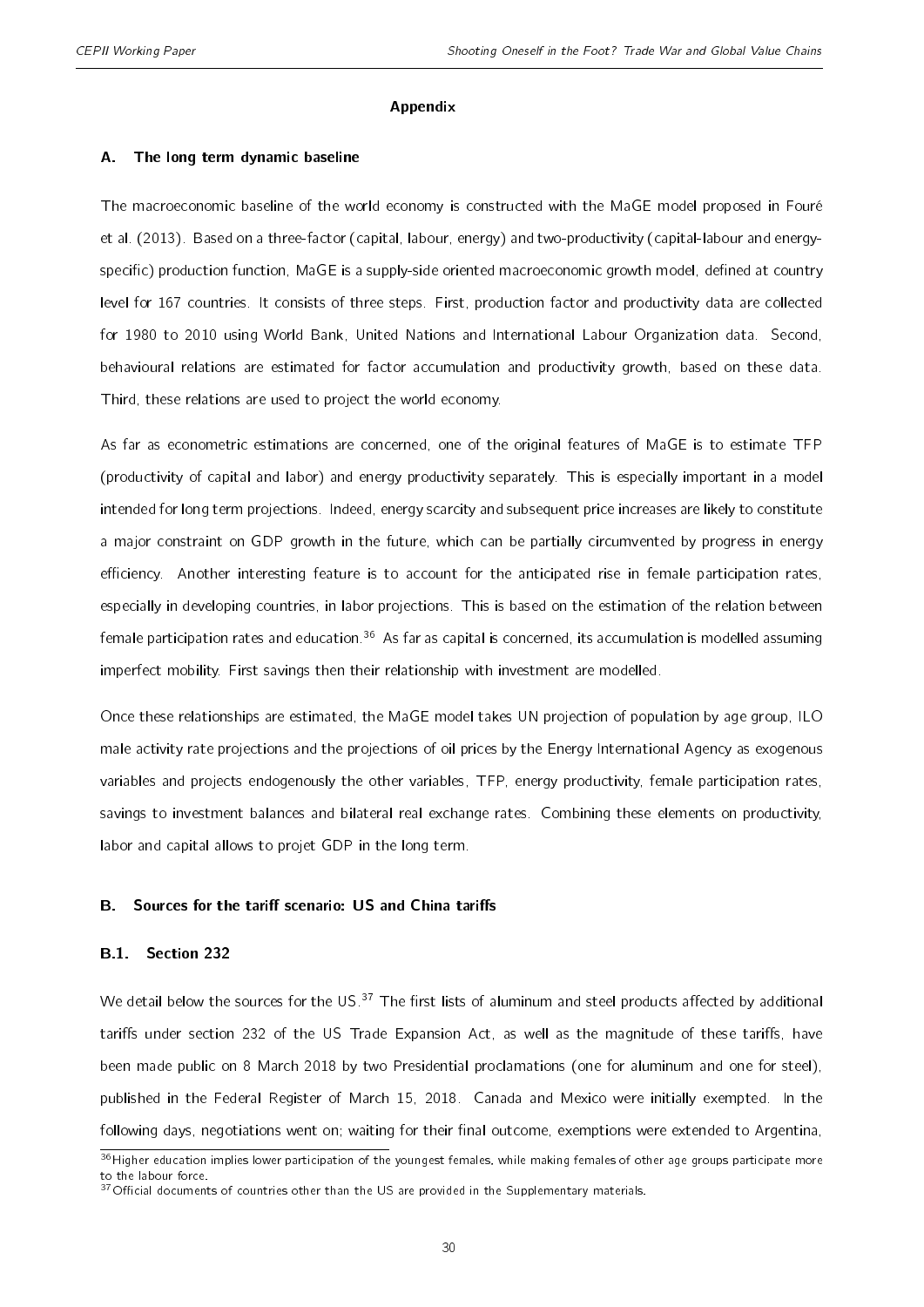Australia, Brazil, the European Union and South Korea, as stated in the Presidential proclamations of March 22, 2018 (published on March 28). At the end of April, two new proclamations updated and detailed these exemptions (proclamations made public on April 30, 2018 and published on the Federal Register on May 5, 2018). In particular, tariffs on imports from Canada, Mexico and the EU finally increased, starting from June 1; Argentina, Brazil and South Korea negotiated voluntary export restrictions (for steel; for aluminum, only Argentina obtained a tariff rate quota, Brazil and South Korea facing increased tariffs), while Australia remained exempted from any trade restriction.<sup>[38](#page-2-0)</sup>

Following the end of the renegotiation of the North American Free Trade Agreement, tariffs imposed by the US to Canada and Mexico (and the resulting retaliatory duties imposed by Canada and Mexico to the US) were removed on May 20, 2019. On the following day, one additional adjustment was made: the additional duties imposed on Turkey were brought back to the level applied to other countries, after they had been increased on August 13, 2018.[39](#page-2-0)

Below, we give the references of the official documents mentioned above, with which we build the scenarios. For aluminium:

- March 8, 2018 : [https://www.govinfo.gov/content/pkg/FR-2018-03-15/pdf/2018-05477.pdf;](https://www.govinfo.gov/content/pkg/FR-2018-03-15/pdf/2018-05477.pdf)
- March 22, 2018 : <https://www.govinfo.gov/content/pkg/FR-2018-03-28/pdf/2018-06420.pdf> concerning the exemptions;
- April 30, 2018: <https://www.govinfo.gov/content/pkg/FR-2018-05-07/pdf/2018-09840.pdf> concerning quotas and detailed schedule, when needed;
- May 19, 2019: [https://www.govinfo.gov/content/pkg/FR-2019-05-23/pdf/2019-10999.pdf.](https://www.govinfo.gov/content/pkg/FR-2019-05-23/pdf/2019-10999.pdf)

For steel:

- March 8, 2018: <https://www.govinfo.gov/content/pkg/FR-2018-03-15/pdf/2018-05478.pdf>
- March 22, 2018: <https://www.govinfo.gov/content/pkg/FR-2018-03-28/pdf/2018-06425.pdf> concerning one missing HS6 product category and exemptions;
- April 30, 2018: <https://www.govinfo.gov/content/pkg/FR-2018-05-07/pdf/2018-09841.pdf> concerning quotas and detailed schedule, when needed;
- May 19, 2019: [https://www.govinfo.gov/content/pkg/FR-2019-05-23/pdf/2019-11002.pdf.](https://www.govinfo.gov/content/pkg/FR-2019-05-23/pdf/2019-11002.pdf)

<sup>38</sup>An up-to-date timeline is available at [https://piie.com/blogs/trade-investment-policy-watch/](https://piie.com/blogs/trade-investment-policy-watch/trump-trade-war-china-date-guide) [trump-trade-war-china-date-guide](https://piie.com/blogs/trade-investment-policy-watch/trump-trade-war-china-date-guide) <sup>39</sup><https://www.govinfo.gov/content/pkg/FR-2019-05-21/pdf/2019-10759.pdf>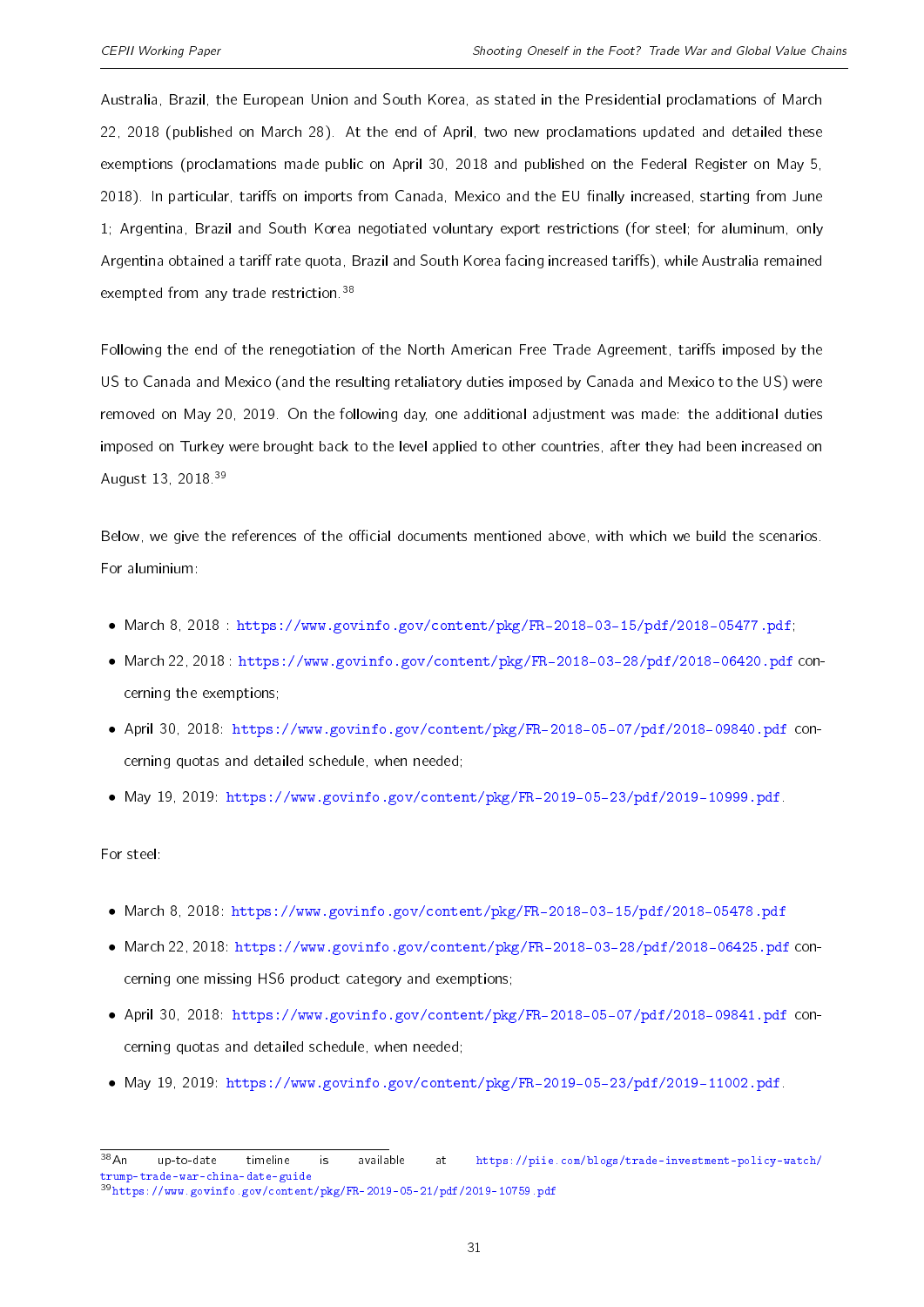#### B.2. Section 301

Additional tariffs taken against China under section 301 of the US Trade Act, and the resulting retaliations from China, went into force in several waves. The US administration first imposed a 25 p.p. additional tariff on around USD 46 billion of imports from China. Tariffs covering around 70% of these imports went into effect on July 6, 2018 the others on August 23, 2018.<sup>[40](#page-2-0)</sup>.

As China retaliated against these measures with equivalent additional tariffs on similar values of imports from the US, the US imposed additional duties of 10 p.p. on approximately USD 200 billion imports from China that entered into force on September 24, 2018.<sup>[41](#page-2-0)</sup> These duties were initially set to increase to 25 p.p. on March 1, 2019. However, in the first months of 2019, tensions seemed to be contained and the increase was postponed;<sup>[42](#page-2-0)</sup> the two opponents tried to negotiate a truce, but without success, at least in the first instance. As a result, the increase from 10 to 25 p.p. in US tariffs on the USD 200 bn imports from China took place in May 2019. Again, China retaliated against each move by the US. On September 24, 2018 it increased duties, by 5 to 10 p.p., on around USD 60 bn imports from the US to retaliate against the imposition of additional duties on List 3. On June 1, 2019 China further increased tariffs on a subset, worth USD 35.5 bn, of the USD 60 bn list of September 2018. The resulting additional tariffs were then between 10 to 25 p.p. We also take into account the additional 15% tariffs imposed on a subset, worth around USD 112 bn of US imports from China, of list 4 entered into force in September 1, 2019 and subsequently halved in February 2020, following the signature of the Phase One Deal. China retaliated to this last wave imposing 5 to 10% additional tariffs on USD 29 bn of US exports, then halved to 2.5 to 5% in February 2020.

Below, we give the references of the official documents afore mentioned, with which we build the scenarios. For the US:

- List of products covered by additional duties entered into force on July 6, 2018 (List 1): [https://www.](https://www.govinfo.gov/content/pkg/FR-2018-06-20/pdf/2018-13248.pdf) [govinfo.gov/content/pkg/FR-2018-06-20/pdf/2018-13248.pdf](https://www.govinfo.gov/content/pkg/FR-2018-06-20/pdf/2018-13248.pdf)
- List of products covered by additional duties entered into force on August 23, 2018 (List 2): [https:](https://www.govinfo.gov/content/pkg/FR-2018-08-16/pdf/2018-17709.pdf) [//www.govinfo.gov/content/pkg/FR-2018-08-16/pdf/2018-17709.pdf](https://www.govinfo.gov/content/pkg/FR-2018-08-16/pdf/2018-17709.pdf)
- List of products covered by additional duties entered into force on September 24, 2018 (List 3): [https:](https://www.govinfo.gov/content/pkg/FR-2018-09-21/pdf/2018-20610.pdf) [//www.govinfo.gov/content/pkg/FR-2018-09-21/pdf/2018-20610.pdf](https://www.govinfo.gov/content/pkg/FR-2018-09-21/pdf/2018-20610.pdf)
- Increase in the tariffs applied to List 3 on May 9, 2019: [https://www.govinfo.gov/content/pkg/](https://www.govinfo.gov/content/pkg/FR-2019-05-09/pdf/2019-09681.pdf) [FR-2019-05-09/pdf/2019-09681.pdf](https://www.govinfo.gov/content/pkg/FR-2019-05-09/pdf/2019-09681.pdf)
- List of products covered by additional duties entered into force on September 1, 2019 (List 4A): [https://](https://ustr.gov/sites/default/files/enforcement/301Investigations/Notice_of_Modification_%28List_4A_and_List_4B%29.pdf)

 $40$ [These two waves correspond to the "List 1" and "List 2", as they are called by the US Trade Representative, see](https://ustr.gov/sites/default/files/enforcement/301Investigations/Notice_of_Modification_%28List_4A_and_List_4B%29.pdf) [https:](https://ustr.gov/issue-areas/enforcement/section-301-investigations/tariff-actions) [//ustr.gov/issue-areas/enforcement/section-301-investigations/tariff-actions](https://ustr.gov/sites/default/files/enforcement/301Investigations/Notice_of_Modification_%28List_4A_and_List_4B%29.pdf)  $41$ The products of this wave of tariffs constitute the "List 3" in the USTR classification.

<sup>42</sup>Federal register freezing the additional duties: [https://www.govinfo.gov/content/pkg/FR-2019-03-05/pdf/2019-03935.pdf](https://ustr.gov/sites/default/files/enforcement/301Investigations/Notice_of_Modification_%28List_4A_and_List_4B%29.pdf)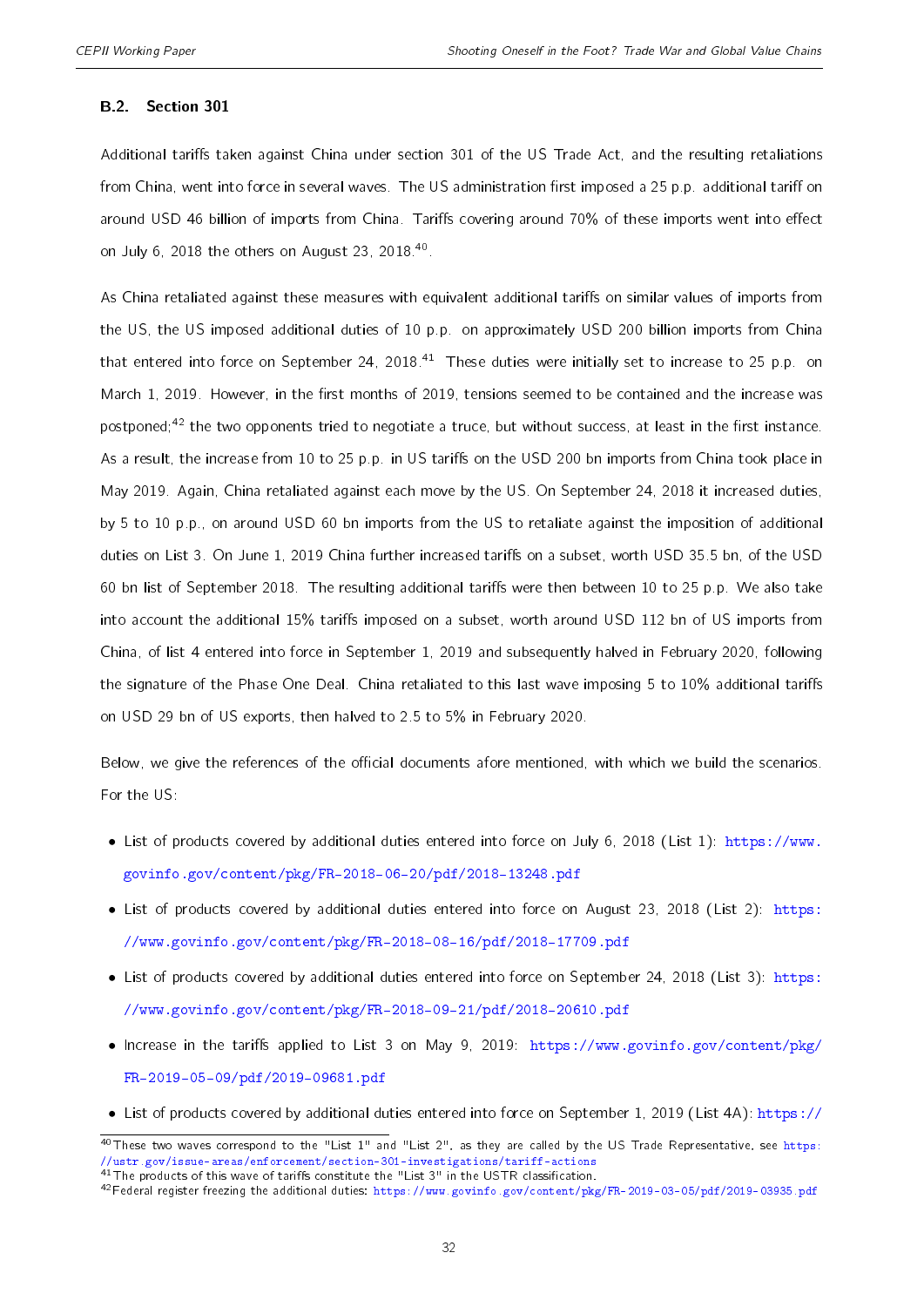[ustr.gov/sites/default/files/enforcement/301Investigations/Notice\\_of\\_Modification\\_%28Li](https://ustr.gov/sites/default/files/enforcement/301Investigations/Notice_of_Modification_%28List_4A_and_List_4B%29.pdf)st\_ [4A\\_and\\_List\\_4B%29.pdf](https://ustr.gov/sites/default/files/enforcement/301Investigations/Notice_of_Modification_%28List_4A_and_List_4B%29.pdf) and [https://ustr.gov/sites/default/files/enforcement/301Investigat](https://ustr.gov/sites/default/files/enforcement/301Investigations/Notice_of_Modification%E2%80%93August_2019.pdf)ions/ [Notice\\_of\\_Modification%E2%80%93August\\_2019.pdf](https://ustr.gov/sites/default/files/enforcement/301Investigations/Notice_of_Modification%E2%80%93August_2019.pdf)

• Decrease in the tariffs applied to List 4A on February 14, 2020; [https://ustr.gov/sites/default/](https://ustr.gov/sites/default/files/enforcement/301Investigations/Notice_of_Modification-January_2020.pdf) [files/enforcement/301Investigations/Notice\\_of\\_Modification-January\\_2020.pdf](https://ustr.gov/sites/default/files/enforcement/301Investigations/Notice_of_Modification-January_2020.pdf)

For China:

- List of products covered by additional duties entered into force on July 6, 2018: [http://gss.mof.gov.](http://gss.mof.gov.cn/zhengwuxinxi/zhengcefabu/201806/P020180616034361843828.pdf) [cn/zhengwuxinxi/zhengcefabu/201806/P020180616034361843828.pdf](http://gss.mof.gov.cn/zhengwuxinxi/zhengcefabu/201806/P020180616034361843828.pdf)
- List of products covered by additional duties entered into force on August 23, 2018: [http://gss.mof.](http://gss.mof.gov.cn/zhengwuxinxi/zhengcefabu/201806/P020180616034362364988.pdf) [gov.cn/zhengwuxinxi/zhengcefabu/201806/P020180616034362364988.pdf](http://gss.mof.gov.cn/zhengwuxinxi/zhengcefabu/201806/P020180616034362364988.pdf)
- Lists of products covered by additional duties entered into force on September 24, 2018: [http://gss.](http://gss.mof.gov.cn/zhengwuxinxi/zhengcefabu/201808/t20180803_2980950.html) [mof.gov.cn/zhengwuxinxi/zhengcefabu/201808/t20180803\\_2980950.html](http://gss.mof.gov.cn/zhengwuxinxi/zhengcefabu/201808/t20180803_2980950.html)
- Lists of products covered by increased additional duties entered into force on June 1, 2019: [http://gss.](http://gss.mof.gov.cn/zhengwuxinxi/zhengcefabu/201905/t20190513_3256788.html) [mof.gov.cn/zhengwuxinxi/zhengcefabu/201905/t20190513\\_3256788.html](http://gss.mof.gov.cn/zhengwuxinxi/zhengcefabu/201905/t20190513_3256788.html)
- Lists of products covered by additional duties entered into force on Spetember 1, 2019: [http://gss.mof.](http://gss.mof.gov.cn/zhengwuxinxi/zhengcefabu/201908/t20190823_3372928.html) [gov.cn/zhengwuxinxi/zhengcefabu/201908/t20190823\\_3372928.html](http://gss.mof.gov.cn/zhengwuxinxi/zhengcefabu/201908/t20190823_3372928.html)
- Decrease in the tariffs applied on February 14, 2020: [http://gss.mof.gov.cn/gzdt/zhengcefabu/](http://gss.mof.gov.cn/gzdt/zhengcefabu/202002/t20200206_3466540.htm) [202002/t20200206\\_3466540.htm](http://gss.mof.gov.cn/gzdt/zhengcefabu/202002/t20200206_3466540.htm)

#### C. Sources for the tariff scenario: countries other than the US and China

US tariff increases under the Section 232 on aluminium and steel products targeted not only China but all the exporters. As a consequence, several countries retaliated, increasing the tariffs they applied on products they import from the US. Targeted products and the magnitude of the increase vary across retaliating countries. To take this diversity into account, we rely on the following official lists:

- European Union: [http://trade.ec.europa.eu/doclib/html/156909.htm.](http://trade.ec.europa.eu/doclib/html/156909.htm)
- Canada[:https://www.fin.gc.ca/access/tt-it/cacsap-cmpcaa-1-eng.asp.](https://www.fin.gc.ca/access/tt-it/cacsap-cmpcaa-1-eng.asp) These measures were cancelled at the end of the renegotiation of the North American Free Trade Agreement, in May 2019.
- Mexico: [http://dof.gob.mx/nota\\_detalle.php?codigo=5525036&fecha=05/06/2018,](http://dof.gob.mx/nota_detalle.php?codigo=5525036&fecha=05/06/2018) cancelled in May 2019.
- India: [https://docs.wto.org/dol2fe/Pages/FE\\_Search/FE\\_S\\_S009-DP.aspx?language=E&Catalogue](https://docs.wto.org/dol2fe/Pages/FE_Search/FE_S_S009-DP.aspx?language=E&CatalogueIdList=245263,245266,245272,245249,245254,244331,244332,244335,244292,244291&CurrentCatalogueIdIndex=4&FullTextHash=-1264605332&HasEnglishRecord=True&HasFrenchRecord=False&H)IdList= [245263,245266,245272,245249,245254,244331,244332,244335,244292,244291&CurrentCatalogue](https://docs.wto.org/dol2fe/Pages/FE_Search/FE_S_S009-DP.aspx?language=E&CatalogueIdList=245263,245266,245272,245249,245254,244331,244332,244335,244292,244291&CurrentCatalogueIdIndex=4&FullTextHash=-1264605332&HasEnglishRecord=True&HasFrenchRecord=False&H)IdIndex= [4&FullTextHash=-1264605332&HasEnglishRecord=True&HasFrenchRecord=False&H.](https://docs.wto.org/dol2fe/Pages/FE_Search/FE_S_S009-DP.aspx?language=E&CatalogueIdList=245263,245266,245272,245249,245254,244331,244332,244335,244292,244291&CurrentCatalogueIdIndex=4&FullTextHash=-1264605332&HasEnglishRecord=True&HasFrenchRecord=False&H) These measures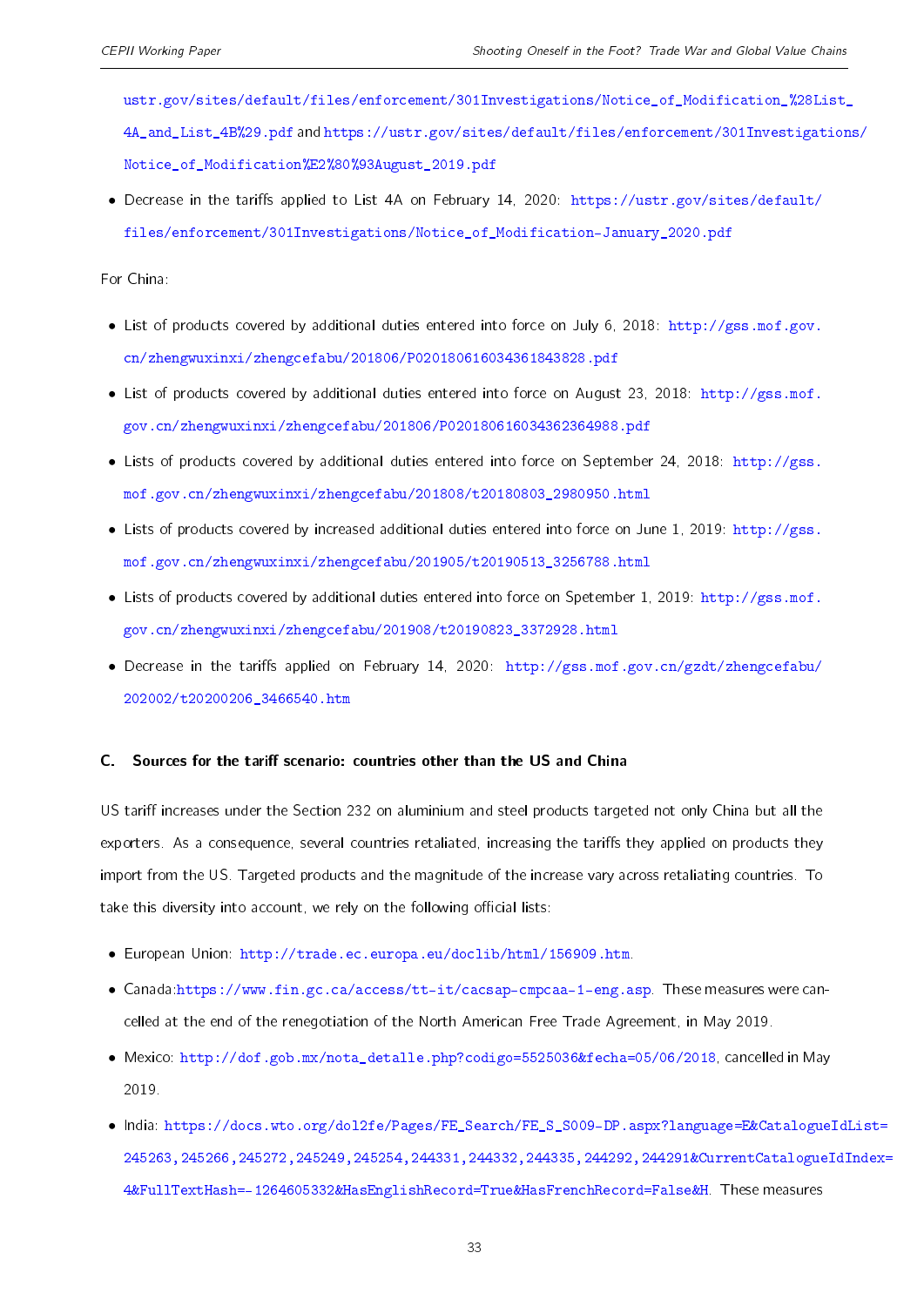entered into force several month after their announcement, in June 2019.<sup>[43](#page-2-0)</sup>

- Turkey[:https://docs.wto.org/dol2fe/Pages/FE\\_Search/FE\\_S\\_S009-DP.aspx?language=E&Catalogu]( https://docs.wto.org/dol2fe/Pages/FE_Search/FE_S_S009-DP.aspx?language=E&CatalogueIdList=245263,245266,245272,245249,245254,244331,244332,244335,244292,244291&CurrentCatalogueIdIndex=2&FullTextHash=-1264605332&HasEnglishRecord=True&HasFrenchRecord=False&H)eIdList= [245263,245266,245272,245249,245254,244331,244332,244335,244292,244291&CurrentCatalogue]( https://docs.wto.org/dol2fe/Pages/FE_Search/FE_S_S009-DP.aspx?language=E&CatalogueIdList=245263,245266,245272,245249,245254,244331,244332,244335,244292,244291&CurrentCatalogueIdIndex=2&FullTextHash=-1264605332&HasEnglishRecord=True&HasFrenchRecord=False&H)IdIndex= [2&FullTextHash=-1264605332&HasEnglishRecord=True&HasFrenchRecord=False&H.]( https://docs.wto.org/dol2fe/Pages/FE_Search/FE_S_S009-DP.aspx?language=E&CatalogueIdList=245263,245266,245272,245249,245254,244331,244332,244335,244292,244291&CurrentCatalogueIdIndex=2&FullTextHash=-1264605332&HasEnglishRecord=True&HasFrenchRecord=False&H)
- Russia: [https://www.alta.ru/tamdoc/18ps0788/.](https://www.alta.ru/tamdoc/18ps0788/)

The European Union also implemented restriction on its import of aluminium and steel products, to avoid diver-sion effects. This measure is also taken on board, based on the EU Implementing Regulation 2019/159 [\(https:](https://eur-lex.europa.eu/legal-content/EN/TXT/HTML/?uri=CELEX:32019R0159&qid=1551867756007&from=EN) [//eur-lex.europa.eu/legal-content/EN/TXT/HTML/?uri=CELEX:32019R0159&qid=1551867756007&fro](https://eur-lex.europa.eu/legal-content/EN/TXT/HTML/?uri=CELEX:32019R0159&qid=1551867756007&from=EN)m= [EN\)](https://eur-lex.europa.eu/legal-content/EN/TXT/HTML/?uri=CELEX:32019R0159&qid=1551867756007&from=EN).

<sup>43</sup>[http://www.cbic.gov.in/resources/htdocs-cbec/customs/cs-act/notifications/notfns-2019/cs-tarr2019/cs17-2019.](http://www.cbic.gov.in/resources/htdocs-cbec/customs/cs-act/notifications/notfns-2019/cs-tarr2019/cs17-2019.pdf) [pdf.](http://www.cbic.gov.in/resources/htdocs-cbec/customs/cs-act/notifications/notfns-2019/cs-tarr2019/cs17-2019.pdf)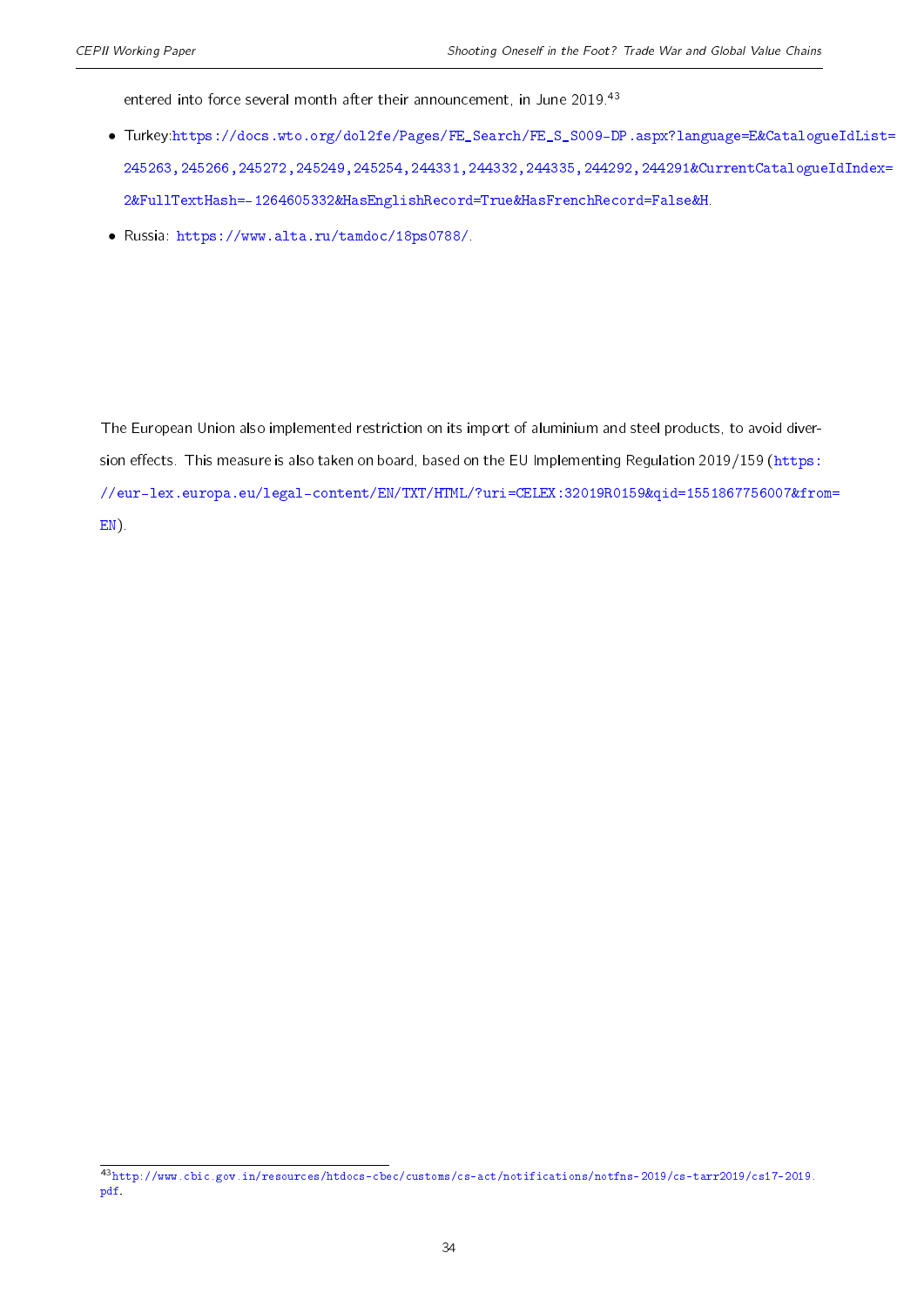#### <span id="page-34-0"></span>D. Aggregations

| Sector                  | Aggregation<br>label    | GTAP 9 sector                             | Region           | Aggregation<br>label | GTAP 9 region                              |
|-------------------------|-------------------------|-------------------------------------------|------------------|----------------------|--------------------------------------------|
| AnimAgri                | AnimAgri                | ctl, oap, rmk, wol                        | Argentina        | Argentina            | ARG                                        |
| Cereals                 | Cereals                 | pdr, wht, gro                             | Australia        | Australia            | AUS                                        |
| Chemistry               | Chemistry               | crp                                       | Brazil           | Brazil               | <b>BRA</b>                                 |
| Coal                    | Coal                    | coa                                       | Canada           | Canada               | CAN                                        |
| Elec                    | Elec                    | ely                                       | China and Hong-  | ChinaHK              | CHN, HKG                                   |
| Electronic              | Electronic              | ele                                       | Kong             |                      |                                            |
| FiberCrops              | FiberCrops              | pfb                                       | CIS countries    | <b>CIS</b>           | BLR, RUS, UKR, XEE,                        |
| Food                    | Food                    | cmt, omt, vol, mil,<br>pcr, sgr, ofd, b t |                  |                      | KAZ, KGZ, XSU, ARM,<br>AZE, GEO            |
| Gas                     | Gas                     | gas, gdt                                  | <b>EFTA</b>      | <b>EFTA</b>          | CHE, NOR, XEF                              |
| IronSteel               | IronSteel               | i s                                       | France           | France               | <b>FRA</b>                                 |
| Machinery               | Machinery               | ome                                       | Germany          | Germany              | DEU                                        |
| MetalProd               | MetalProd               | fmp                                       | India            | India                | <b>IND</b>                                 |
| Minerals                | Minerals                | omn, nmm                                  | Japan            | Japan                | JPN                                        |
| NonFer                  | NonFer                  | nfm                                       | Korea            | Korea                | KOR                                        |
| Oil                     | Oil                     | oil                                       | Latin America    | <b>LAC</b>           | BOL, CHL, COL, ECU,                        |
| Oilseeds                | Oilseeds                | osd                                       |                  |                      | PRY, PER, URY, VEN,                        |
| OthCrops                | OthCrops                | ocr                                       |                  |                      | XSM, CRI, GTM, HND,                        |
| OtherAgri               | OtherAgri               | frs, fsh                                  |                  |                      | NIC, PAN, SLV, XCA,                        |
| OthManuf                | OthManuf                | lum, ppp, omf                             |                  |                      | DOM, JAM, PRI, TTO,                        |
| OthTranseg<br>Petroleum | OthTranseg<br>Petroleum | otn                                       | Mexico           | Mexico               | <b>XCB</b><br><b>MEX</b>                   |
| Serv                    | Serv                    | $p_{c}$<br>wtr, cns, trd, cmn, ofi,       | Other Oceania    | OthOceania           | NZL, XOC                                   |
|                         |                         | isr, obs, ros, osg, dwe                   | Rest of ASEAN    | RoASEAN              | KHM, IDN, LAO, MYS,                        |
| Sugar                   | Sugar                   | c b                                       |                  |                      | PHL, SGP, THA, VNM,                        |
| Textile                 | Textile                 | tex, wap, lea                             |                  |                      | <b>XSE</b>                                 |
| Transport               | Transport               | otp, wtp, atp                             | Rest of Asia     | RoAsia               | MNG, TWN, XEA, BRN,                        |
| VegFruits               | VegFruits               | v f                                       |                  |                      | BGD, NPL, PAK, LKA,                        |
| Vehicles                | Vehicles                | mvh                                       |                  |                      | XSA, XTW                                   |
|                         |                         |                                           | Rest of European | EU26                 | AUT, BEL, CYP, CZE,                        |
|                         |                         |                                           | Union            |                      | DNK, EST, FIN, GRC,                        |
|                         |                         |                                           |                  |                      | HUN, IRL, ITA, LVA,                        |
|                         |                         |                                           |                  |                      | LTU, LUX, MLT, NLD,                        |
|                         |                         |                                           |                  |                      | POL, PRT, SVK, SVN,                        |
|                         |                         |                                           |                  |                      | ESP, SWE, BGR, HRV,                        |
|                         |                         |                                           |                  |                      | ROU                                        |
|                         |                         |                                           | RoW              | RoW                  | XNA, ALB, XER, BHR,                        |
|                         |                         |                                           |                  |                      | IRN, ISR, JOR, KWT,                        |
|                         |                         |                                           |                  |                      | OMN, QAT, SAU, TUR,                        |
|                         |                         |                                           |                  |                      | ARE, XWS, EGY, MAR,                        |
|                         |                         |                                           |                  |                      | TUN, XNF, BEN, BFA,                        |
|                         |                         |                                           |                  |                      | CMR, CIV, GHA, GIN,                        |
|                         |                         |                                           |                  |                      | NGA, SEN, TGO, XWF,                        |
|                         |                         |                                           |                  |                      | XCF, XAC, ETH, KEN,<br>MDG, MWI, MUS, MOZ, |
|                         |                         |                                           |                  |                      | RWA, TZA, UGA, ZMB,                        |
|                         |                         |                                           |                  |                      | ZWE, XEC, BWA, NAM,                        |
|                         |                         |                                           |                  |                      | ZAF, XSC                                   |
|                         |                         |                                           | UK               | UK                   | $\mathsf{GBR}$                             |
|                         |                         |                                           | <b>USA</b>       | USA                  | USA                                        |
|                         |                         |                                           |                  |                      |                                            |
|                         |                         |                                           |                  |                      |                                            |

#### Table  $D.1$  - Sectoral aggregation

#### Table D.2 - Regional aggregation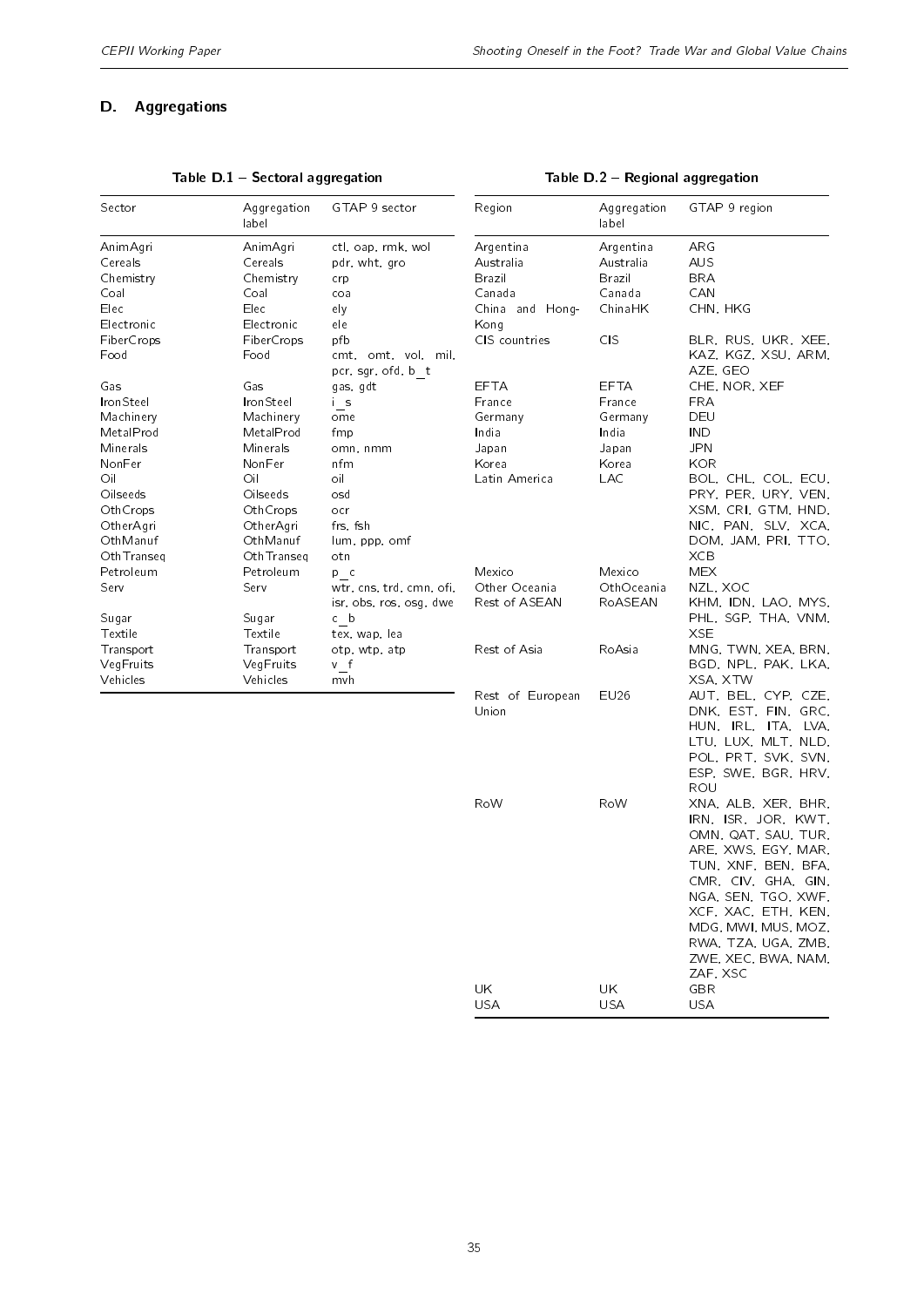| Sector           | Exporter   | Importer   | Tariffs (in $\%$ ) |          | Trade     | Change in prot rev. |
|------------------|------------|------------|--------------------|----------|-----------|---------------------|
|                  |            |            | Reference          | Scenario | (USD bn.) | (USD bn.)           |
| Machinery        | China      | <b>USA</b> | 1.6                | 21.5     | 44        | 8.7                 |
| Electronics      | China      | USA        | 0.3                | 19.3     | 25        | 4.7                 |
| Chemistry        | China      | <b>USA</b> | 2.7                | 20.4     | 24        | 4.2                 |
| Vehicles         | China      | <b>USA</b> | 1.0                | 23.5     | 14        | 3.1                 |
| Metal prod.      | China      | <b>USA</b> | 1.8                | 24.4     | 12        | 2.7                 |
| Chemistry        | <b>USA</b> | China      | 5.1                | 15.2     | 19        | 1.9                 |
| Non ferrous met. | <b>USA</b> | China      | 0.7                | 19.7     | 10        | 1.9                 |
| Oilseeds         | USA        | China      | 1.5                | 16.9     | 13        | 1.9                 |
| Iron and steel   | EU 27      | <b>USA</b> | 0.2                | 19.8     | 6         | 1.3                 |
| Other manuf prod | China      | <b>USA</b> | 1.4                | 13.5     | 10        | 1.2                 |
| Machinery        | USA        | China      | 3.8                | 14.8     | 10        | 1.1                 |
| Minerals         | China      | <b>USA</b> | 3.0                | 20.7     | 6         | 1.1                 |
| Other manuf prod | USA        | China      | 2.0                | 13.3     | 9         | 1.1                 |
| Electronics      | USA        | China      | 0.4                | 7.7      | 14        | 1.0                 |
| <b>Textile</b>   | China      | USA        | 8.1                | 30.2     | 4         | 0.8                 |

<span id="page-35-1"></span>

|             | Table E.3 – Scenario 1 – Trade value and protection: most impacted bilateral flows of goods for intermediate |  |  |  |  |  |
|-------------|--------------------------------------------------------------------------------------------------------------|--|--|--|--|--|
| consumption |                                                                                                              |  |  |  |  |  |

Notes: Sectors are ranked by decreasing impact on tariff revenue.

Source: BACI (2017), MAcMap-HS6, authors' calculation.

#### <span id="page-35-0"></span>E. Additional results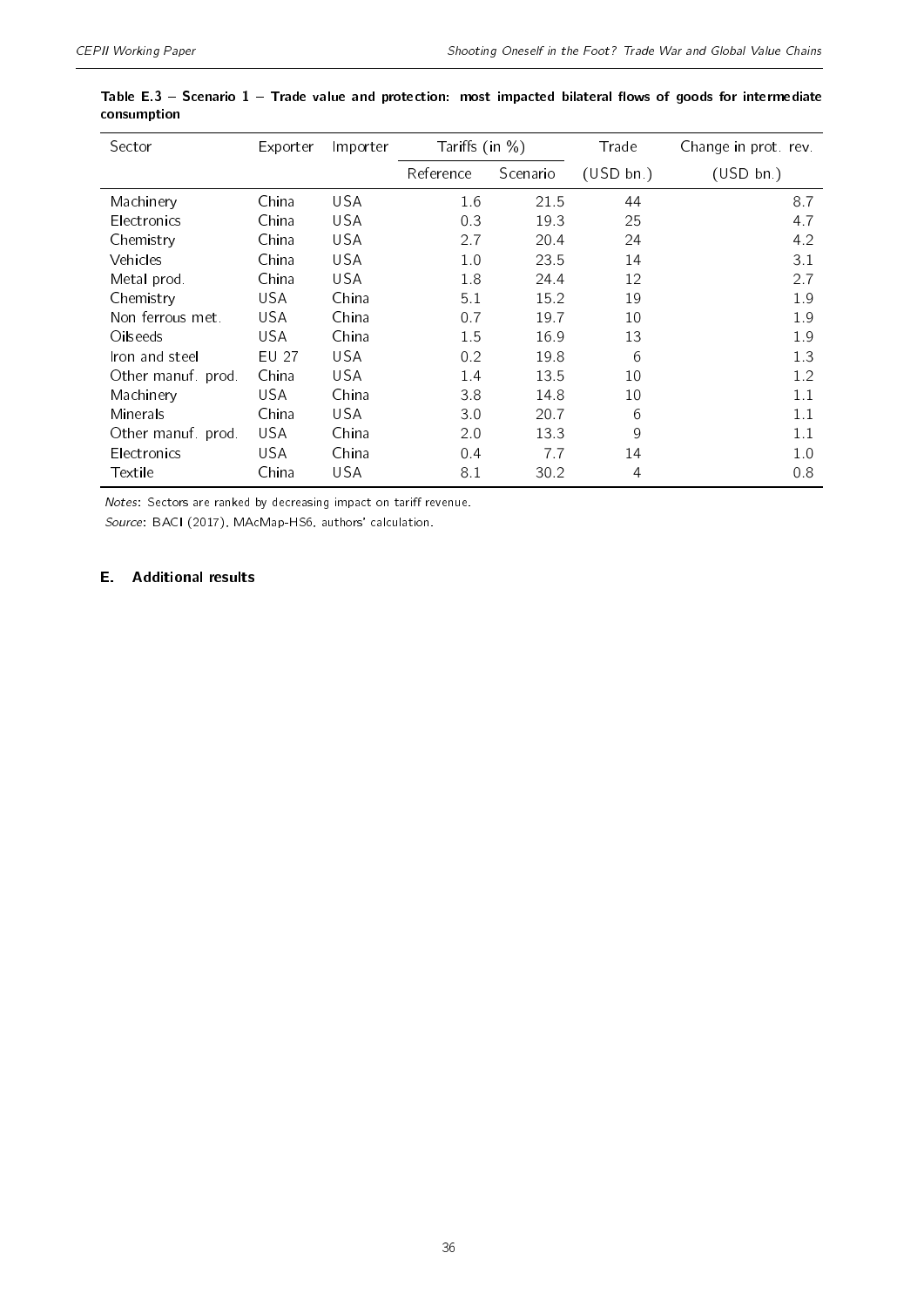| Sector           | Exporter   | Importer   | Tariffs $(in %)$ |          | Trade          | Change in prot rev |
|------------------|------------|------------|------------------|----------|----------------|--------------------|
|                  |            |            | Reference        | Scenario | (USD bn.)      | (USD bn.)          |
| Electronics      | China      | <b>USA</b> | 0.3              | 10.4     | 142            | 14.4               |
| Machinery        | China      | USA        | 1.4              | 17.6     | 59             | 9.5                |
| Other manuf prod | China      | <b>USA</b> | 1.6              | 11.9     | 59             | 6.1                |
| Textile          | China      | <b>USA</b> | 11.8             | 19.7     | 61             | 4.9                |
| Machinery        | <b>USA</b> | China      | 4.4              | 13.0     | 18             | 1.6                |
| Chemistry        | China      | <b>USA</b> | 2.9              | 14.3     | 13             | 1.5                |
| Food             | China      | <b>USA</b> | 5.0              | 25.2     | 5              | 1.1                |
| Food             | <b>USA</b> | China      | 10.4             | 29.0     | 5              | 1.0                |
| Metal prod.      | China      | <b>USA</b> | 2.7              | 14.4     | 7              | 0.8                |
| Electronics      | USA        | China      | 2.3              | 11.9     | 6              | 0.6                |
| Transp. eq.      | China      | <b>USA</b> | 1.5              | 24.6     | 2              | 0.5                |
| Veg and fruits   | USA        | China      | 6.6              | 30.2     | $\overline{2}$ | 0.5                |
| Transp eq.       | USA.       | EU 27      | 1.7              | 4.1      | 17             | 0.4                |
| Chemistry        | USA        | China      | 3.8              | 9.2      | 4              | 0.2                |
| Other manuf prod | USA.       | China      | 4.8              | 11.4     | 4              | 0.2                |
| Transpeq         | USA        | China      | 2.9              | 4.2      | 14             | 0.2                |

#### Table E.4 - Scenario  $1$  - Trade value and protection: most impacted bilateral flows of goods for final consumption

Notes: Sectors are ranked by decreasing impact on tariff revenue.

Source: BACI (2017), MAcMap-HS6, authors' calculation.

| Partner                |          | Exports  |         | Imports                         |  |
|------------------------|----------|----------|---------|---------------------------------|--|
|                        | Ref.     | Diff.    | Var.    | Ref.<br>Diff.<br>Var.           |  |
|                        | (USD bn) | (USD bn) | $(\% )$ | (USD bn)<br>(USD bn)<br>$(\% )$ |  |
| Argentina              | 14       | $-0.5$   | $-3.5$  | 8<br>$-0.2$<br>$-0.0$           |  |
| Australia              | 57       | $-3.3$   | $-5.8$  | 20<br>7.2<br>1.4                |  |
| <b>Brazil</b>          | 59       | $-2.5$   | $-4.2$  | 40<br>2.0<br>4.9                |  |
| Canada                 | 335      | $-5.7$   | $-1.7$  | 491<br>5.0<br>24.4              |  |
| China and Hong-Kong    | 355      | $-135.9$ | $-38.2$ | $-50.5$<br>$-452.0$<br>896      |  |
| CIS countries          | 56       | $-3.4$   | $-6.1$  | $-0.2$<br>$-0.2$<br>94          |  |
| <b>EFTA</b>            | 44       | $-2.6$   | $-6.0$  | 8.6<br>48<br>4.1                |  |
| France                 | 86       | $-5.2$   | $-6.0$  | 69<br>6.4<br>9.3                |  |
| Germany                | 132      | $-7.2$   | $-5.5$  | 10.1<br>121<br>12.3             |  |
| India                  | 50       | $-3.6$   | $-7.2$  | 9.3<br>6.8<br>137               |  |
| Japan                  | 145      | $-6.0$   | $-4.2$  | 202<br>22.3<br>11.0             |  |
| Korea                  | 115      | $-4.8$   | $-4.2$  | 109<br>13.4<br>12.3             |  |
| Latin America          | 182      | $-5.3$   | $-2.9$  | 201<br>8.7<br>4.3               |  |
| Mexico                 | 258      | 0.2      | 0.1     | 354<br>28.8<br>8.1              |  |
| Other Oceania          | 12       | $-0.7$   | $-5.4$  | $\overline{7}$<br>0.2<br>3.5    |  |
| Rest of ASEAN          | 154      | $-5.0$   | $-3.2$  | 42.4<br>17.5<br>242             |  |
| Rest of Asia           | 83       | $-3.4$   | $-4.0$  | 22.7<br>126<br>18.0             |  |
| Rest of European Union | 320      | $-15.6$  | $-4.9$  | 19.7<br>7.0<br>281              |  |
| RoW                    | 332      | $-13.2$  | $-4.0$  | 10.6<br>414<br>2.6              |  |
| UK                     | 150      | $-8.4$   | $-5.6$  | 113<br>7.3<br>6.5               |  |

#### <span id="page-36-0"></span>Table E.5 - Scenario  $1$  - Changes in bilateral trade, in the US (variations with respect to the baseline, in 2030)

Notes: Variations in the policy scenario, in volume, with respect to the reference scenario, based on a Fisher index. Sources: MIRAGE-e simulations, author's calculation.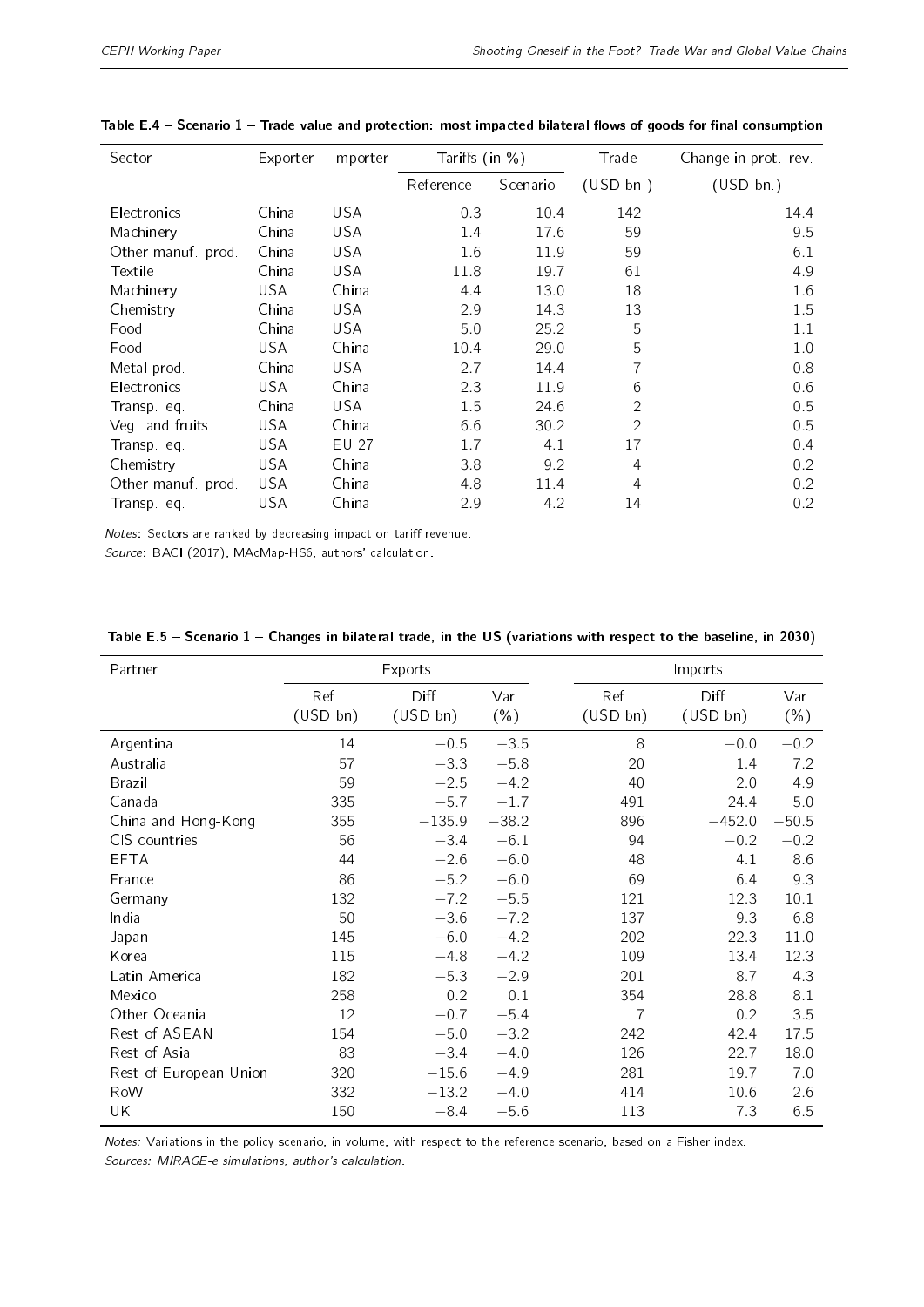| Partner                |                 | Exports           |                 |                  | Imports           |                 |  |  |
|------------------------|-----------------|-------------------|-----------------|------------------|-------------------|-----------------|--|--|
|                        | Ref<br>(USD bn) | Diff.<br>(USD bn) | Var.<br>$(\% )$ | Ref.<br>(USD bn) | Diff.<br>(USD bn) | Var.<br>$(\% )$ |  |  |
| Argentina              | 20              | 1.5               | 7.4             | 25               | 2.4               | 9.6             |  |  |
| Australia              | 109             | 4.9               | 4.5             | 211              | $-4.0$            | $-1.9$          |  |  |
| <b>Brazil</b>          | 81              | 5.6               | 6.9             | 128              | 3.0               | 2.4             |  |  |
| Canada                 | 69              | 9.0               | 13.1            | 75               | $-3.2$            | $-4.3$          |  |  |
| CIS countries          | 400             | 14.4              | 3.6             | 297              | $-3.7$            | $-1.2$          |  |  |
| <b>EFTA</b>            | 38              | 2.7               | 7.2             | 42               | $-2.0$            | $-4.9$          |  |  |
| France                 | 115             | 5.9               | 5.1             | 62               | $-2.9$            | $-4.6$          |  |  |
| Germany                | 203             | 9.9               | 4.9             | 123              | $-5.9$            | $-4.8$          |  |  |
| India                  | 134             | 8.4               | 6.3             | 118              | $-4.9$            | $-4.1$          |  |  |
| Japan                  | 319             | 17.8              | 5.6             | 316              | $-16.0$           | $-5.1$          |  |  |
| Korea                  | 240             | 11.6              | 4.8             | 327              | $-16.2$           | $-5.0$          |  |  |
| Latin America          | 134             | 9.5               | 7.0             | 141              | $-3.6$            | $-2.6$          |  |  |
| Mexico                 | 70              | 8.6               | 12.2            | 23               | $-2.1$            | $-9.0$          |  |  |
| Other Oceania          | 28              | 1.7               | 6.1             | 38               | $-0.5$            | $-1.3$          |  |  |
| Rest of ASEAN          | 507             | 27.5              | 5.4             | 487              | $-13.3$           | $-2.7$          |  |  |
| Rest of Asia           | 197             | 10.4              | 5.3             | 386              | $-21.4$           | $-5.5$          |  |  |
| Rest of European Union | 522             | 23.0              | 4.4             | 193              | $-8.5$            | $-4.4$          |  |  |
| RoW                    | 592             | 29.6              | 5.0             | 835              | $-7.5$            | $-0.9$          |  |  |
| UK                     | 139             | 8.9               | 6.4             | 51               | $-2.9$            | $-5.7$          |  |  |
| <b>USA</b>             | 848             | $-427.4$          | $-50.4$         | 391              | $-148.9$          | $-38.1$         |  |  |

<span id="page-37-0"></span>Table E.6 - Scenario 1 - Changes in bilateral trade, in China (variations with respect to the baseline, in 2030)

Notes: Variations in the policy scenario, in volume, with respect to the reference scenario, based on a Fisher index. Sources: MIRAGE-e simulations, author's calculation.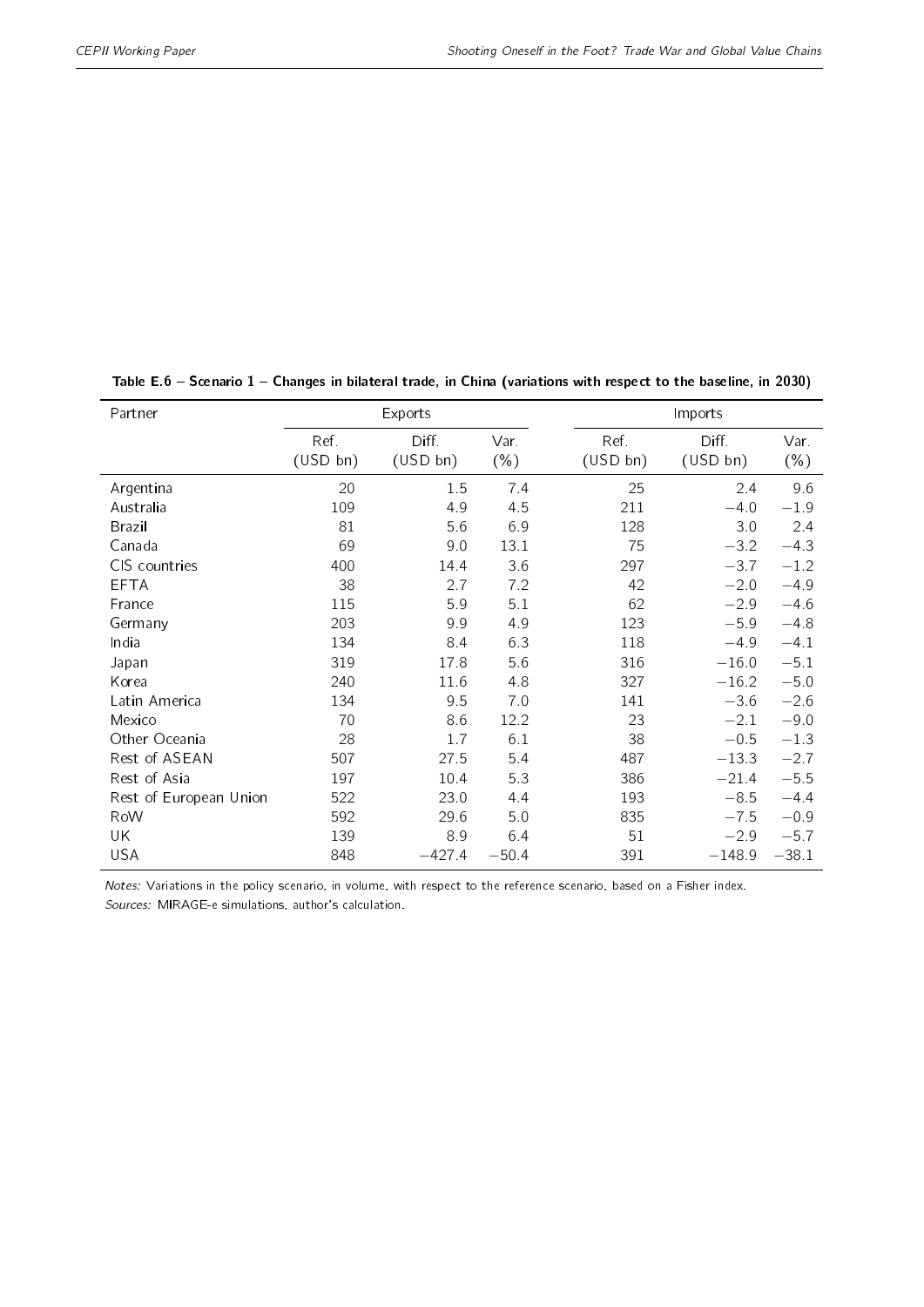| Partner                |                | Goods for final consumption |         |                | Intermediate goods |         |  |  |
|------------------------|----------------|-----------------------------|---------|----------------|--------------------|---------|--|--|
|                        | Ref.           | Diff.                       | Var     | Ref.           | Diff.              | Var.    |  |  |
|                        | (USD bh)       | (USD bn)                    | $(\% )$ | (USD bn)       | (USD bh)           | $(\% )$ |  |  |
| <b>US Exports</b>      |                |                             |         |                |                    |         |  |  |
| Argentina              | $\overline{4}$ | $-0.2$                      | $-4.7$  | 10             | $-0.3$             | $-3.3$  |  |  |
| Australia              | 30             | $-1.9$                      | $-6.5$  | 27             | $-1.7$             | $-6.2$  |  |  |
| Brazil                 | 21             | $-1.0$                      | $-4.7$  | 37             | $-1.6$             | $-4.2$  |  |  |
| Canada                 | 115            | $-3.0$                      | $-2.6$  | 220            | $-4.5$             | $-2.0$  |  |  |
| China and Hong-Kong    | 90             | $-30.4$                     | $-33.8$ | 266            | $-106.8$           | $-40.2$ |  |  |
| CIS countries          | 33             | $-2.6$                      | $-7.9$  | 24             | $-1.3$             | $-5.4$  |  |  |
| EFTA                   | 13             | $-0.8$                      | $-6.3$  | 31             | $-2.0$             | $-6.7$  |  |  |
| Rest of European Union | 107            | $-1.0$                      | $-0.9$  | 213            | 9.8                | 4.6     |  |  |
| France                 | 29             | $-0.3$                      | $-0.9$  | 57             | 2.8                | 5.0     |  |  |
| Germany                | 54             | $-0.9$                      | $-1.6$  | 77             | 3.6                | 4.6     |  |  |
| India                  | 18             | $-1.2$                      | $-6.8$  | 33             | $-2.8$             | $-8.5$  |  |  |
| Japan                  | 44             | $-2.3$                      | $-5.2$  | 101            | $-4.5$             | $-4.5$  |  |  |
| Korea                  | 49             | $-2.6$                      | $-5.4$  | 66             | $-3.0$             | $-4.5$  |  |  |
| Latin America          | 73             | $-3.2$                      | $-4.3$  | 109            | $-2.9$             | $-2.7$  |  |  |
| Mexico                 | 87             | $-0.2$                      | $-0.2$  | 171            | $-0.6$             | $-0.3$  |  |  |
| Other Oceania          | $\overline{7}$ | $-0.5$                      | $-6.9$  | 5              | $-0.2$             | $-4.6$  |  |  |
| Rest of ASEAN          | 56             | $-2.7$                      | $-4.9$  | 99             | $-3.2$             | $-3.2$  |  |  |
| Rest of Asia           | 28             | $-1.7$                      | $-6.0$  | 55             | $-2.2$             | $-4.0$  |  |  |
| RoW                    | 170            | $-8.2$                      | $-4.8$  | 162            | $-7.0$             | $-4.3$  |  |  |
| UK                     | 62             | $-0.4$                      | $-0.6$  | 88             | 1.2                | 1.3     |  |  |
| <b>US Imports</b>      |                |                             |         |                |                    |         |  |  |
| Argentina              | $\mathbf{2}$   | 0.1                         | 3.3     | 6              | $-0.1$             | $-0.8$  |  |  |
| Australia              | 6              | 0.6                         | 9.5     | 13             | 0.9                | 6.5     |  |  |
| Brazil                 | 11             | 1.2                         | 10.7    | 29             | 0.8                | 2.7     |  |  |
| Canada                 | 166            | 10.9                        | 6.6     | 326            | 13.6               | 4.2     |  |  |
| China and Hong-Kong    | 511            | $-220.9$                    | $-43.2$ | 384            | $-234.2$           | $-60.9$ |  |  |
| CIS countries          | 11             | 0.5                         | 4.5     | 83             | $-0.7$             | $-0.8$  |  |  |
| <b>EFTA</b>            | 22             | 2.7                         | 12.3    | 26             | 1.5                | 5.7     |  |  |
| Rest of European Union | 109            | 20.3                        | 18.7    | 173            | 25.2               | 14.6    |  |  |
| France                 | 34             | 7.0                         | 20.4    | 35             | 4.9                | 14.0    |  |  |
| Germany                | 58             | 10.2                        | 17.5    | 63             | 11.4               | 18.2    |  |  |
| India                  | 50             | $6.0\,$                     | 12.1    | 88             | 3.3                | 3.7     |  |  |
| Japan                  | 121            | 14.9                        | 12.3    | 81             | 7.9                | 9.7     |  |  |
| Korea                  | 37             | 6.0                         | 16.1    | 72             | 7.4                | 10.2    |  |  |
| Latin America          | 48             | 2.5                         | 5.1     | 152            | 6.2                | 4.1     |  |  |
| Mexico                 | 213            | 21.5                        | 10.1    | 141            | 7.5                | 5.3     |  |  |
| Other Oceania          | 3              | $0.1\,$                     | 5.6     | $\overline{4}$ | 0.1                | 2.9     |  |  |
| Rest of ASEAN          | 112            | 15.4                        | 13.7    | 130            | 26.6               | 20.5    |  |  |
| Rest of Asia           | 56             | 9.2                         | 16.5    | 71             | 13.6               | 19.3    |  |  |
| RoW                    | 52             | 4.3                         | 8.2     | 362            | 7.8                | 2.2     |  |  |
| UK                     | 44             | 4.5                         | 10.3    | 69             | 3.4                | 5.0     |  |  |

<span id="page-38-0"></span>Table E.7 - Scenario 1 - Changes in US bilateral trade, by destination use (final vs, intermediate, variations with respect to the baseline, in 2030)

Notes: Variations in the policy scenario, in volume, with respect to the reference scenario, based on a Fisher index. Sources: MIRAGE-e simulations, author's calculation.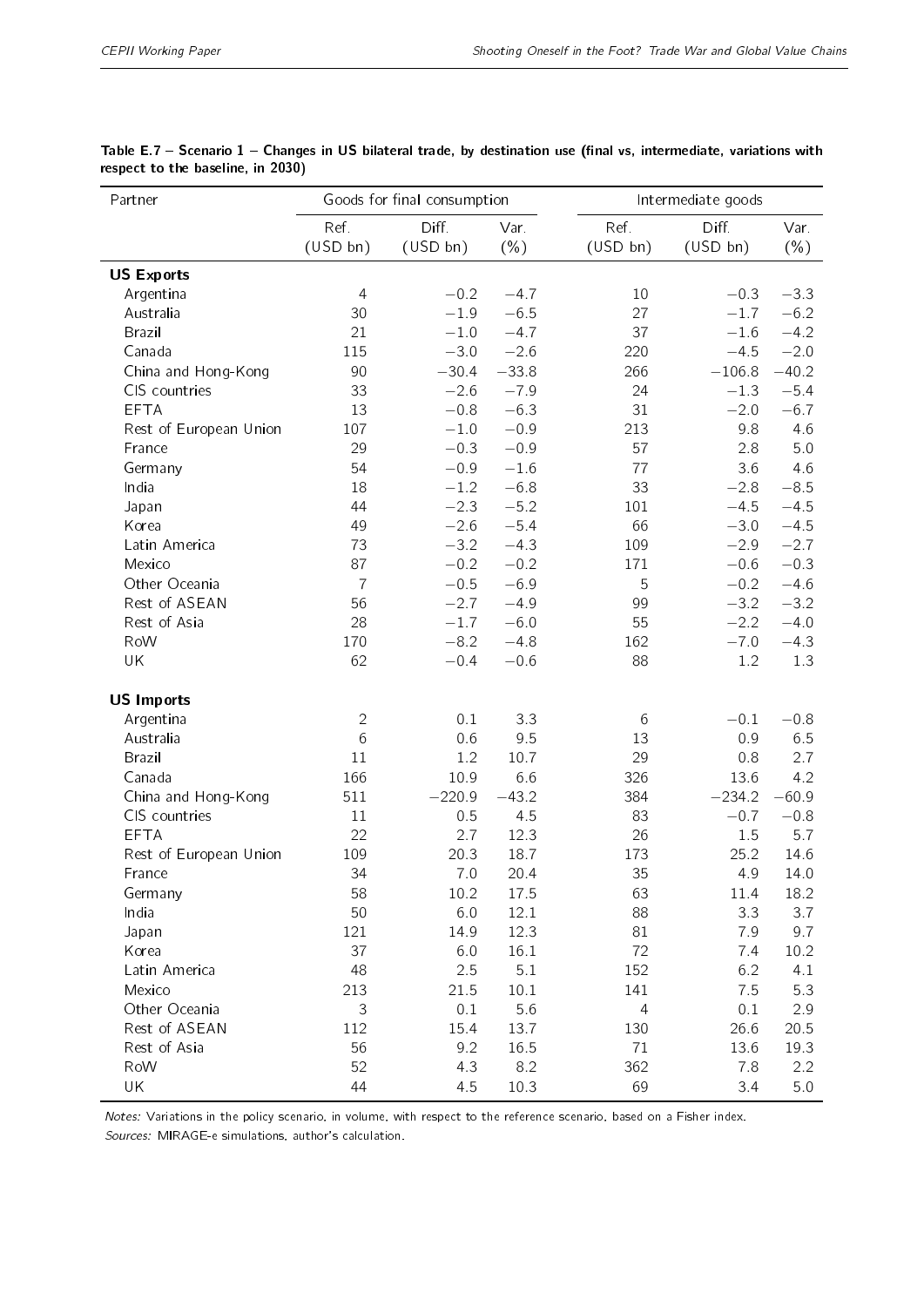<span id="page-39-0"></span>

|                    | Prod price |          | Value Added |
|--------------------|------------|----------|-------------|
| Sector             | $(\% )$    | (USD bn) | $(\% )$     |
| Animal prod.       | 0.1        | 0.0      | 0.0         |
| Cereals            | 0.2        | 0.1      | 0.7         |
| Chemistry          | 0.0        | 0.8      | 0.7         |
| Coal               | 0.1        | 0.0      | 0.1         |
| Electricity        | 0.0        | $-0.0$   | $-0.1$      |
| Electronics        | 0.0        | 0.1      | 0.7         |
| Fiber crops        | $-0.0$     | $-0.0$   | $-0.5$      |
| Food               | 0.1        | 0.1      | 0.1         |
| Gas                | $-0.3$     | $-0.1$   | $-0.5$      |
| Iron and steel     | $-0.1$     | $-0.7$   | $-4.8$      |
| Machinery          | 0.0        | 1.0      | 0.4         |
| Metal prod.        | 0.0        | 0.1      | 0.1         |
| Minerals           | 0.0        | $-0.0$   | $-0.1$      |
| Non ferrous met.   | 0.1        | 0.0      | 0.4         |
| Oilseeds           | 0.0        | $-0.0$   | $-0.2$      |
| Other agri prod.   | $-0.1$     | $-0.0$   | $-0.1$      |
| Other crops        | 0.1        | 0.0      | 0.3         |
| Other manuf. prod. | 0.1        | $-0.3$   | $-0.3$      |
| Petroleum          | $-0.0$     | $-0.0$   | $-0.2$      |
| Services           | 0.1        | 0.6      | 0.0         |
| Sugar              | 0.1        | 0.0      | 0.1         |
| Textile            | 0.1        | $-0.2$   | $-1.0\,$    |
| Transp. eq.        | 0.0        | 0.2      | 1.2         |
| Transport          | 0.0        | $-0.9$   | $-0.6$      |
| Veg. and fruits    | 0.1        | 0.0      | 0.1         |
| Vehicles           | 0.0        | 0.1      | 0.1         |

|  |  |  | Table E.8 – Scenario 1 – Changes in production price and value added, by sector, in Germany |  |  |  |  |
|--|--|--|---------------------------------------------------------------------------------------------|--|--|--|--|
|  |  |  |                                                                                             |  |  |  |  |

Sources: Variations in the policy scenario, in volume, with respect to the reference scenario, based on a Fisher index.

<span id="page-39-1"></span>

|                        | USA      | China   | Canada  | Germany | Japan   | Korea   | Mexico  |
|------------------------|----------|---------|---------|---------|---------|---------|---------|
| Total tariff revenue   | 130.61   | 9.50    | 6.35    | 7.60    | 21.84   | 1.46    | 11.05   |
| Exports                | $-10.43$ | $-4.15$ | 3.51    | 0.08    | $-4.84$ | $-0.38$ | 4.94    |
| GDP                    | $-0.51$  | $-0.58$ | 0.73    | $-0.03$ | $-0.65$ | $-0.34$ | 0.60    |
| Terms of trade         | 0.08     | $-1.20$ | $-0.72$ | 0.12    | 0.92    | 0.32    | 0.67    |
| Real return to capital | 0.20     | $-0.15$ | $-0.20$ | 0.01    | $-0.03$ | $-0.13$ | 0.32    |
| Real return to land    | $-5.93$  | 1.04    | $-0.82$ | 0.32    | 3.60    | 0.49    | $-1.68$ |
| Skilled real wages     | $-0.58$  | $-1.13$ | 0.90    | $-0.03$ | $-0.79$ | $-0.55$ | 0.79    |
| Unskilled real wages   | $-0.37$  | $-0.77$ | 0.57    | $-0.01$ | $-0.56$ | $-0.42$ | 0.37    |

Table  $E.9$  - Scenario  $2$  - Main aggregate results for selected countries

Notes: Percentage deviation from the baseline in 2030, in volume. Volumes are based on a Fisher index.

Source: MIRAGE-VA, authors' calculation.